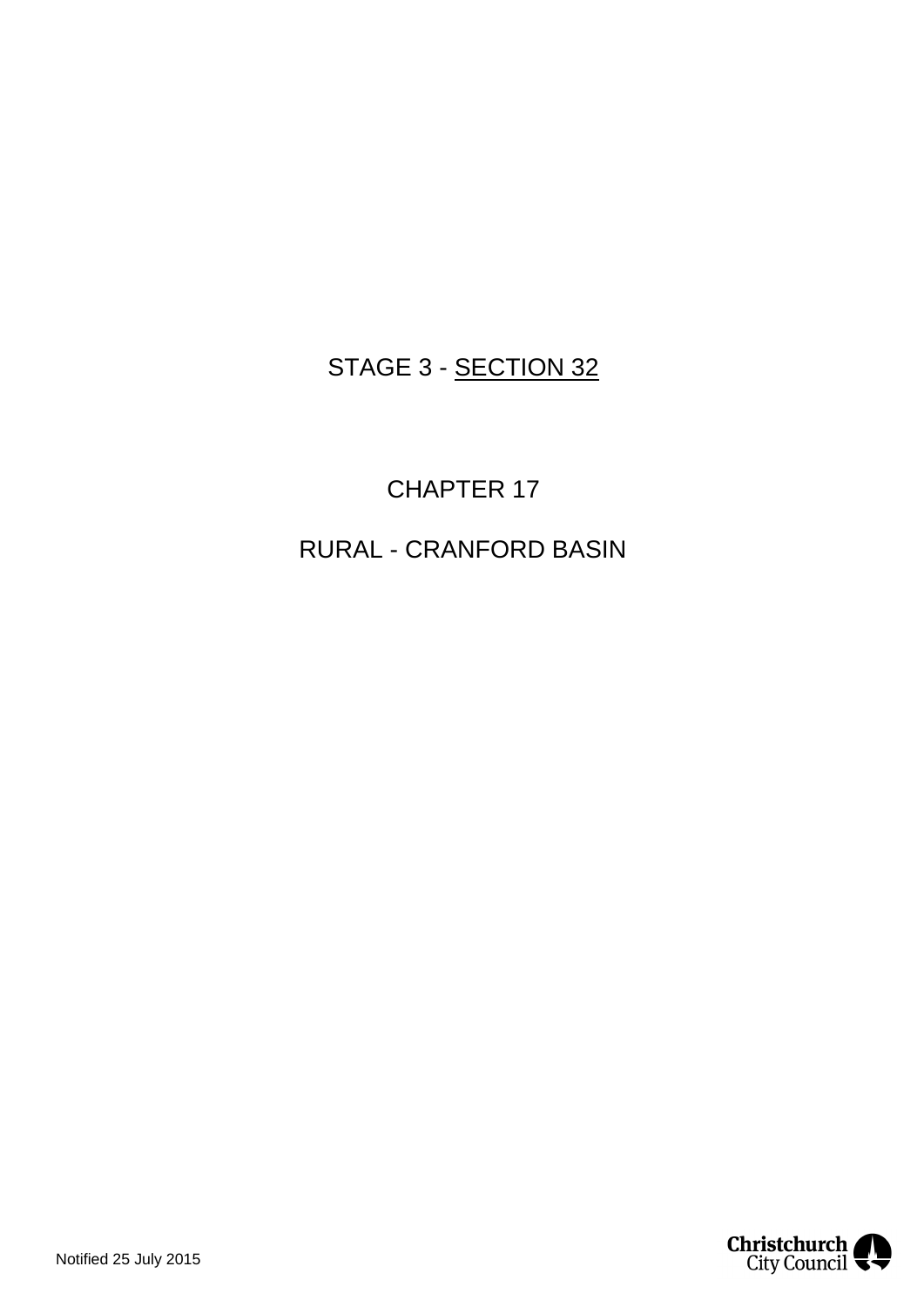# **CONTENTS**

| 1.              |                         |  |
|-----------------|-------------------------|--|
| 2.              |                         |  |
| 3.              |                         |  |
| 4.              | SITE DETAILS 19         |  |
| 5.              |                         |  |
| 6.              |                         |  |
| 7.              |                         |  |
| 8.              |                         |  |
| 9.              |                         |  |
| 10.             |                         |  |
| 11.             |                         |  |
| 12 <sub>1</sub> |                         |  |
| 13.             |                         |  |
| 14.             |                         |  |
| 15.             |                         |  |
| 15.             |                         |  |
|                 | APPFNDIX 1 <sup>T</sup> |  |
|                 | APPENDIX 2:             |  |

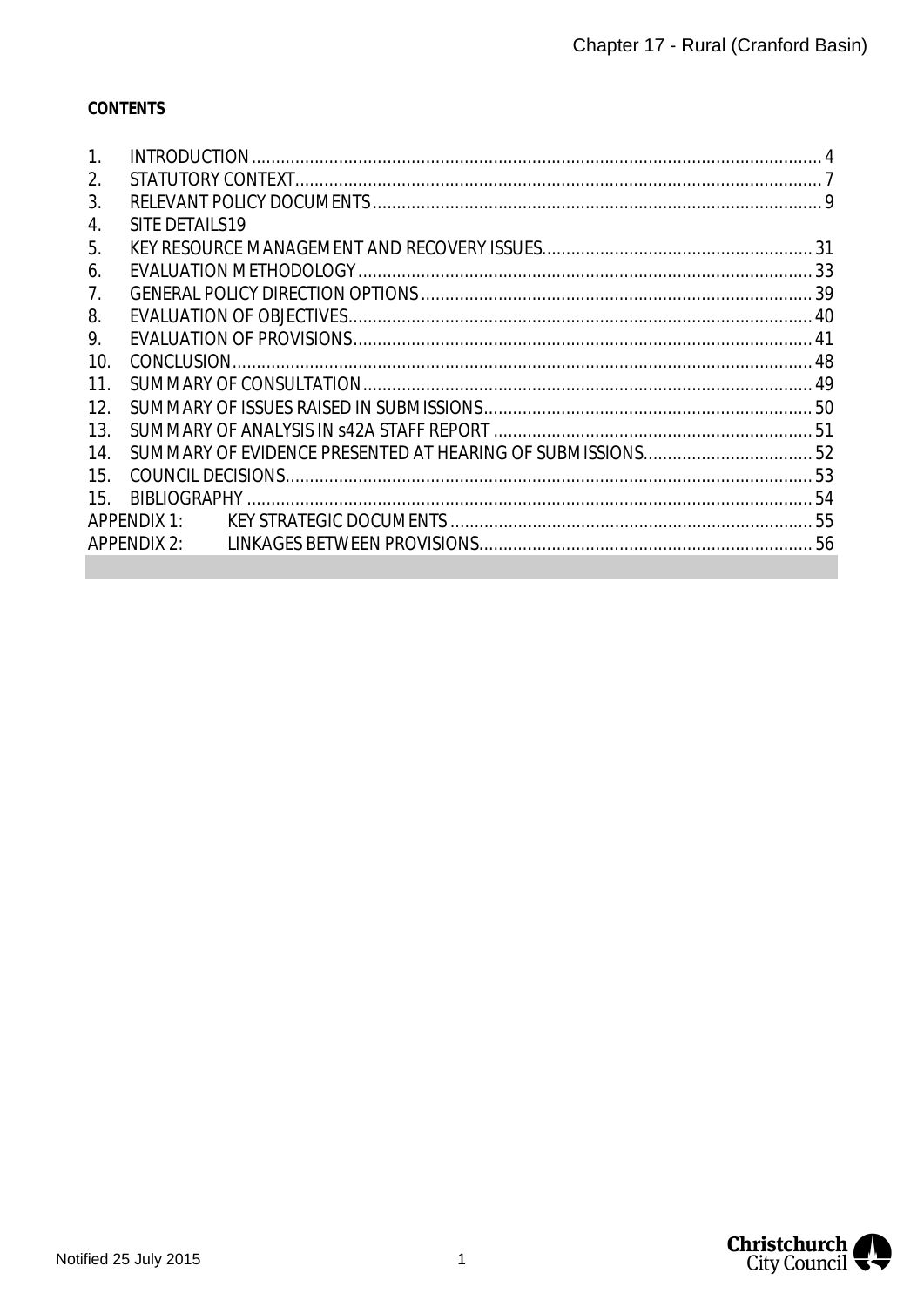#### **EXECUTIVE SUMMARY**

The Cranford Basin has been under significant development pressure for the past two decades. Landowners have been seeking urban rezoning for over two decades, including through Proposed Change 1 to the Regional Policy Statement, through the LURP and more recently through submissions on the Proposed Replacement District Plan. It has previously been assessed (as part of developing the Urban Growth Strategy for the Operative City Plan) as being consistent with a consolidated urban form, but has been withheld from development due to four site constraints: peat ground conditions; access, susceptibility to flooding and ponding, and the condition of the northern relief sewer catchment.

These site constraints are now being addressed as follows:

- the NOR for the Northern Arterial Extension has been lodged with CCC and if confirmed will provide an opportunity for access from Cranford St;
- the NOR for the Cranford stormwater detention area has been lodged with CCC and if confirmed will provide onsite storage opportunities for much of the area around the periphery of the Basin;
- infrastructural improvements to the Northern Relief sewer catchment, and on- site pressure systems will reduce the risk of sewer overflows into the Avon River;
- there is a clearer understanding now of sub surface conditions, and geotechnical risks associated with development.

A number of landowners lodged submissions to Proposed Change 1 (PC1) to the Regional Policy Statement in 2009 seeking residential rezoning over parts of the Basin. The Commissioners' recommendations and subsequently the Regional Council's decision recognised the opportunities for development but considered more investigative work was needed and identified the area as a Special Treatment Area, and placed the Basin inside the Urban Limits. Ground conditions, stormwater management and future significant road connections required an approach via an Outline Development Plan involving particularly close integration between these elements and business and residential land uses. However the Draft Land Use Recovery Plan, which replaced PC1 following the Canterbury Earthquakes, excluded the area from the urban area and submitters once again unsuccessfully sought its inclusion. However, Council Officer's responses to submissions recommended that future consideration be given to rezoning those parts of the Basin for residential purposes that were not needed for stormwater detention.

Three Submissions seeking residential development have been received on Stage 1 of the Replacement District Plan. These have been rejected by the Independent Hearings Panel on the basis they are out of scope and will be dealt with through the third stage of the DPR when this proposal has been submitted. City Council officers in responding to these submissions need to reach a conclusion as to what is the most appropriate outcome to achieve the purpose (section 5) of the Act in this area.

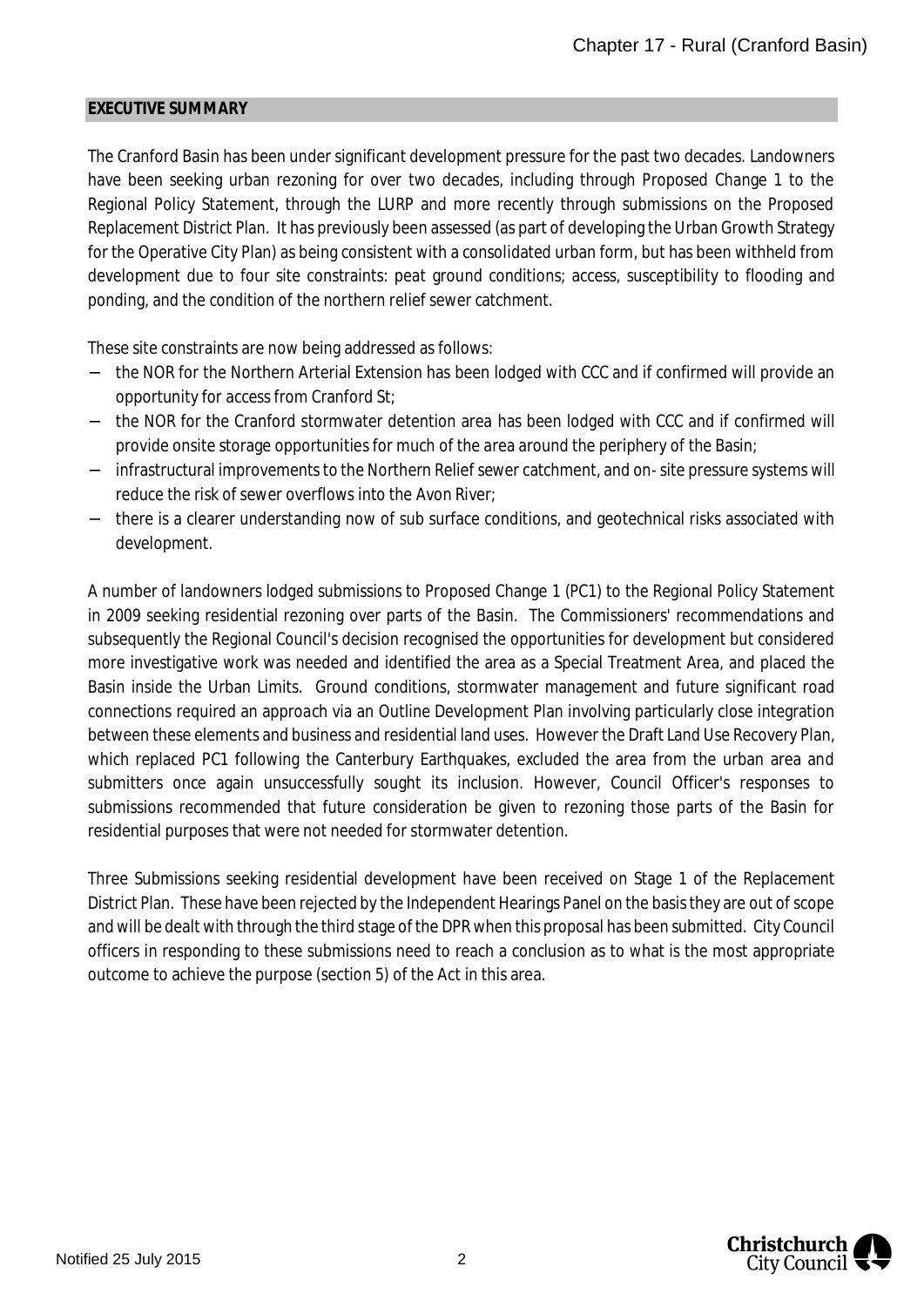There appear to be are sound resource management grounds for enabling a low density form of development in certain parts of the Cranford Basin. Those parts that are being considered currently are the areas for which the Council is satisfied that reliable geotechnical analysis has been undertaken and those areas outside the proposed designations for stormwater and roading. The evidence available to the Council suggests that there is potential for urban development, subject to completion of wastewater and water supply infrastructure works. Retaining that remaining land as rural is not the most appropriate way of achieving the purpose of the Act, having particular regards to Section 7(b) and Section 7(c) Market Economic Report, supported by the assessment by Property Economics, also discount commercial and/or industrial as potential activities other than small scale (e.g. land) retail outlets.

Moreover the overall intent of the strategic planning framework is to promote urban consolidation, and avoid any further outward spread of the urban area. The Cranford Basin is surrounded by existing urban development, although it is not itself identified as an urban area due to site specific constraints. In relation to the consolidation objectives of the CRPS and Strategic Directions outlined within the pRDP, urban development within the Cranford Basin could contribute to the achievement of the housing recovery targets as a proportion of overall growth of Greater Christchurch and avoid the need for expansion of peripheral areas. There is however no urgency to do this to meet any shortage land supply.

However, any urban development proposal within this area is inconsistent with the Land Use Recovery Plan and does not give effect to the Canterbury Regional Policy Statement. Any rezoning for urban activities cannot be implemented until the LURP amends the Projected Infrastructure boundary. Furthermore the delineation of boundaries (and rezoning of non-residential land) within the Basin must await the decisions on the NoRs. Decisions are unlikely before the end of the year.

Because of these other decisions, rezoning the Cranford Basin for urban purposes would be contrary to contrary to higher order documents and premature. Therefore through Stage 3 of the District Plan Review, the Cranford Basin is proposed to remain rural (Rural Urban Fringe). Depending on the outcome of the LURP review, and decisions on the NORs, there may be an opportunity to re-zone this area if the CRPS is amended such that the Basin is brought within the Projected Infrastructure boundary, and the extent of areas to be designated for public works is confirmed in a timely manner.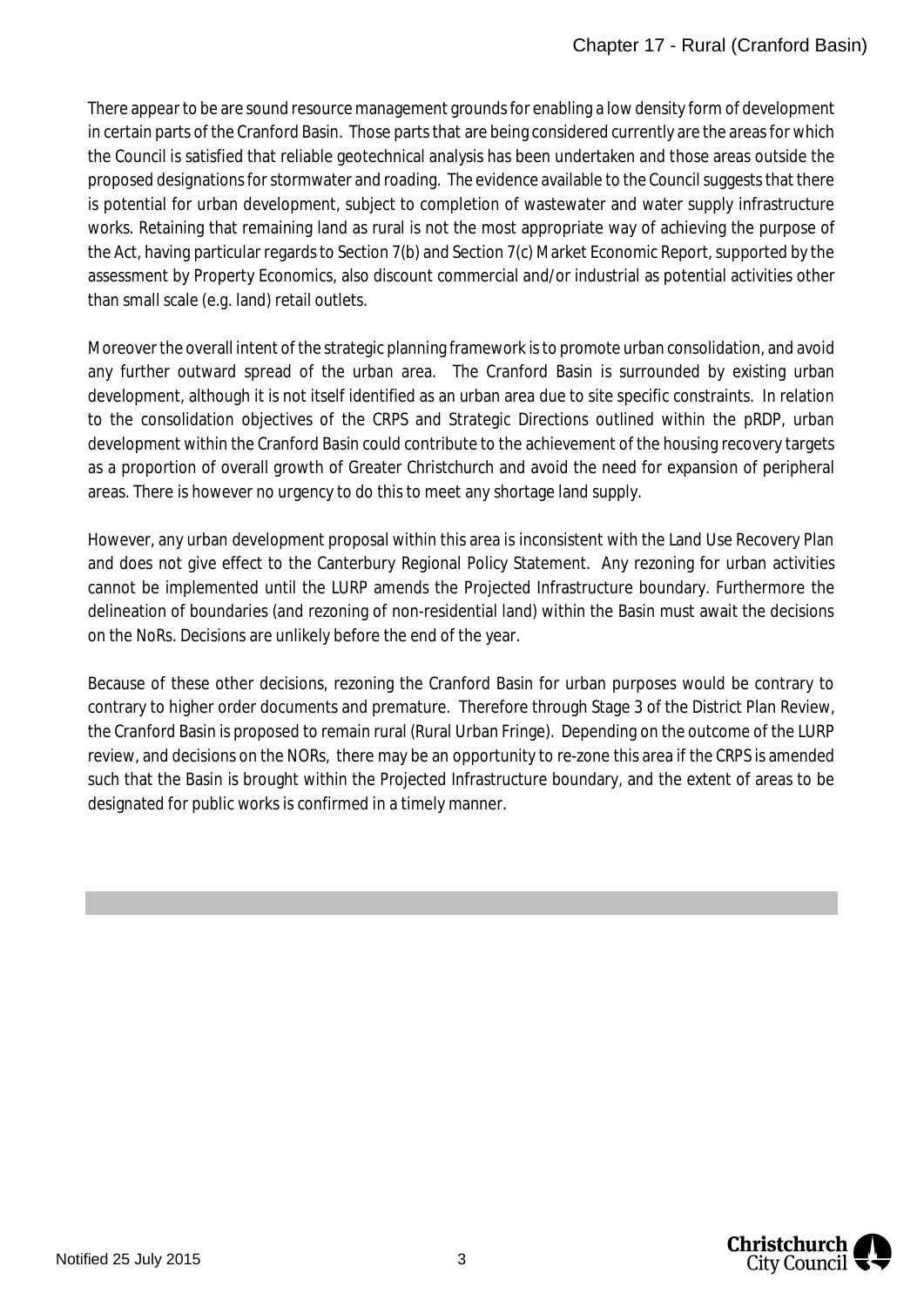#### <span id="page-4-1"></span><span id="page-4-0"></span>**1. INTRODUCTION**

## **1.1 PURPOSE OF THIS REPORT**

The purpose of this report is to document the research and Section 32 (Evaluation) process which has been undertaken by the Christchurch City Council in determining the most appropriate land use zoning for the Cranford Basin (referred to in full or as 'Basin' throughout this report) area in Papanui, Christchurch Figure 1). The zoning of the Cranford Basin is being considered as part of Stage 3 of the Proposed Christchurch City Proposed Replacement District Plan. The proposal area relates to up to approximately 55 hectares of land, zoned Rural 3 in the Operative Plan, being the remainder of the 175 hectare Basin not required for the proposed Northern Arterial Extension (NAE) or proposed Cranford Basin stormwater detention area, both of which are currently progressing through the designation process. This proposal investigates rezoning options for the Basin.

# **1.2 STATUTORY REQUIREMENTS UNDER SECTION 32**

Section 32 of the Resource Management Act 1991 (RMA or Act) prescribes the analysis which must be undertaken to assess the appropriateness of rezoning. It requires an evaluation of whether the objectives are the most appropriate way to achieve the purpose of the Act by identifying other reasonable practicable options, assessing the efficiency and effectiveness of the provisions in achieving the objectives, and summarising the reasons for deciding on the provisions. The assessment must identify and assess the benefits and costs of environmental, economic, social and cultural effects that are anticipated from the implementation of the provisions, including opportunities for economic growth and employment. The assessment must if practicable quantify the benefits and costs and assess the risk of acting or not acting if there is uncertain or insufficient information available about the subject matter.

The requirements of section 32 and an assessment of the rezoning against those requirements are contained in this report.

## **1.3 RESEARCH**

The Council has commissioned technical assessments and sought advice from various internal and external experts and utilised this, along with internal workshops and stakeholder feedback, to inform the development of the land use zoning for the Cranford Basin area. Key research documents are listed in the Table below.

| Title                                   | Author                  | <b>Description of Report</b>      |
|-----------------------------------------|-------------------------|-----------------------------------|
| Cranford Basin Rezoning -               | Opus                    | <b>Wastewater Constraints</b>     |
| <b>Wastewater Review</b>                |                         |                                   |
| Cranford Basin Rezoning - Water         | Opus                    | <b>Water Supply</b>               |
| Supply                                  |                         |                                   |
| <b>Cranford Basin Proposed Rezoning</b> | <b>OPT</b>              | <b>Transport Assessment</b>       |
| <b>Transport Assessment</b>             |                         |                                   |
| Cranford Basin Rezoning -               | <b>Market Economics</b> | <b>Rural Land Use feasibility</b> |
| Initial review of Economic              |                         |                                   |
| <b>Effects</b>                          |                         |                                   |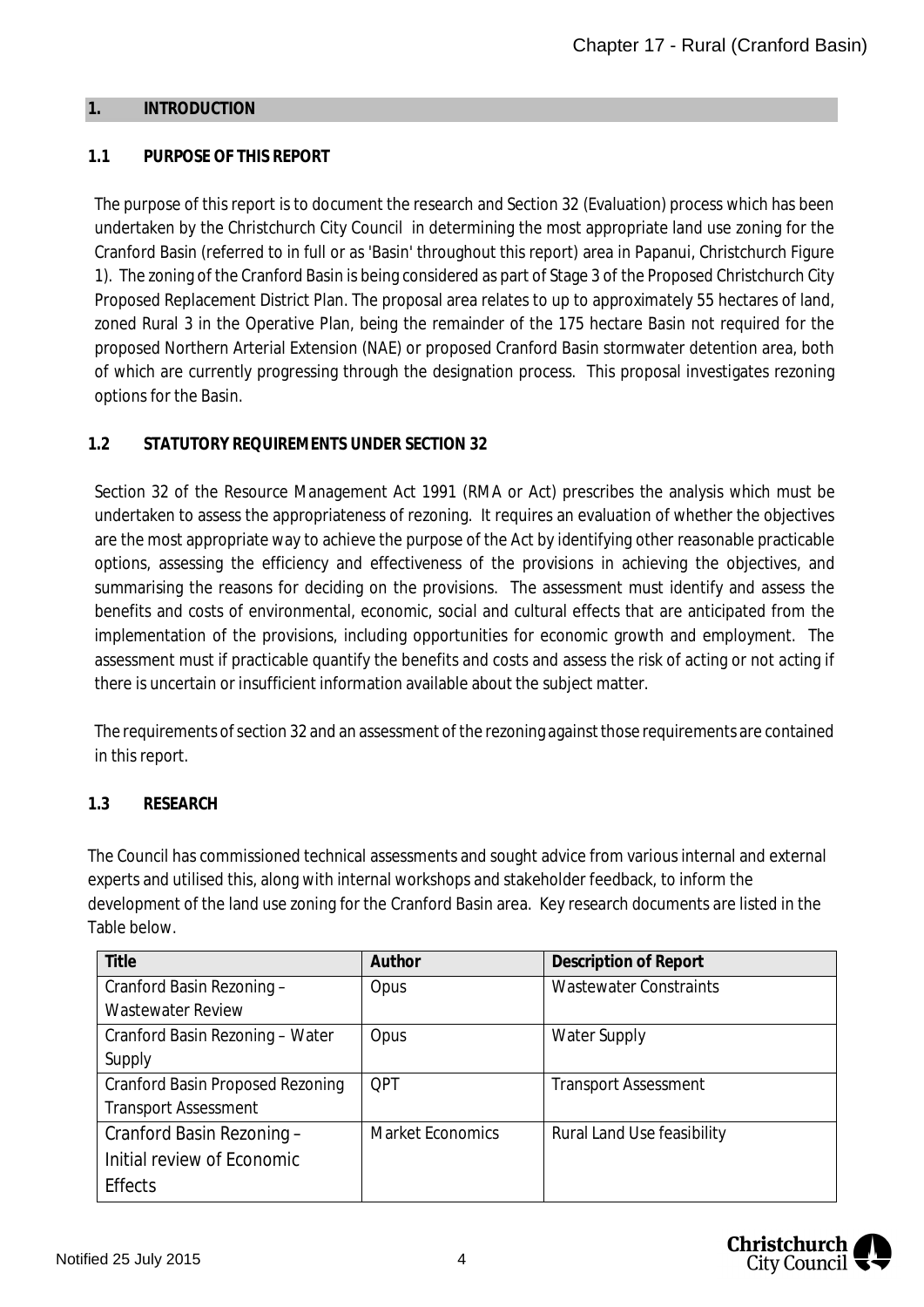| Title                              | Author                    | Description of Report              |
|------------------------------------|---------------------------|------------------------------------|
| <b>Cranford Basin Geotechnical</b> | <b>GHD</b>                | Geotechnical                       |
| Desktop Report                     |                           |                                    |
| Cranford Basin - Commercial        | <b>Property Economics</b> | Commercial and Industrial Land Use |
| <b>Potential Overview</b>          |                           | Potential                          |
| <b>Cranford Basin Residential</b>  | <b>Council Assets and</b> | Open Space and Parks               |
| Proposal - Parks Planning          | <b>Networks</b>           |                                    |
| Assessment                         |                           |                                    |

# **1.4 CONSULTATION**

The RMA requires the Council to consult with the Minister for the Environment, other Ministers of the Crown who may be affected by the plan, local authorities who may be affected, the tangata whenua of the area affected, and any customary marine title group in the area. The Council may also consult with anyone else during the preparation of the plan.

Consultation undertaken and feedback specific to the Cranford Basin Rezoning is summarised below:

- Several meetings have been held with CERA and Environment Canterbury (ECan) in relation to the proposed rezoning to outline the scope of the proposal, outcomes of the technical assessments, the issues and overall approach.
- A Collaborative Advisory Group (CAG) comprising representatives of the Canterbury Regional Council, Selwyn District Council, Waimakariri District Council, Canterbury Earthquake Recovery Authority, New Zealand Transport Agency, Ngāi Tahu and the Ministry for Environment (in an advisory role), has provided feedback in April 2015, on the scope of the proposal, the issues and overall approach.

Ngāi Tahu was invited to the CAG meeting outlined above but were not in attendance. A letter was sent to Ngāi Tahu inviting feedback on the rezoning proposal, and a meeting took place with the Runanga Focus Working Group in the Kōhanga Reo Room, Rehua Marae, on 8 June 2015 . Concerns were raised about the stormwater detention area that was subject to the Notice of Requirement. There was a particular concern that the Runanga had not been consulted on this, a matter that was followed up with staff dealing with that matter

There has been no formal community consultation with land owners on Cranford basin prior to notification, and no further discretionary consultation was undertaken subsequent to the Council decision to adopt a truncated process (from February 2015). Statutory consultation was undertaken following this date with CERA and ECan.

# **1.5 PLANNING HISTORY**

Development in the Cranford Basin has been the subject of several planning processes at district and regional level over the past twenty years. Submissions to the notified City Plan in 1995 sought residential zoning over extensive parts of the Basin, but these were rejected by the Council, and no appeals were lodged. From around 2002 several approaches were made by the Case family and others seeking rezoning in the Basin due to problems being experienced with farming the land but these did not progress for a variety of reasons including access restrictions, insufficient sewer capacity and stormwater issues.

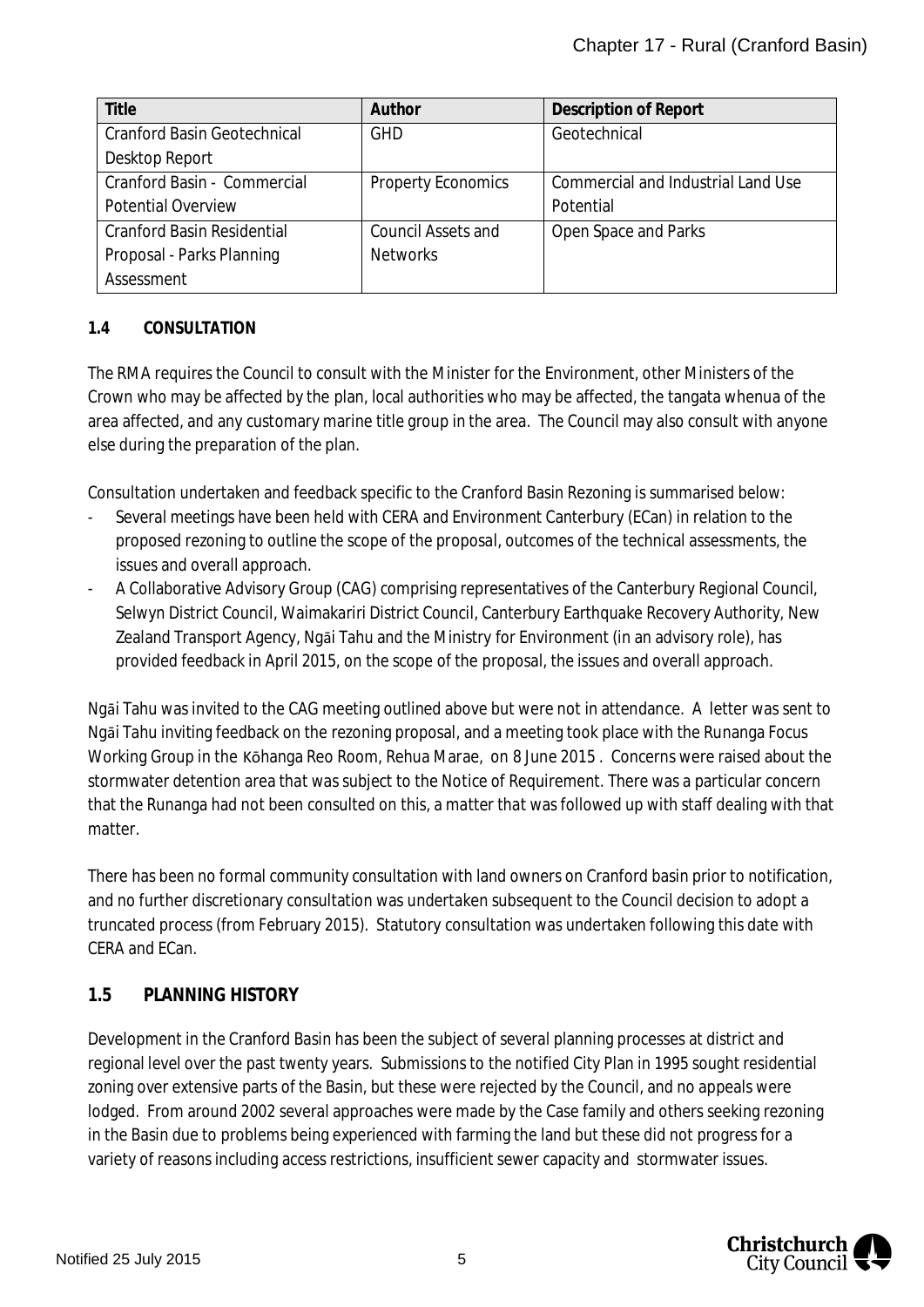A number of landowners lodged submissions to Proposed Change 1 (PC1) to the CRPS in 2009 seeking residential rezoning over parts of the Basin. The Commissioners' recommendations and subsequently the Regional Council's decision recognised the opportunities for development but considered more investigative work was needed and identified the area as a Special Treatment Area, and placed the Basin inside the Urban Limits. Ground conditions, stormwater management and future significant road connections required an approach via an Outline Development Plan involving particularly close integration between these elements and business and residential land uses. However the Draft LURP, which replaced PC1 following the Canterbury Earthquakes, excluded the Basin from the urban area and submitters once again unsuccessfully sought its inclusion. However, Council Officer's responses to submissions recommended that future consideration be given to rezoning those parts of the Basin for residential purposes that were not needed for stormwater detention.

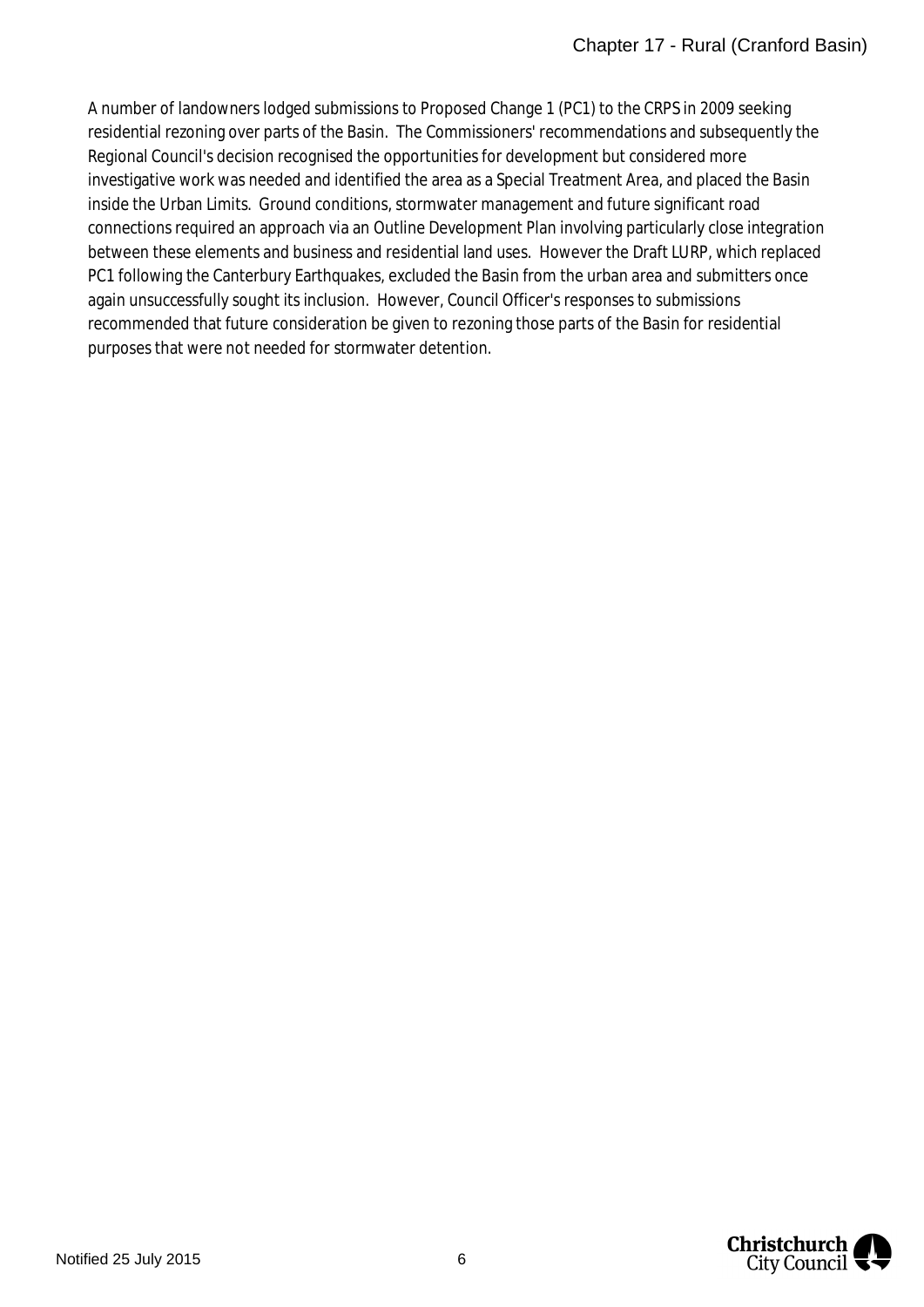#### <span id="page-7-0"></span>**2. STATUTORY CONTEXT**

## **2.1 SECTION 74/75, RESOURCE MANAGEMENT ACT**

Section 74 of the RMA outlines that a district council must prepare and change a district plan in accordance with:

- Its functions under section  $31$ :
- The provisions of Part  $2$ ;
- The obligation to prepare and have particular regard to an evaluation report under section 32;
- Any regulations;
- A direction given under section 25A.

Sections 74 and 75 of the RMA require that a number of planning policy documents must be given effect to or taken into account in preparing a District Plan. These include the following:

- National and regional policy statements and plans, with which the district plans must be consistent;
- National policy statements on matters of national significance;
- National environmental standards for natural resources;
- Regional policy statement and regional plans.

In preparing a district plan a local authority is also required to have regard to:

- Any proposed regional policy statement;
- Any proposed regional plan of its region;
- Any management plans and strategies prepared under other Acts;
- Any relevant entry in the New Zealand Heritage List;
- Regulations ensuring the sustainability of fisheries resources;
- Consistency with the policy statements and plans of adjacent councils;
- The need to take into account any relevant [iwi planning documents;](http://www.environmentguide.org.nz/overview/maori-and-environmental-law/)
- The extent to which the district plan needs to be consistent with the plans or proposed plans of adjacent territorial authorities.

Furthermore, the district council must not have regard to trade competition or the effects of trade competition (s.74(3)).

## **2.2 OTHER LEGISLATION**

The development of RMA plans and evaluation reporting under section 32 sit within a broader local government framework. These set the strategic framework, vision and outcomes for a region or district. The RMA requires that territorial authorities take into account management plans and strategies prepared under other Acts, making this wider strategic framework relevant when determining what is 'most appropriate'.

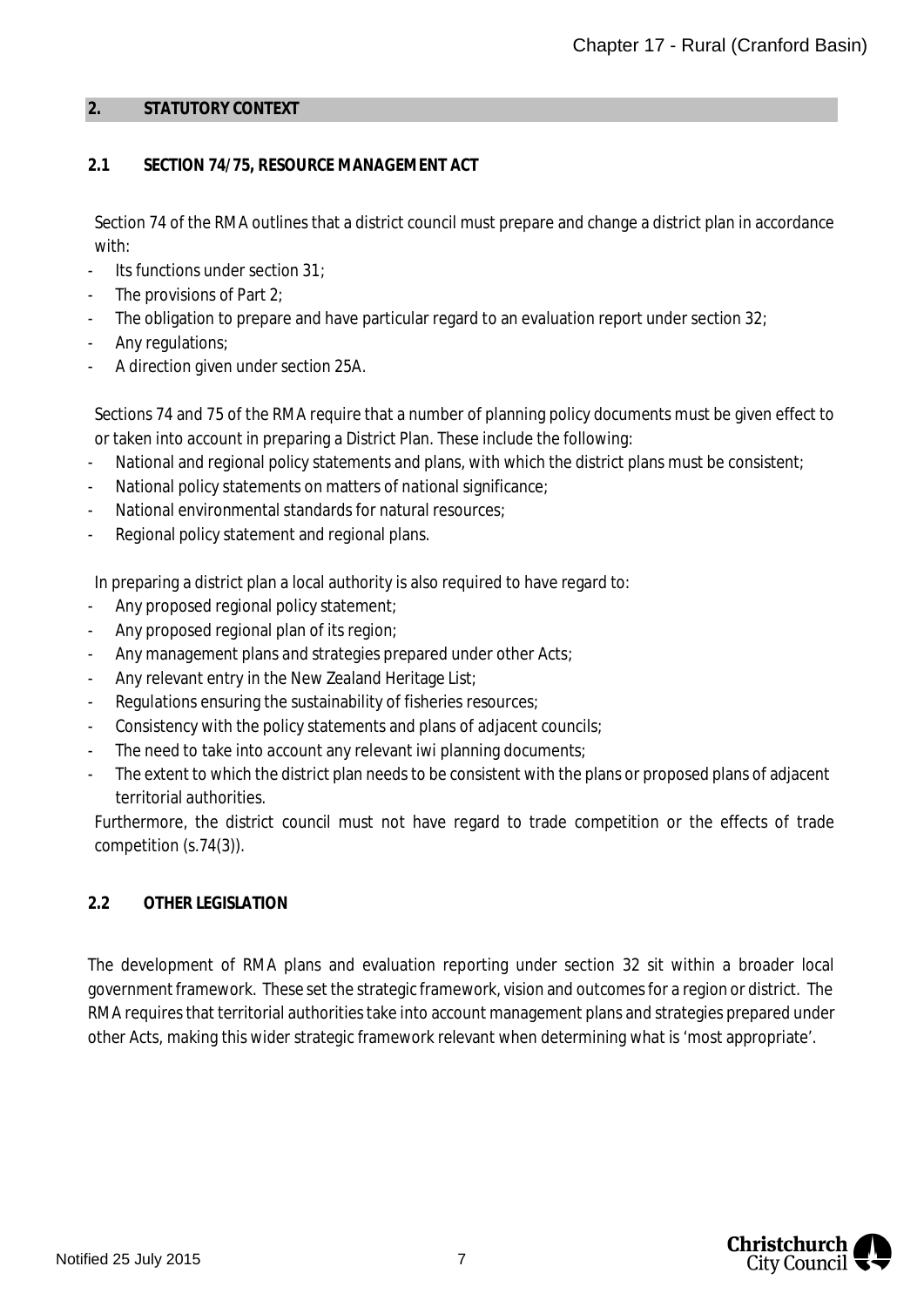## **Local Government Act 2002**

Council's Long Term Plan is prepared under this legislation and the new ten year plan will be adopted in July 2015. It will have an important bearing on the completion of works affecting the Cranford Basin including wastewater infrastructure, the proposed stormwater retention area, and the Northern Arterial extension and other transport improvements.

#### **Land Transport Management Act 2003**

The Land Transport Management Act 2003 sets out requirements for the operation, development and funding of the land transport system. The purpose of the LTMA is to contribute to the aim of achieving an affordable, integrated, safe, responsive and sustainable land transport system.

#### **Canterbury Earthquake Recovery Act 2011**

In response to the disaster of Canterbury's earthquakes and the recovery task that now faces the country, Parliament has passed the Canterbury Earthquake Recovery Act 2011 (the CER Act).

The CER Act requires the Canterbury Earthquake Recovery Authority (CERA) to plan and execute a recovery strategy for greater Christchurch and gives CERA significant powers to make that possible.

The CER Act lists several purposes, but broadly, these fall into the following categories:

- The provision of appropriate institutions, powers and support to enable greater Christchurch to be rebuilt and otherwise recover as quickly and fully as possible
- The involvement of communities and the public in the decisions made about the rebuilding of their own area
- The restoration of the greater well-being of Christchurch communities.

Broadly, the CER Act encourages collaborative decision-making, particularly at higher levels, and the emphasis throughout is on a successful, swift and complete recovery.

#### **Canterbury Earthquake (Christchurch Replacement District Plan) Order**

The process for the District Plan Review (DPR) is prescribed by the 'Order in Council' made by Government on 7 July 2014, under the CER Act. The Order in Council modifies the RMA to provide a streamlined process for the review of the Christchurch District Plans and preparation of a replacement District Plan. The Order in Council states that the Council must have particular regard to the Statement of Expectations (schedule 4 of the Order in Council).

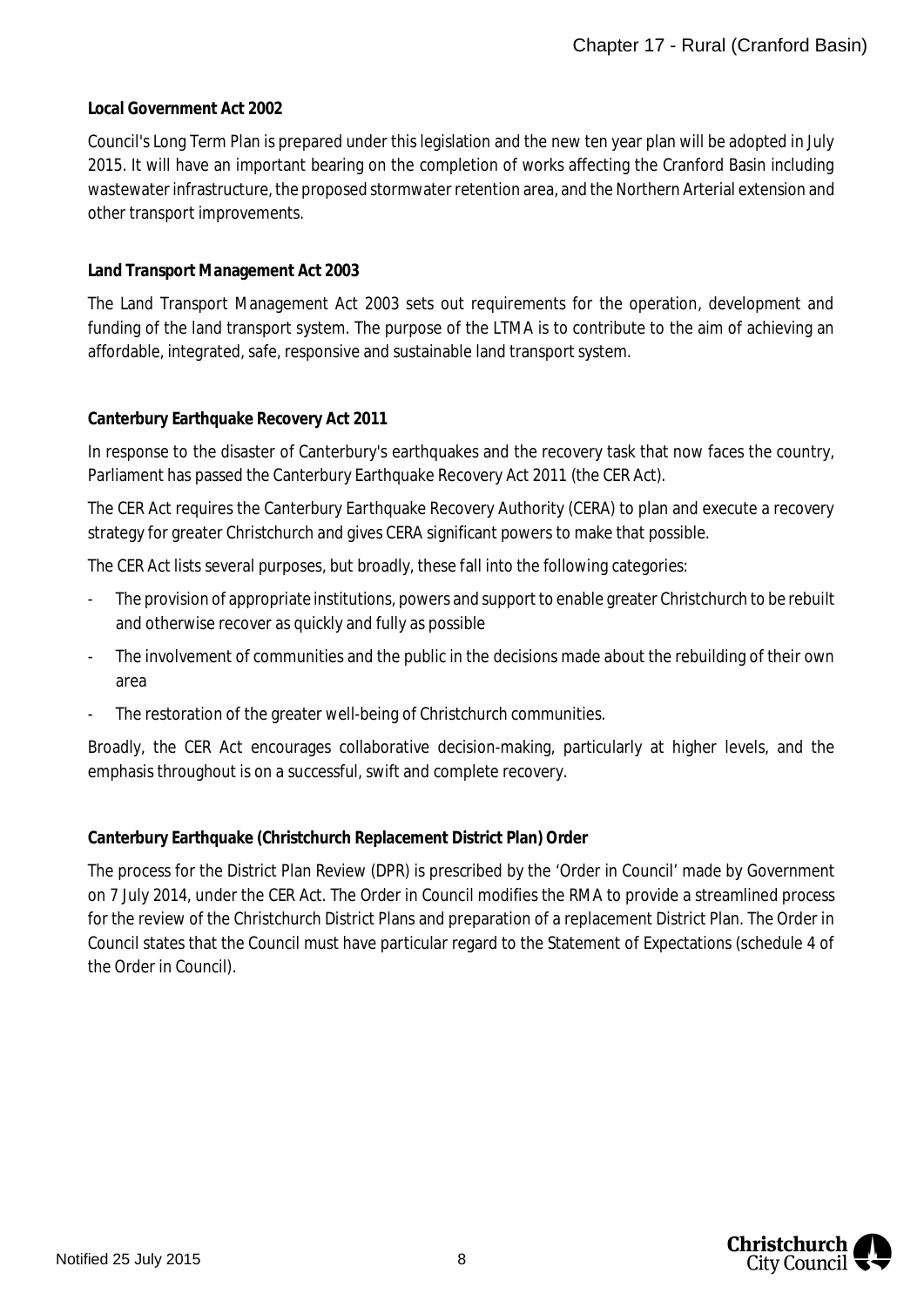#### <span id="page-9-0"></span>**3. POLICY DOCUMENTS AND OTHER STRATEGIC CONSIDERATIONS**

## **3.1 REGIONAL POLICY STATEMENT**

#### **Chapter 6 Recovery and Rebuilding of Greater Christchurch**

The Land Use Recovery Plan (LURP) was approved by the Minister for Canterbury Earthquake Recovery and was gazetted on 6 December 2013, taking effect that day. It is a statutory document that directed ECan to make changes to the Canterbury Regional Policy Statement (CRPS). Those changes included inserting Chapter 6, "Recovery and Rebuilding of Greater Christchurch" and glossary definitions into the CRPS.

Chapter 6 of the CRPS requires Council to, in relation to the recovery and rebuilding of Greater Christchurch, give effect to the urban form identified on Map A, which identifies the location and extent of urban development that will support recovery, rebuilding and planning for future growth and infrastructure delivery.

The following provisions in the CRPS relate to urban development:

#### *"Objective 6.2.1 Recovery Framework*

*Recovery, rebuilding and development are enabled within Greater Christchurch through a land use and infrastructure framework that:*

*…*

*(3) avoids urban development outside of existing urban areas or greenfield priority areas for development, unless expressly provided for in the CRPS;*

*…"*

## *Policy 6.3.1(4) Development within the Greater Christchurch area:*

*Ensure new urban activities only occur within existing urban areas or identified greenfield priority areas as shown on Map A, unless they are otherwise expressly provided for in the CRPS;*

The Cranford Basin is not an existing urban area and is also not identified as a greenfield priority area in the CRPS.

**Chapter 11 Natural Hazards**

The approach to natural hazards, in particular for High Hazard Areas, in the CRPS is a policy constraint to urban development within a small portion of the Cranford Basin. Policy 11.3.1 in particular is relevant:

*"To avoid new subdivision, use and development (except as provided for in Policy 11.3.4) of land in*

*high hazard areas, unless the subdivision, use or development:*

*(1) is not likely to result in loss of life or serious injuries in the event of a natural hazard occurrence; and*

*(2) is not likely to suffer significant damage or loss in the event of a natural hazard occurrence; and*

*(3) is not likely to require new or upgraded hazard mitigation works to mitigate or avoid the natural hazard; and*

*(4) is not likely to exacerbate the effects of the natural hazard; or*

*(5) is proposed to be located in an area zoned or identified in a district plan or Chapter 6 of the CRPS for urban residential, industrial or commercial use, at the date of notification of the CRPS, in which case the effects of the natural hazard must be mitigated.*

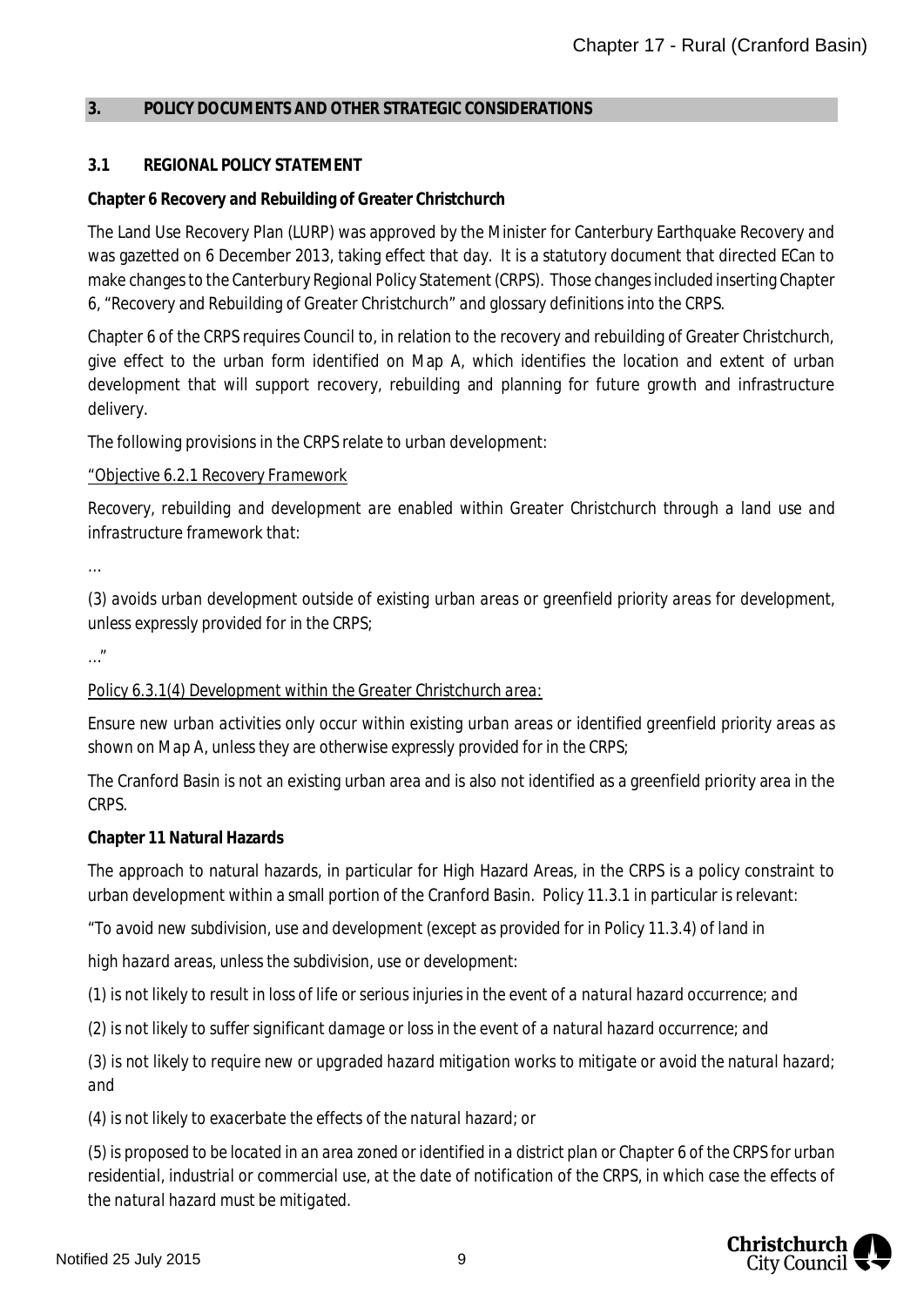The CRPS defines High Hazard Areas as

*"1. flood hazard areas subject to inundation events where the water depth (metres) x velocity (metres per second) is greater than or equal to 1, or where depths are greater than 1 metre, in a 0.2% AEP flood event;*

*2. land subject to coastal erosion over the next 100 years; and*

*3. land subject to sea water inundation (excluding tsunami) over the next 100 years.*

*When determining high hazard areas, projections on the effects of climate change will be taken into account."*

Part of the Cranford Basin will be subject to the High Hazard Overlay, however for the most part this overlay is located within the proposed stormwater designation area. Therefore, no part of the proposal area is subject to the High Hazard Overlay.

## **3.2 CANTERBURY EARTHQUAKE RECOVERY STRATEGY**

The Recovery Strategy lists six components of recovery each with associated goals. Those goals that are relevant to this proposal include:

a. facilitating a timely and efficient recovery, including intervening where necessary to remove impediments, resolve issues and provide certainty;

b. supporting people, in particular those facing hardship and uncertainty, by providing quality housing, education and health services;

c. acknowledging and celebrating the rich and diverse Ngāi Tahu, colonial and other heritages and connections;

d. supporting innovative urban design, buildings, technology and infrastructure to redefine greater Christchurch as a safe place for the future;

e. rebuilding infrastructure and buildings in a resilient, cost effective and energy efficient manner;

f. zoning sufficient land for recovery needs within settlement patterns consistent with an urban form that provides for the future development of greater Christchurch; and

g. having a range of affordable housing options connected to community and strategic infrastructure that provides for residents participation in social, cultural and economic activities.

## **3.3 LAND USE RECOVERY PLAN**

The LURP puts land use policies and rules in place to assist rebuilding and recovery of communities (including housing and businesses) that have been disrupted by the earthquakes, helping to achieve the vision of the Recovery Strategy for Greater Christchurch: Mahere Haumanutanga o Waitaha.

The LURP requires the DPR to provide for housing choice, affordability, community facilities, intensification, revitalising neighbourhood centres, improved accessibility, the building of new communities, and streamlining regulation. It sets a target of 23,700 additional households to be created in Christchurch City by 2028.

As outlined earlier, the LURP directed changes to the CRPS requiring Council to give effect to the urban form identified on Map A. The Cranford Basin is not located within this urban boundary. However, it is noted that the LURP is currently being reviewed by ECan in collaboration with the strategic partners through the process outlined in section 5.4 of that document.

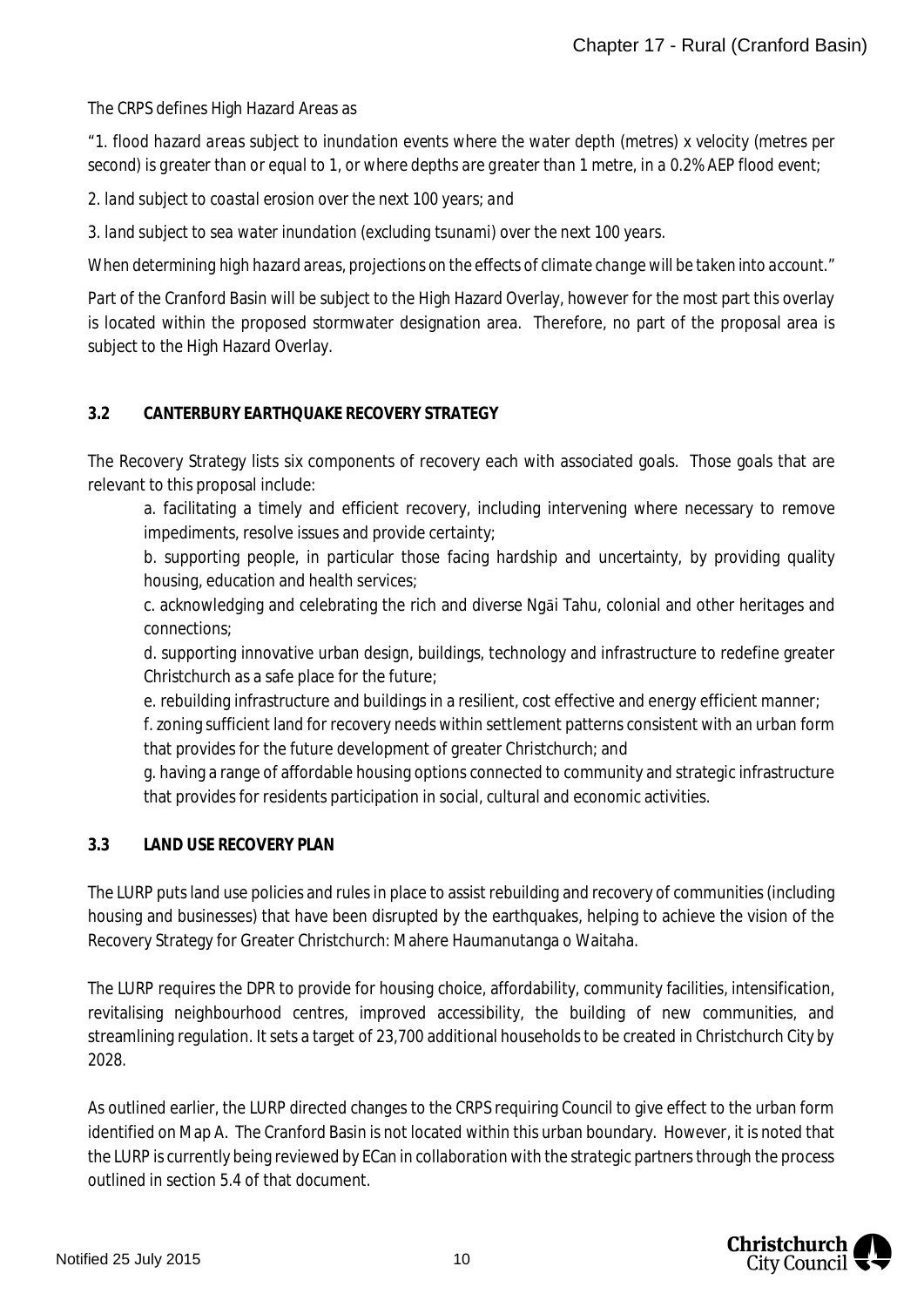## **3.4 STATEMENT OF EXPECTATIONS**

When preparing proposals for the DPR, the Council must have particular regard to the statement of expectations set out in the Order in Council (outlined above). The statement of expectations sets out the expectations of the Minister for the Environment and the Minister for Canterbury Earthquake Recovery (the "Ministers") for the replacement district plan. The expectations include that the replacement district plan articulates how decisions about resource use and values will be made. This must be consistent with an expectation to reduce reliance on resource consent processes, development controls and design standards, and requirements for written approval and notification.

## **3.5 REGIONAL LAND TRANSPORT STRATEGY**

The Canterbury Regional Land Transport Strategy (RLTS) sets the strategic direction for land transport within the Canterbury region over a 30 year period. The role of the RLTS is to contribute towards the government's overall vision of achieving an integrated, safe, responsive and sustainable land transport system. The NAE is identified as a planned road in this strategy.

## **3.6 MAHAANUI IWI MANAGEMENT PLAN**

The Mahaanui Iwi Management Plan directs that participation and particular interests of Ngāi Tahu Papatipu Runanga are recognised and provided for in urban and township planning. Recognising and providing for sites and places of importance and special values to tangata whenua.

Recognising and providing for papakāinga and marae, and activities through including objectives that specifically identify the importance of papakāinga development to the relationship of Ngāi Tahu and their culture and traditions to ancestral land; and zoning and housing density policies and rules that are specific to enabling papakāinga and mixed use development; and that avoid unduly limiting the establishment of papakāinga developments through obligations to avoid, remedy or mitigate adverse effects on the environment.

## **3.7 OPERATIVE CHRISTCHURCH CITY PLAN**

#### **Land Use zoning**

The proposal area is zoned Rural 3 (Styx-Marshland Zone) in the Operative Plan. The surrounding area is zoned Living 1 and Living 1B, with Living 2 zoning located nearer the Key Activity Centre of Papanui, and there are localised areas of commercial development along Cranford Street. There is also an existing Scheduled Activity located towards the west of the proposal area – Top 10 Holiday Park.

#### **Notices of Requirement**

Two Notices of Requirement (NoRs) have been submitted by Council to designate land within Cranford Basin for the Northern Arterial Extension (NAE) and for Water Quality Treatment and Stormwater Detention. These requirements were publicly notified on 15 November 2014 with the submission period closing on 19 December 2014. Hearings were conducted in April but were adjourned, and at the time of preparing this report, had not been reconvened.

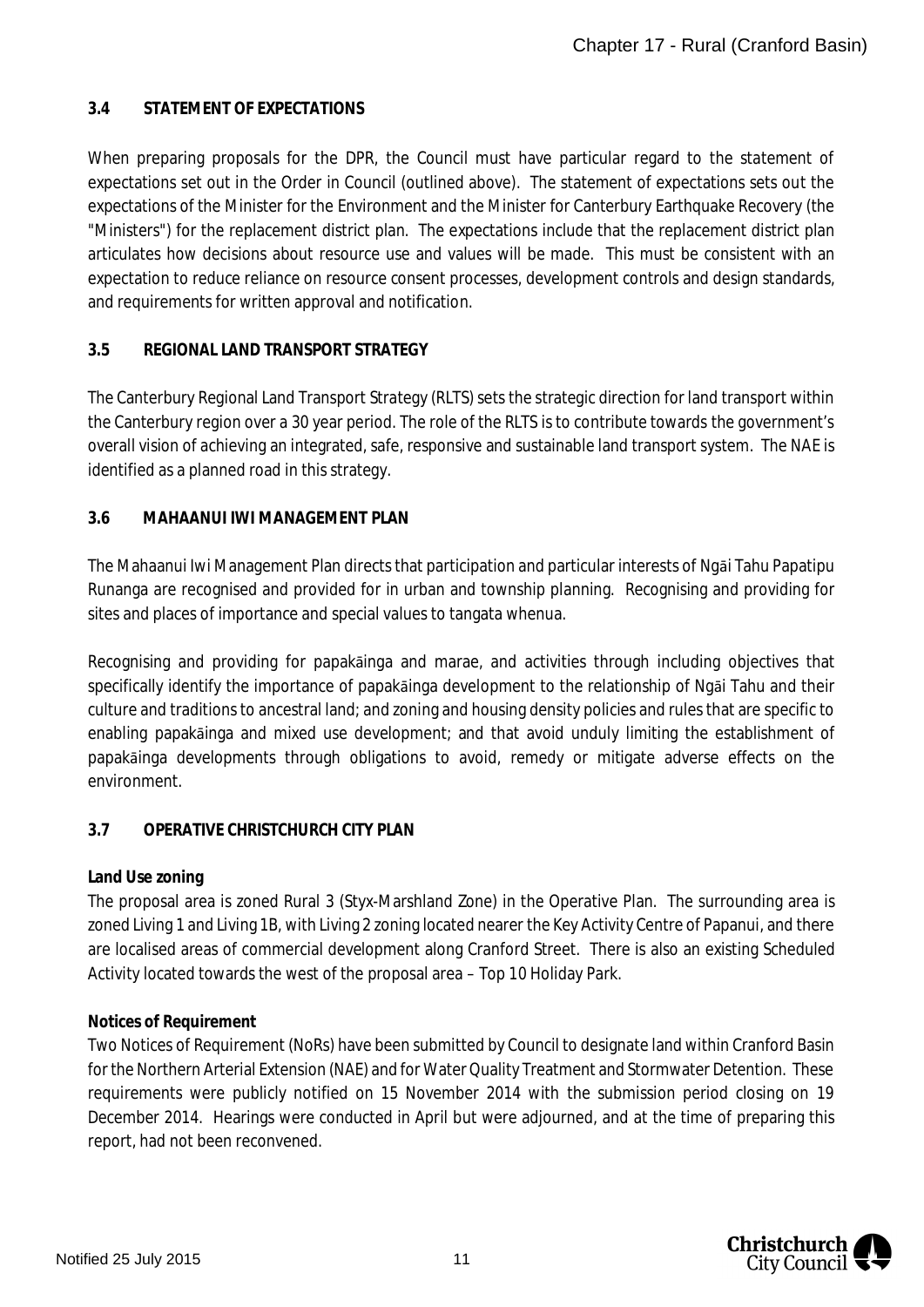The NAE is a new roading connection extending from the southern end of the Northern Arterial at Winters Road across Cranford Basin to Cranford Street, and proposed works include four laning Cranford Street to Innes Road. Approximately 6.2ha of land in the Basin is required for the NAE designation. Stormwater from the NAE is proposed to be discharged to swales adjacent to the road (within the Stormwater Detention designation area) which will eventually discharge to Cranford East.

The proposed Stormwater Detention designation, comprising some 60 hectares, will enable Council to undertake a number of stormwater related functions on the site, including an extensive planting programme. The extent of the designated area specified by the NoR is generally consistent with the area of land required to accommodate the 2% AEP (24hr) event.

The extent of the proposed designations within the Cranford Basin are shown in Figure 2 below.



**Figure 2 – Location of proposed Council Roading and Stormwater designations within Cranford Basin**

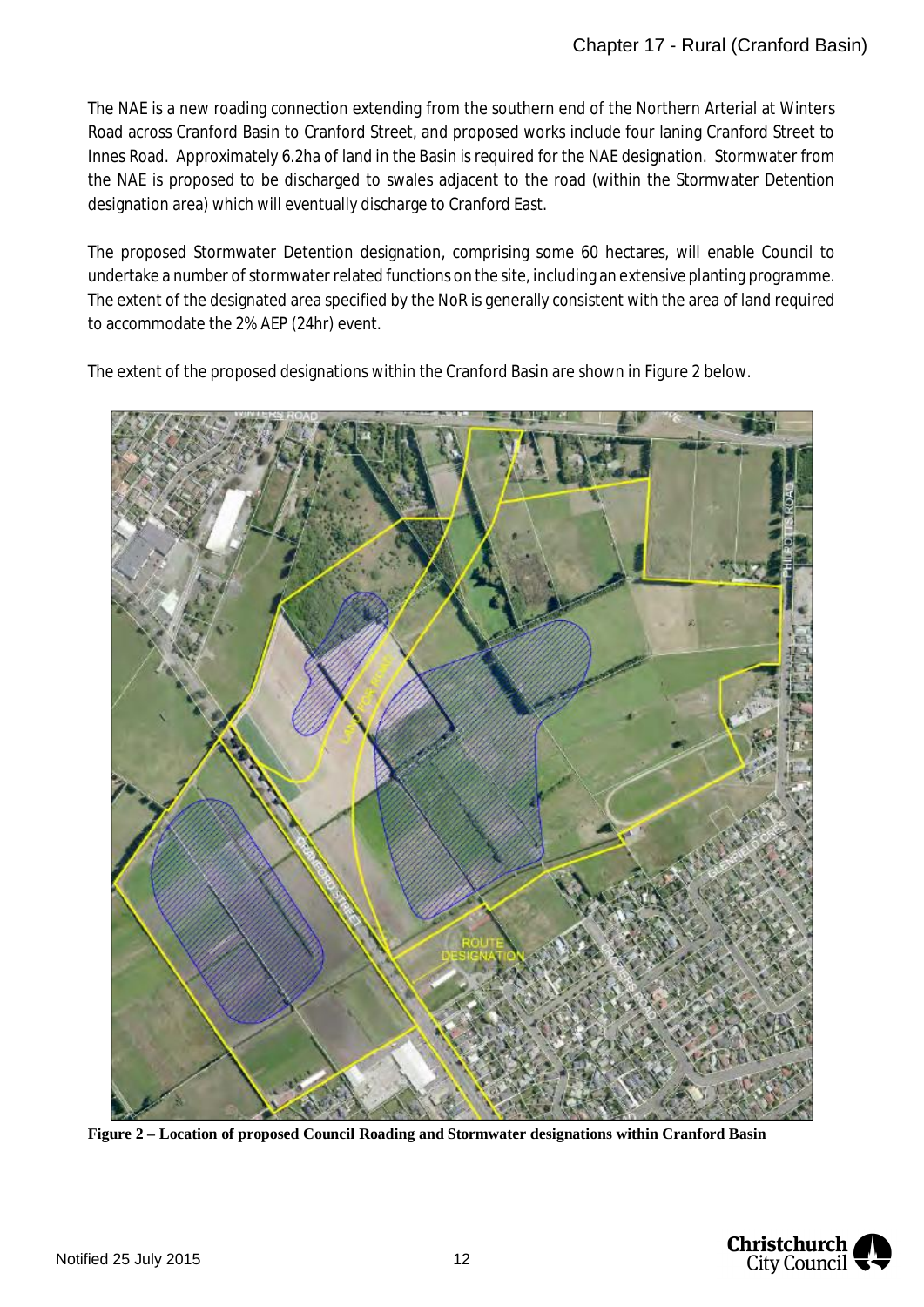#### **3.8 PROPOSED REPLACEMENT DISTRICT PLAN**

## **Land Use zoning**

There is little material change to the operative zoning proposed in the pRDP. The surrounding area is zoned Residential Suburban in the, with Residential Medium Density zoning located nearer the Key Activity Centre of Papanui, and there are localised areas of commercial development along Cranford Street. There is also an existing Scheduled Activity located towards the west of the proposal area that is proposed to remain in the pRDP which will be addressed through Phase 2 of the DPR (Guest Accommodation – Top 10 Holiday Park).

## **Strategic Directions**

The decision on the Strategic Directions Proposal was released by the Independent Hearings Panel on 26 February 2015. Evidence presented in relation to housing capacity and choice demonstrated that very significant pressures have been put on housing demand, supply and affordability and that those pressures are in large part from the enormous damage resulting from the earthquakes, in addition pressures have arisen from changing demographics. The panel outlined that the evidence demonstrated there was a consequential need for the Plan to allow for additional housing capacity – 23,700 dwellings between 2012 and 2028, to be achieved through a "combination of residential intensification, brownfield and Greenfield development" and additional housing opportunities – including "a choice in types, densities and locations and affordable, community and social housing and papakāianga (Refer Objective 3.3.4 (Housing capacity and choice).

Objective 3.3.7 seeks to provide a well-integrated pattern of development and infrastructure, a consolidated urban form, and a high quality urban environment that, amongst other matters: *(d) Increases the housing development opportunities in the urban area to meet the intensification targets specified in the Canterbury Regional Policy Statement, Chapter 6, Objective 6.2.2(1); particularly:*

- *(i) in and around the Central City, Key Activity Centres (as identified in the Canterbury Regional Policy Statement), larger neighbourhood centres, and nodes of core public transport routes; and*
- *(ii) in those parts of Residential Greenfield Priority Areas identified in Map A, Chapter 6 of the Canterbury Regional Policy Statement; and*
- *(iii) in suitable brownfield areas*

It also provides for urban activities "only within the existing urban areas or on Greenfield land on the periphery of Christchurch's urban area identified in accordance with the Greenfield Priority Areas in the CRPS, Chapter 6, Map A." Further to this is requires the co-ordination of "the nature, timing and sequencing of new development with the funding, implementation and operation of necessary transport and other infrastructure".

The strategic direction in relation to natural hazards (Objective 3.3.6) recognises the importance of the avoidance of unacceptable risk, and that subdivision, use and development is to be undertaken in a manner that ensure natural hazard risks to people, property and infrastructure are appropriately mitigated. It also allows for strategic infrastructure where risks to people, property and infrastructure are assessed as unacceptable, provided two prerequisites are met (no reasonable alternative and designed to maintain integrity and form during natural hazards).

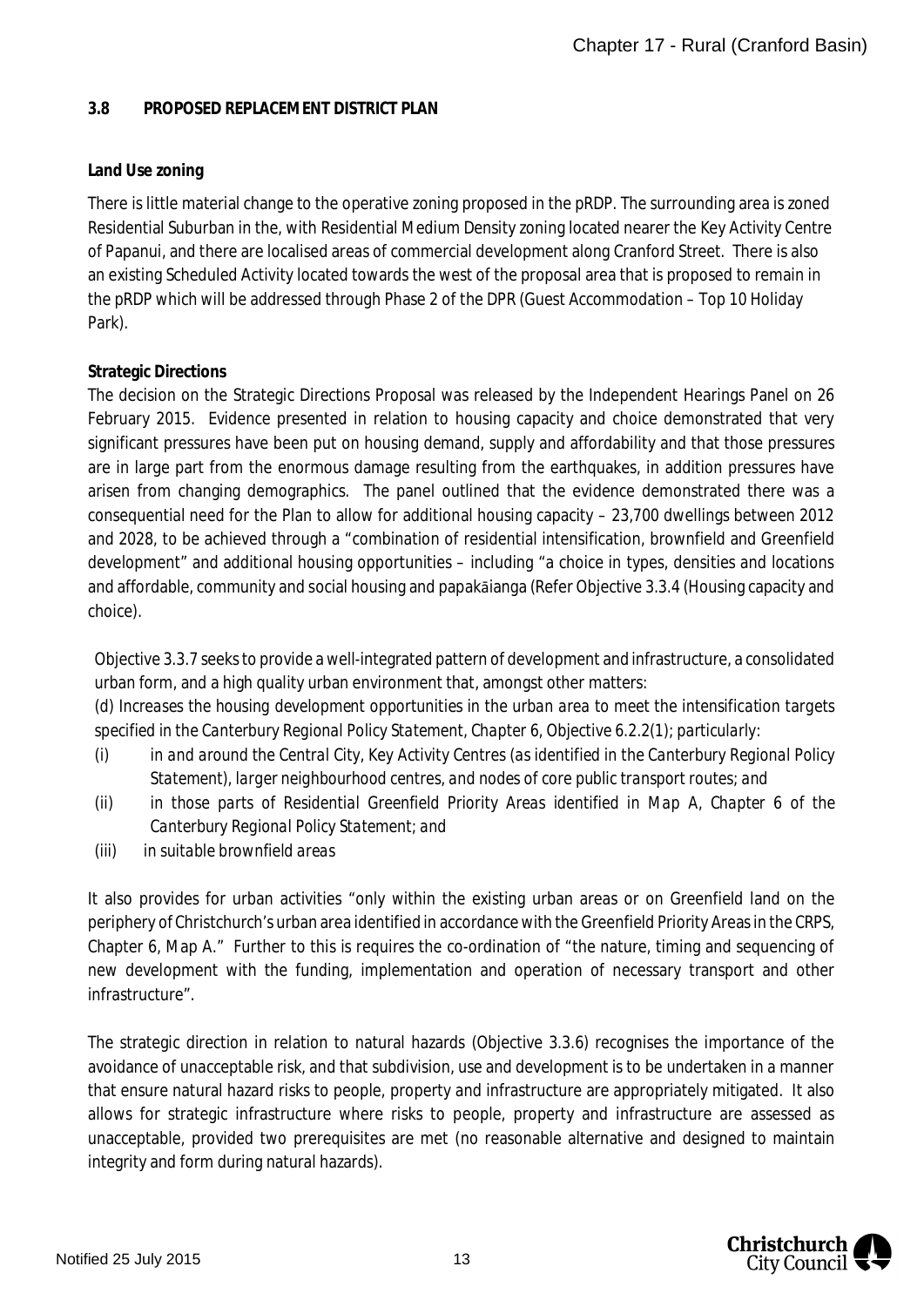**Residential (Chapter 14)**

Chapter 14 ( Stage 1) outlines the Residential Proposal. The objectives (Objective 1) for this proposal outline that there is a need to ensure an increased housing supply that will:

- a. enable a wide range of housing types, sizes, and densities;
- b. meet the diverse needs of the community in the immediate recovery period; and longer term, including social and temporary housing options; and
- c. assist in improving housing affordability.

Further to this, Objective 2 requires short-term residential recovery needs are met by providing opportunities for:

i. an increased supply throughout the lower and residential medium density areas;

ii. higher density comprehensive redevelopment of sites within suitable lower and residential medium density areas;

iii. medium density comprehensive redevelopment of community housing environments; and

iv. new neighbourhood areas in greenfields priority areas.

The Stage 2 Residential proposal does not affect Cranford Basin.

## **Natural Hazards (Chapter 5)**

Chapter 5 outlines the Natural Hazards Proposal. The Floor Level and Fill Management Area covers a portion of the proposed rezoning site to the south west. Therefore, of particular relevance to the Cranford Basin are provisions requiring minimum floor levels. In addition parts of the rezoning area are covered by a Flood Ponding Area. Provisions relating to compensatory storage are relevant in this regard. Part of the Cranford Basin is also subject to the High Hazard Overlay, however for the most part this overlay is located within the proposed stormwater designation area. Areas that are subject to the High Hazard Overlay are not subject to the proposal area.

## **Rural (Chapter 17)**

Should the site remain Rural, it would become part of the proposed Rural Fringe Zone. The provisions for this zone are in general terms not dissimilar to the current Rural 3 Zone with a strong emphasis on rural production and economy. One significant difference is that subdivision below 4 hectares (but not less than 1 ha) is proposed to be a discretionary activity, not non complying.

## **3.9 NEED FOR FURTHER HOUSING LAND**

One of the key strategic issues is whether the rezoning of land in Cranford Basin for housing is needed for recovery, not only for Christchurch but also for the UDS area as a whole ( refer to Section 3.2.1 in the LURP). This will also be a consideration for CERA and ECan in consideration whether or not to amend the CRPS and LURP respectively to enable the proposed zoning to be put into the Replacement District Plan.

The projected land use needs for housing (recovery) are contained in Section 3.2.1. Strong demand for housing is anticipated in the future due to three drivers: temporary accommodation; accommodation for

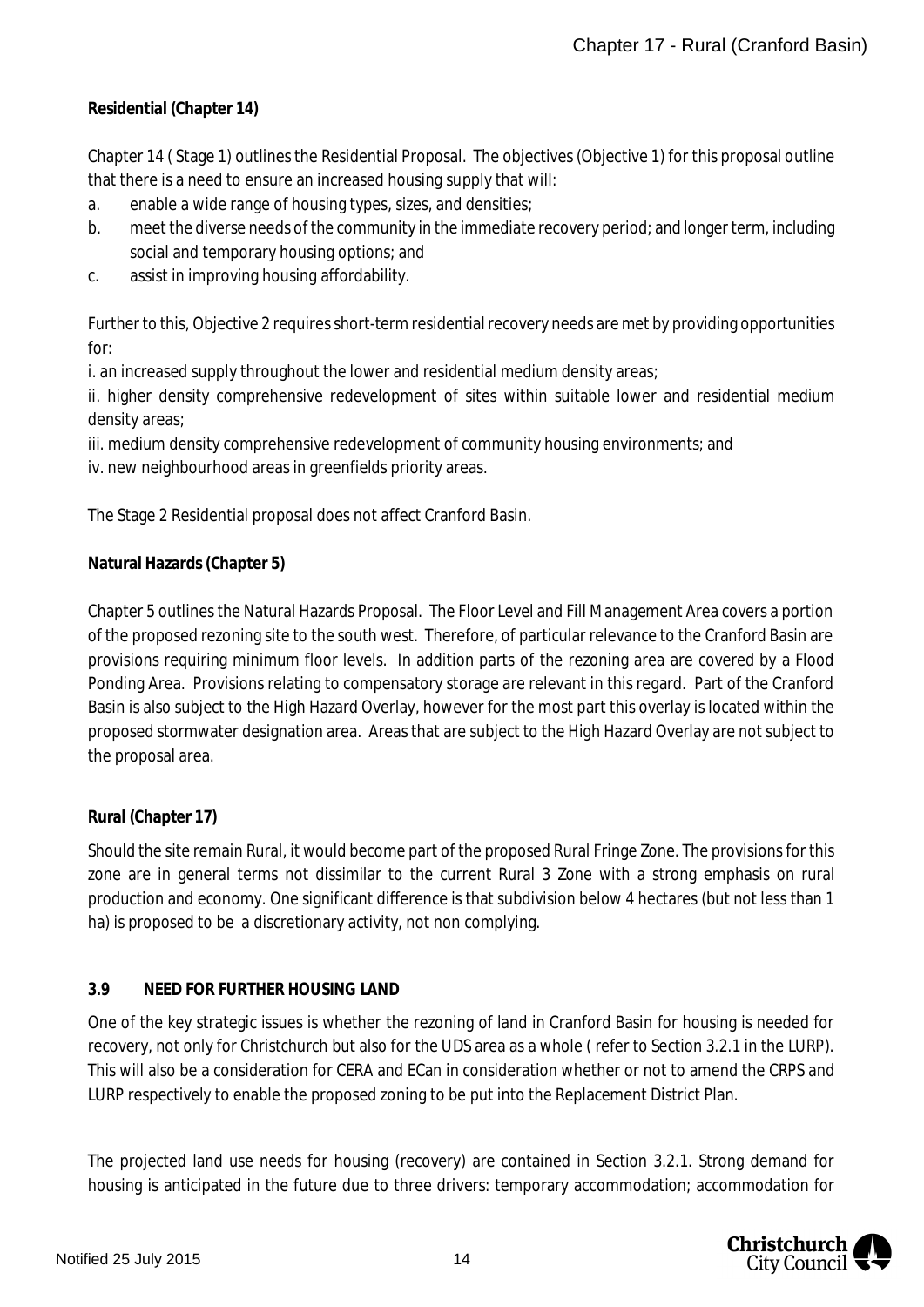rebuild workers; and household growth from the existing population and migration. Projections for household growth in the LURP are for an additional 36150 households for Greater Christchurch by 2028 of these Christchurch is to provide 23,700. These are severed Actions in the LURP that provided, with a strong emphasis on intensification.

Whether land is further greenfields land is needed is largely a decision of the market but the Plan has a role in providing sufficient opportunities to enable market needs to be met. This involves a balancing exercise involving assessments of demand and supply of greenfields residential land, and an evaluation of location options against urban growth policies, including the efficient servicing of that land. Consideration also needs to be given to whether zoning land in addition to the Greenfields Priority Areas will have planning implications for the development of existing areas identified for development in both Christchurch and the UDS area as a whole, including intensification areas.

A further matter, which was raised by the Ministers in their comments on stage 3 proposals<sup>[1](#page-15-0)</sup>, is whether or not the Cranford Basin is an appropriate location for additional greenfields land, compared to other options. There hasn't been any comprehensive comparative analysis of greenfields development options at a local since the preparation of the UDS<sup>[2](#page-15-1)</sup>, and although that assessment of options was undertaken more towards a sub- regional scale, it did evaluate infrastructure costs associated with different 'growth pockets'. The IBD identified the potential for some 3300 household covering the entire Basin. The Section 32 Evaluation on greenfields growth areas for the Operative City Plan<sup>[3](#page-15-2)</sup>, which was not challenged, was the most recent wide ranging assessment of greenfields pockets against a suite of urban growth objectives. That analysis identified the Cranford Basin as being the area that best met the overall objective of urban consolidation in terms of urban form.

# Demand for greenfields land

Greenfields sections are one means of meeting projected housing demand. The key question is: how many (or what percentage) of the projected numbers of households will form in 'greenfield' sites as opposed to infilling, and how does this translate into amount of land needed? This can be matched to the projected supply of greenfields land and a judgement made as to whether the additional land in the Basin ( or other areas) is needed for recovery. There may be, of course, other resource management reasons that support a rezoning.

Two key variables in making this judgement are the percentage of household growth going to greenfields (as opposed to infill/ intensification); and the density at which greenfields development takes place. Table 1 below illustrates the high sensitivity of land need under different assumptions.

**Table 1 Sensitivity of land need to percentage of household growth to greenfields and greenfields density**

| % of growth in Greenfields (total 23,700) | Density (hh/ha) | HA needed 2028 |
|-------------------------------------------|-----------------|----------------|
| 30 (70)                                   | 15              | 474            |

<span id="page-15-0"></span><sup>&</sup>lt;sup>1</sup> Ministers' Comments on Draft Stage 3 Proposals Proposed Replacement District Plan May 2015



<span id="page-15-1"></span><sup>&</sup>lt;sup>2</sup> Inquiry by Design, Final Report Greater Christchurch Urban Development Strategy 2007.

<span id="page-15-2"></span><sup>&</sup>lt;sup>3</sup> Urban Growth Section 32 Report 5, Evaluation of Growth Options, CCC 1994.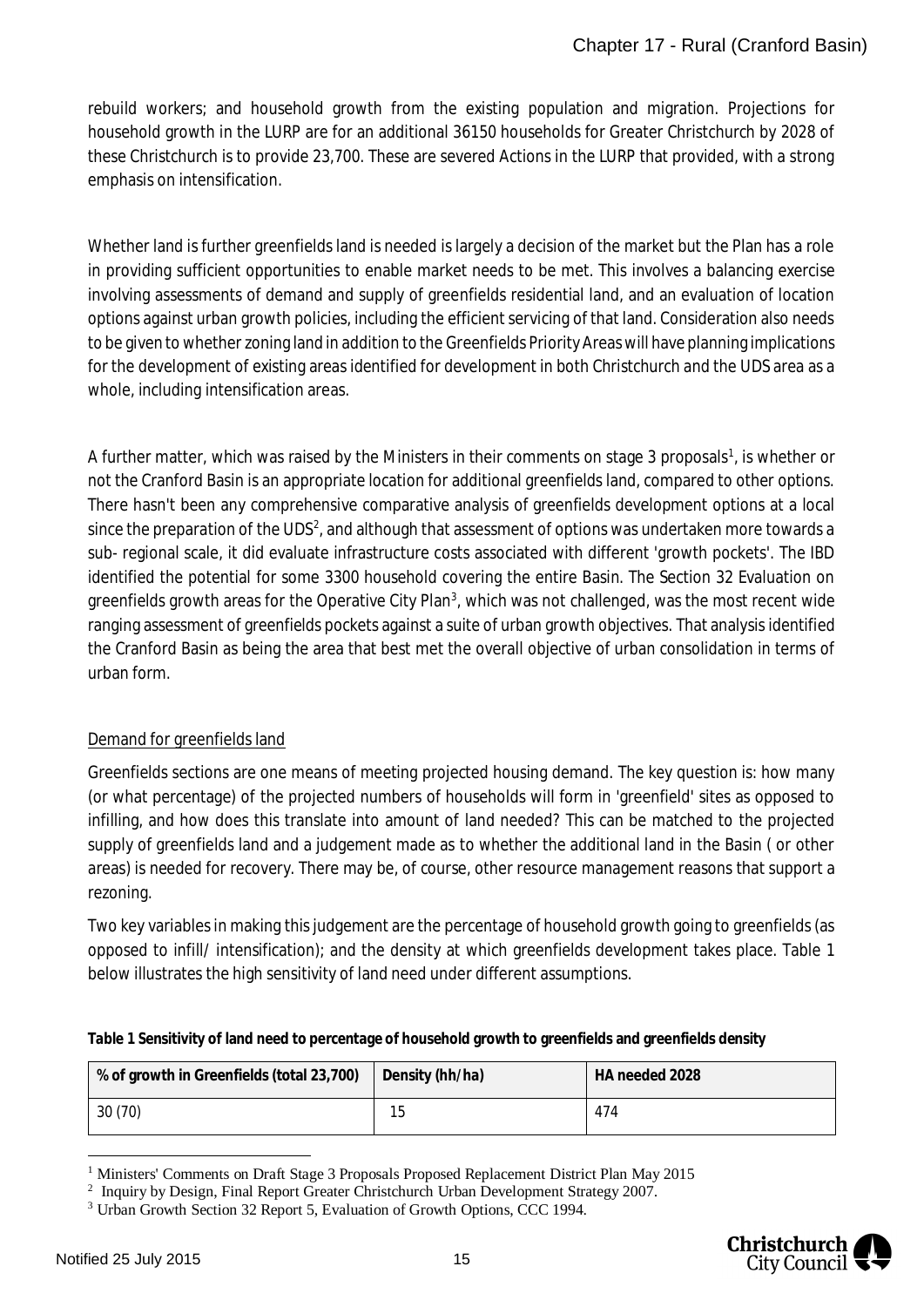| % of growth in Greenfields (total 23,700) | Density (hh/ha) | HA needed 2028 |
|-------------------------------------------|-----------------|----------------|
| 55 (45)                                   | 15              | 869            |
| 75 (25)                                   | 15              | 1185           |

(Numbers in brackets is the percentage of growth occurring through intensification)

The 70% intensification figure is the upper limit proposed by Mr Douglas Fairgray in his evidence to the Independent Hearings Panel, while the 25% is approximately to lowest intensification recorded on over the past 10-15 years.

The City Council's vacant land register currently has 1990 hectares shown as vacant zoned residential land. This is made up of land in the greenfields priority areas, greenfield land rezoned in the Operative City Plan but not yet developed out (e.g. Masham) and ad hoc pieces of land that are currently vacant in residential areas. It also includes areas on the Port Hills and Banks Peninsula. The vacant land register does not include FUDAs or rural areas identified in the CRPS as Greenfields Priority Areas that have yet to be rezoned - some 440 hectares. Relating this vacant land figure back to Table 1, it seems clear that there is no shortage of vacant residential land until 2028.

It is important however in the Christchurch context to recognise four broad categories of vacant land (Table 2). For assessing the need for Cranford Basin to be rezoned the vacant area on the 'flat' is most pertinent.

| Christchurch 'flat' areas | 970            |
|---------------------------|----------------|
| Christchurch Port Hills   | 500            |
| Banks Peninsula           | 340            |
| Remainder                 | 200            |
| Rural but a priority area | 100 (Highsted) |
| Future development        | 440            |

**Table 2 Categories of vacant land (Rounded)**

Refer to Appendix 9 (vacant land register)

Stage 2 of the pRDP proposes to rezone the remainder of the Highsted blocks and the Future Urban Development Areas to Residential New Neighbourhood. This will, if they become operative increase the amount of vacant residential zoned land in Christchurch on the 'flat' to around 1670 hectares.

The 'true' availability of residential land could be moderated by factors including developers facing delays in obtaining all the necessary purchasing contracts from land owners in areas that have ownership fragmentation. It also needs to take account of infrastructure constraints and other landowner-related impediments eg Highfields.

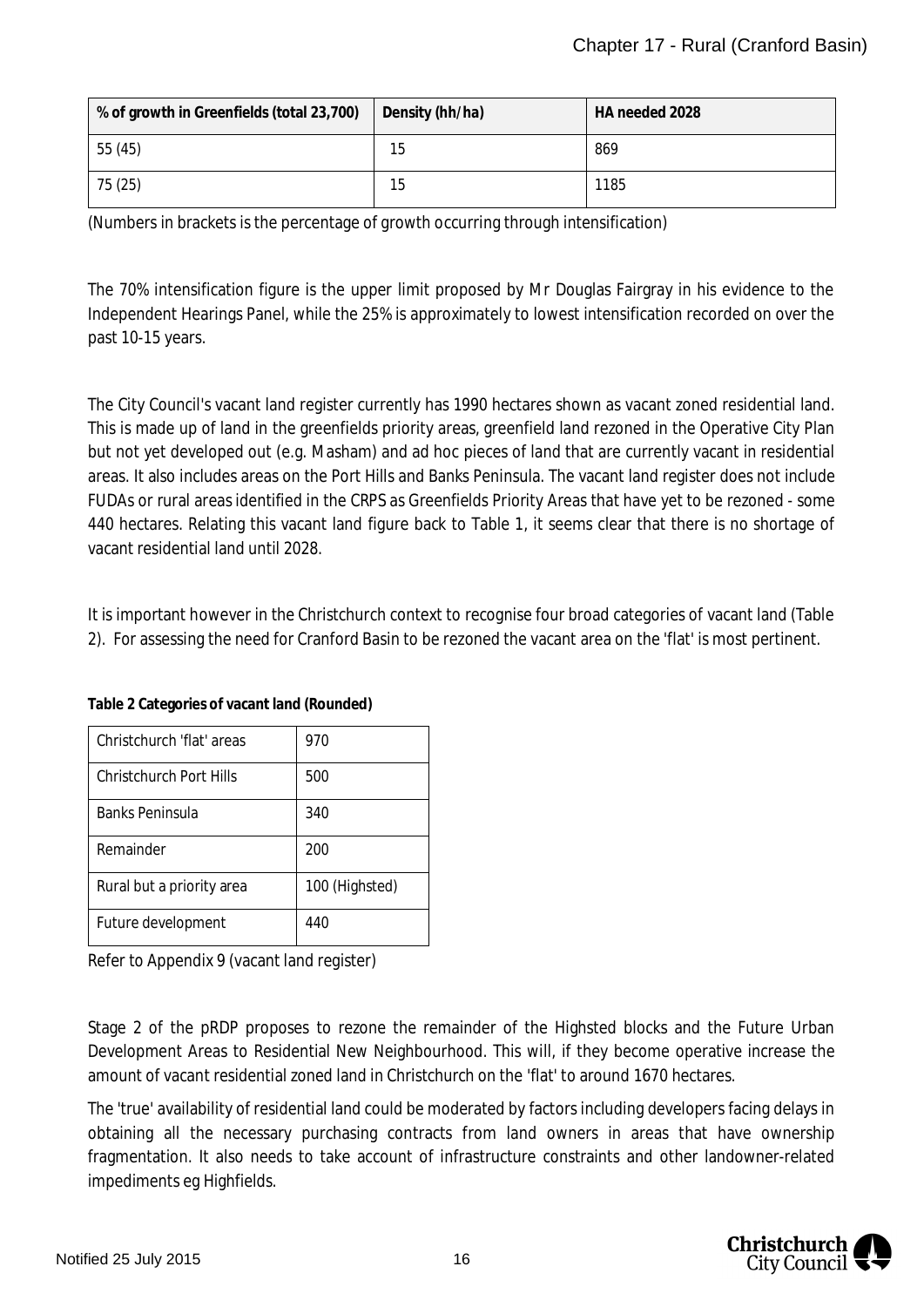#### Actual Take up rates

The average rate of take up of vacant residential land over the past 10 years has been 77 hectare / annum. However there are significant variances both over the period and within each residential zone. A closer examination of Appendix 8 reveals that for the various Living 1 and Living G Zones the rate of take up averages around 60 hectares per annum. Projecting this rate of take up out to 2028 the amount of vacant land taken up would be around 700 ha, providing for 10500 houses of the 23,700 required (assuming 15 hh/ha) (Appendix 9). This is equivalent to 44% of projected growth being greenfields, and 56 intensification. Historically the percentage of new residential development has not exceeded this and given the amount of greenfields land available a 44/56 split seems reasonable. Under these assumptions, there would be 800 ha of vacant flat land left in 2028.

Under these take up rates there would be 800 hectares of vacant residential land remaining on the flat in 2028. Based on historical and current experience this appears to be sufficient for the residential land market to provide the choice and quantity of housing needed to meet future needs, including for earthquake recovery.

Note: Greenfields for the former Christchurch City means land that was undeveloped and zoned as 'greenfields' land following the decision on the City Plan in 1999.

#### Sections

Appendix 10 provides details on the potential number of sections that could be developed in the main greenfields areas<sup>[4](#page-17-0)</sup>. It also contains figures on the various stages in the development process which sections are at, and infrastructure constraints.

Since February 2011, land for around 10,592 sections has already been rezoned for housing, over half the number of sections anticipated to be needed. No new areas have been given an operative zoning since the last update provided to Council at the end of 2014 as most if not all of the remaining priority areas will be rezoned through the Replacement District Plan.

 The number of sections that have been given subdivision consent, or for which consent has been applied for in greenfield priority areas, has increased by 127 bringing the total number of sections consented in greenfield priority areas to 5,099 (25% of the total anticipated in the LURP priority greenfield areas). Of these consented sections, 2,633 sections have been progressed by developers to the stage of gaining s224 approval. In addition there are over 1200 consented sections located in areas, such as Aidenfield, that were rezoned and under development prior to greenfields priority areas being identified.

There are 11,470 potential sections still subject to some form of infrastructure constraint, mostly in the South West growth area. Of these constrained sections 8,870 are yet to be rezoned. The remaining 2,600 are located in Prestons and Highfields, while 797 in Awatea await a decision regarding the kart club. Infrastructure projects to enable further subdivision continue to be progressed with the number of sections constrained by infrastructure reducing by 300 since the last update to Council.



<span id="page-17-0"></span><sup>4</sup> Christchurch City Council Land Availability Report ( April 2015)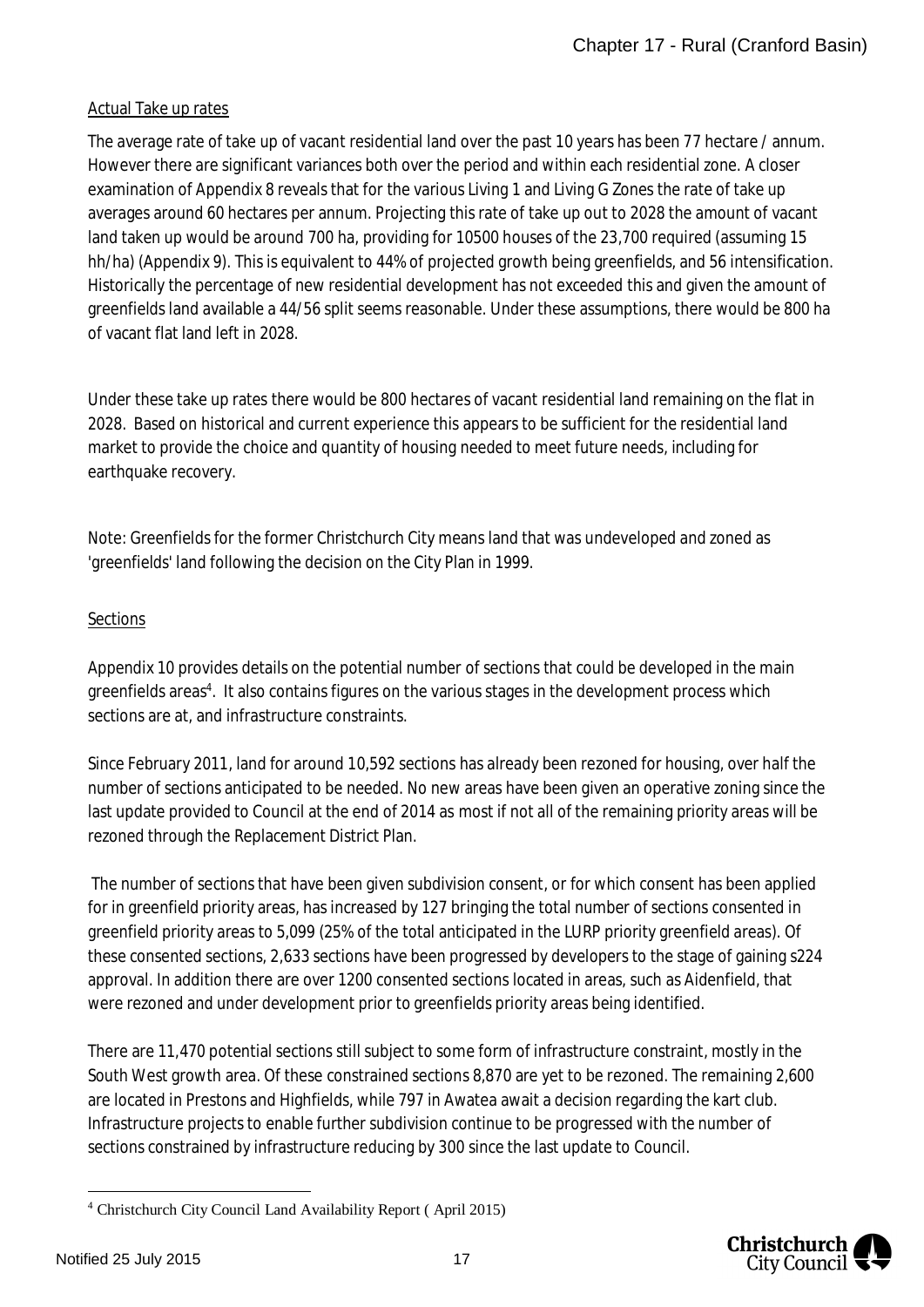#### **4.0 SUMMARY / CONCLUSION**

The overall intent strategic planning framework is to promote urban consolidation, and avoid any further outward spread of the urban area. The Cranford Basin is surrounded by existing urban development, although it is not itself identified as an urban area due to site specific constraints. In relation to the consolidation objectives of the CRPS and Strategic Directions outlined within the pRDP, the Basin is the most suitable location for urban development of any rural land left in the City, and in comparative terms, superior to most if not all of the existing greenfields priority areas.

There is clear evidence that the number of potential sections that can be theoretically generated from existing priority areas is more than sufficient to meet the projected additional gross housing demand in the LURP<sup>[5](#page-18-0)</sup>. However, providing that new urban development in the Basin would not divert public infrastructure away from existing planned areas ( including in adjoining districts) then arguably new housing here would contribute to earthquake recovery in the same way as intensification does.

Provided that infrastructure constraints are progressively removed, the present trends indicate that Council is on track to meet the projected demand for greenfields sections until 2028 as required by the LURP.



<span id="page-18-0"></span><sup>5</sup> Land Use Recovery Plan, UDS Partners 2013 3.2.1 Table 1.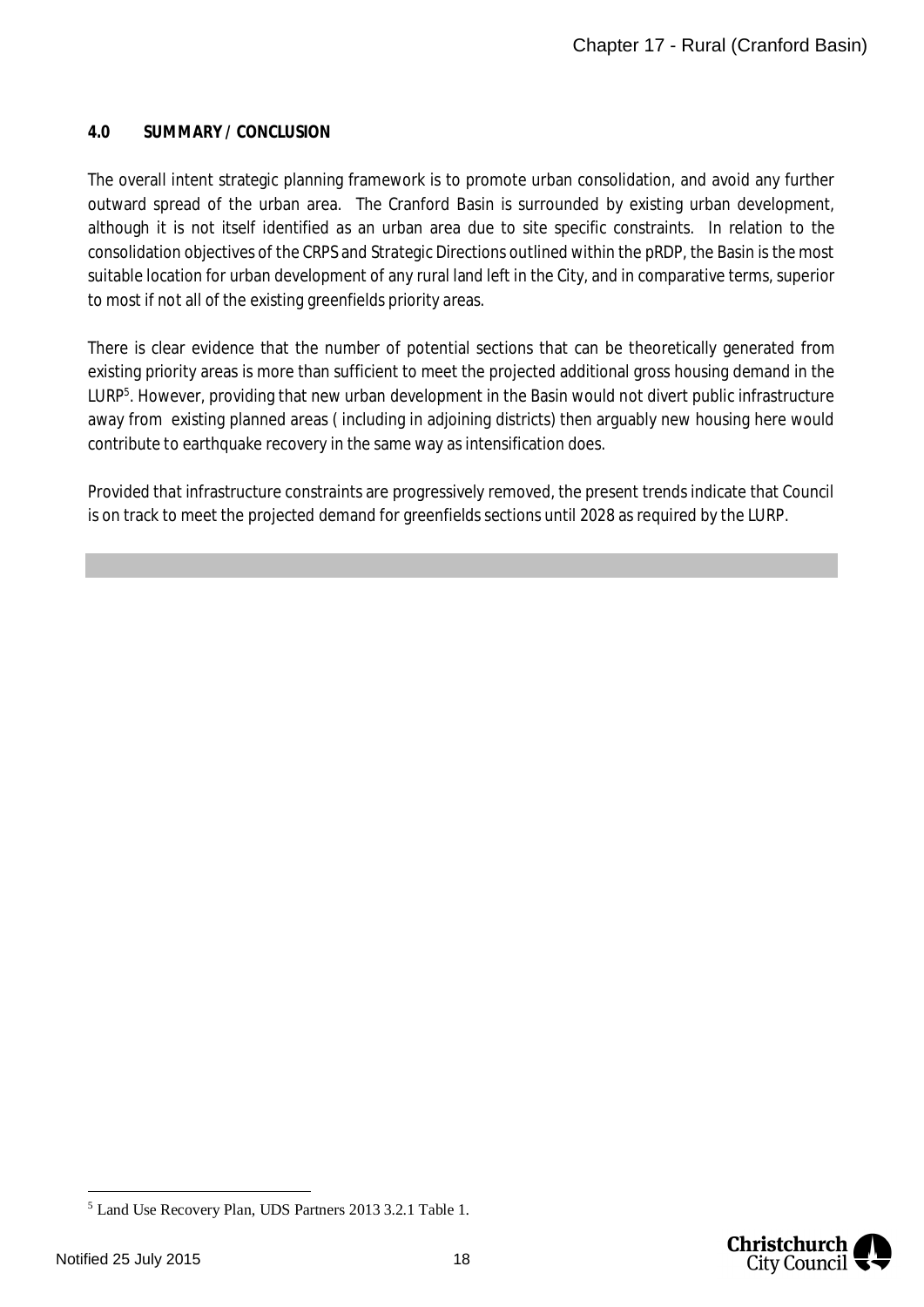#### <span id="page-19-0"></span>**4. SITE DETAILS**

## **4.1 DESCRIPTION**

The proposal area is located within the Cranford Basin. The Cranford Basin is 170 hectares of low lying rural land located to the north of Christchurch. It is bounded by QEII Drive to the north, Philpotts Road to the east and the suburbs of Papanui to the west, St Albans to the south east and Mairehau to the east. Cranford Street bisects the Basin.

The Cranford Basin represents an anomaly within the urban setting of Christchurch – previously a wetland; the Basin was drained in the 1960s to accommodate flood mitigation programmes and to provide access to the horticultural potential of the underlying peat soils. Suburban development now surrounds the Basin however it remains a rural landscape as a result of its low lying topography, compacting peat soils and high water table. It is characterised by a green open rural landscape arranged in a loose grid pattern of cropped fields and pasture, transected by rural fences, shelterbelts, open drains and wood lined canals.

#### **4.2 PHYSICAL CHARACTERISTICS**

#### **Land conditions and geotechnical considerations**

The Cranford Basin is a naturally low-lying area surrounded by higher ground. The whole of the Basin covers some 340ha with the perimeter of the outer Basin area at approximately RL15.1-15.3.

A desktop geotechnical study prepared by Christchurch Geotechnical Database (GHD) in 2015 (refer Appendix 1) outlines that extensive parts of the area are known to be underlain by swamp derived deposits comprising soft silts, organic silts and peat. From the investigations available from the ECan well database and CGD, the site has been determined to comprise alluvium, underlain by swamp derived deposits. This is further underlain by alluvium, underlain by the Riccarton Gravels. Additional investigations have determined that the area is characterised by a variable topsoil layer underlain by silts, sandy silts and silty sands to approximately 5 to 7 bgl. Incorporated in this are thin peat lenses (up to 0.5m) and thicker organic silt layers typically 1 to 2 m thick. Some areas have minimal organic material present. Beneath this material is sand, gravelly sand and sandy gravel encountered in layers approximately 3.0 m thick. These are underlain by sand with varying silt content until the Riccarton Gravels are encountered at approximately 20m bgl. Groundwater has been recorded in investigation logs between 0.5 and 3.7 m bgl. Where peat is present on site it is likely to be saturated, providing a higher groundwater level (GHD, 2015).

The site is located within a Liquefaction Assessment Area 1 in the pRDP. The site is considered to have a minor to moderate susceptibility to liquefaction (GHD, 2015). GHD advised that liquefaction analysis of relevant CPT's has indicated liquefaction induced settlement for most of this area as equivalent to TC2 land, with some CPT's indicating TC2/TC3 hybrid land. TC2 ground conditions for this zone are considered appropriate as minimal liquefaction has been observed following the Canterbury earthquake sequence.

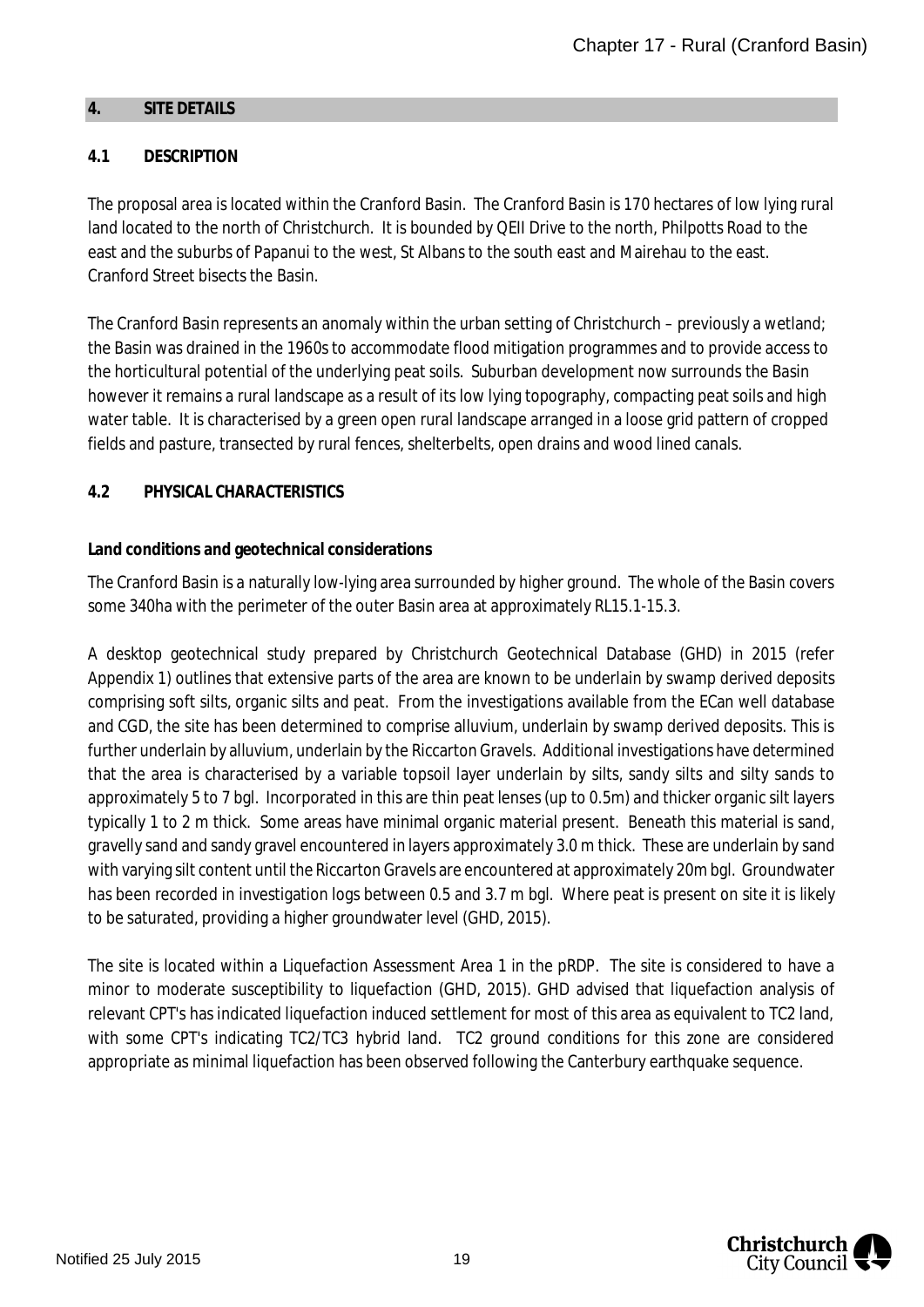The shallow soils do not meet the classification of 'good ground' in accordance with NZS 3604:2011 due to the presence of soft soils and potentially compressible organic material. There are complexities arising from development of an area where competent ground is at depth. However, there are instances of developments that have occurred around the periphery of the Cranford Basin with similar ground conditions. There are a range of treatment methods available to achieve competence in stable long term foundations to support any form of urban development and associated services, such that the land should capable of being modified to provide urban structures and supporting infrastructure. For example, foundations for new residential houses need to be designed to mitigate settlement from both swamp deposits and liquefiable materials. This can be achieved by piling building foundations. The required piling depth will vary across the site and will require further specific investigations and specific design. However, it is likely that the lower alluvium will provide a suitable strata for pile embedment, therefore piling depths could range from 5-10 m bgl (GHD, 2015). Services in this area will likely have to be constructed in ground with an allowable bearing capacity less than 50 kPa, therefore a 'soft ground' raft would be required.

The Council has also had made available to it a report prepared on behalf of some of the landowners in the south end of the Basin by Bell Geoconsulting Ltd (BGL). That report was peer reviewed on behalf of the Council by GHD Ltd, having particular regard to the MBIE Guidelines. <sup>[6](#page-20-0)</sup> The main findings from that report are as follows:

- No surface liquefaction or lateral spreading has been identified at the site since commencement of seismic activity in the Canterbury region on 4 September 2010. No paleo-liquefaction features have been identified.
- The geotechnical investigation has shown that the site is characterised by 'soft ground', including a high organic content, to depths between 3.3m and 3.9m bgl. This interpretation is based on data obtained from twelve CPTs and numerous boreholes and hand augers completed across the site by various parties.
- Loose to medium dense sand is present beneath the organic-clay and peat "cap", and is underlain by medium dense to dense sandy gravel (Springston Formation) from 4.5 – 6.0m to 10.8 – 11.5mbgl.
- Christchurch Formation sand and silt is present beneath the Springston Formation gravel to the maximum extent of the boreholes completed on site (15m bgl). Riccarton Gravel is expected around 18m bgl in this area of Christchurch, based on known borehole data from the surrounding area.
- The shallow soils do not meet the definition of 'Good Ground' specified in NZS 3604:2011 due to the soft nature and presence of peat, and resulting in subsidence due to loading. Liquefaction susceptibility is low.
- Vertical settlements are estimated up to a maximum of 150mm in a ULS design event using the Idriss and Boulanger (2008) calculation method, but 11 of the 12 CPT profiles show less than100mm. A TC2 land classification is considered appropriate based on our analysis of the liquefaction evaluation data.



<span id="page-20-0"></span><sup>6</sup>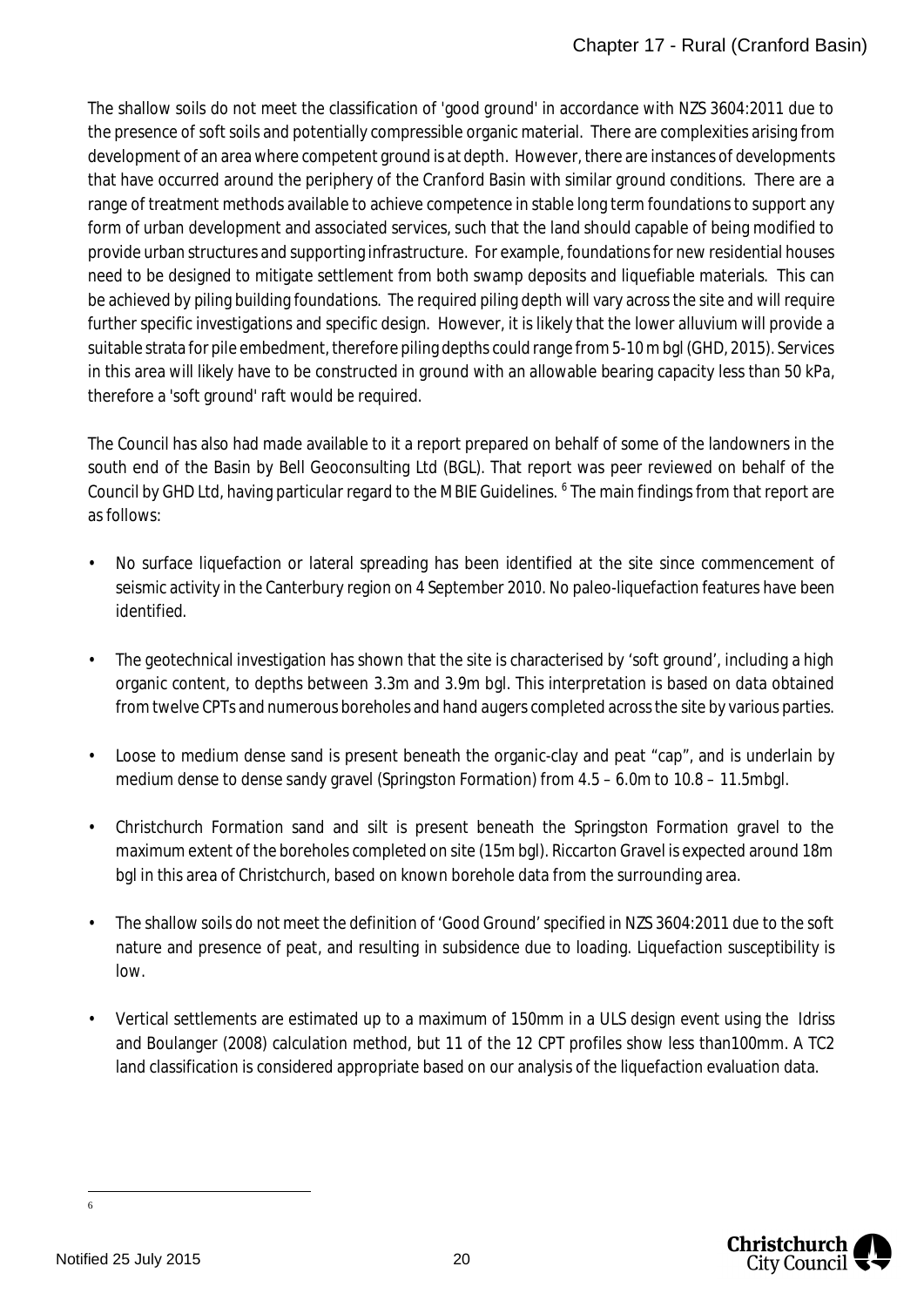- An assessment against RMA Section 106 requirements identified that the site is not subject to falling debris, erosion or slippage because of the flat nature of the land. This is consistent with observations that the land has not been subject to ejection of liquefaction materials or inundation as a result of earthquakes.
- Liquefaction-induced subsidence is not considered to pose a geotechnical constraint for future development at the site given appropriate foundation design. Compressive loading of the organic-rich soils in the top ~3m of the profile may, however, result in consolidation and potentially non-uniform settlement. In our opinion design of individual building lots to minimise long-term settlement and inundation potential is a priority, and roading must be engineered so as to eliminate differential ground movements. Design and placement of buried infrastructure must also address acceptable tolerances in terms of settlement.

BGL consider that the ~12.5ha area is suited to one or two-storey residential dwellings with appropriate shallow ground improvement for the soft soils and organic material. Site-specific foundation design and related structural engineering considerations are critical to successful subdivision of this site.

## **Contaminated land**

The activities that have occupied this area traditionally have consisted of small-scale agricultural and horticultural uses such as market gardening, orchards and small-scale pastoral farming.

A brief search of the ECan Listed Land Use Register (LLUR) identified several properties have Hazardous Activities and Industries List (HAIL) activities including:

- Livestock dip or spray race operations;
- Persistent pesticide bulk storage or use (multiple properties); and
- Storage tanks or drums for fuel, chemicals or liquid waste (GHD, 2015).

Change of the use of land from its current use to residential, would require Preliminary Site Investigations and subsequent Detailed Site Investigations to classify contamination presence. This work could be undertaken at any future subdivision stage.

## **Natural hazards**

Part of the area for possible rezoning is located within the Floor Level and Fill Management Area. This is not seen as a barrier to development provided the requirements of the rules associated with flood hazard are able to be met (i.e. new development will require resource consent which will require appropriate floor levels to be established). In addition, detailed assessment work will be required to be undertaken to determine whether there will be any flooding effects associated with the necessary filling to satisfy minimum floor levels. Parts of the rezoning proposal area will be located within Flood Ponding areas. Provided compensatory storage can be provided it is considered that this does not represent a barrier to development of the area.

No part of the proposal area is located within a High Flood Hazard Overlay.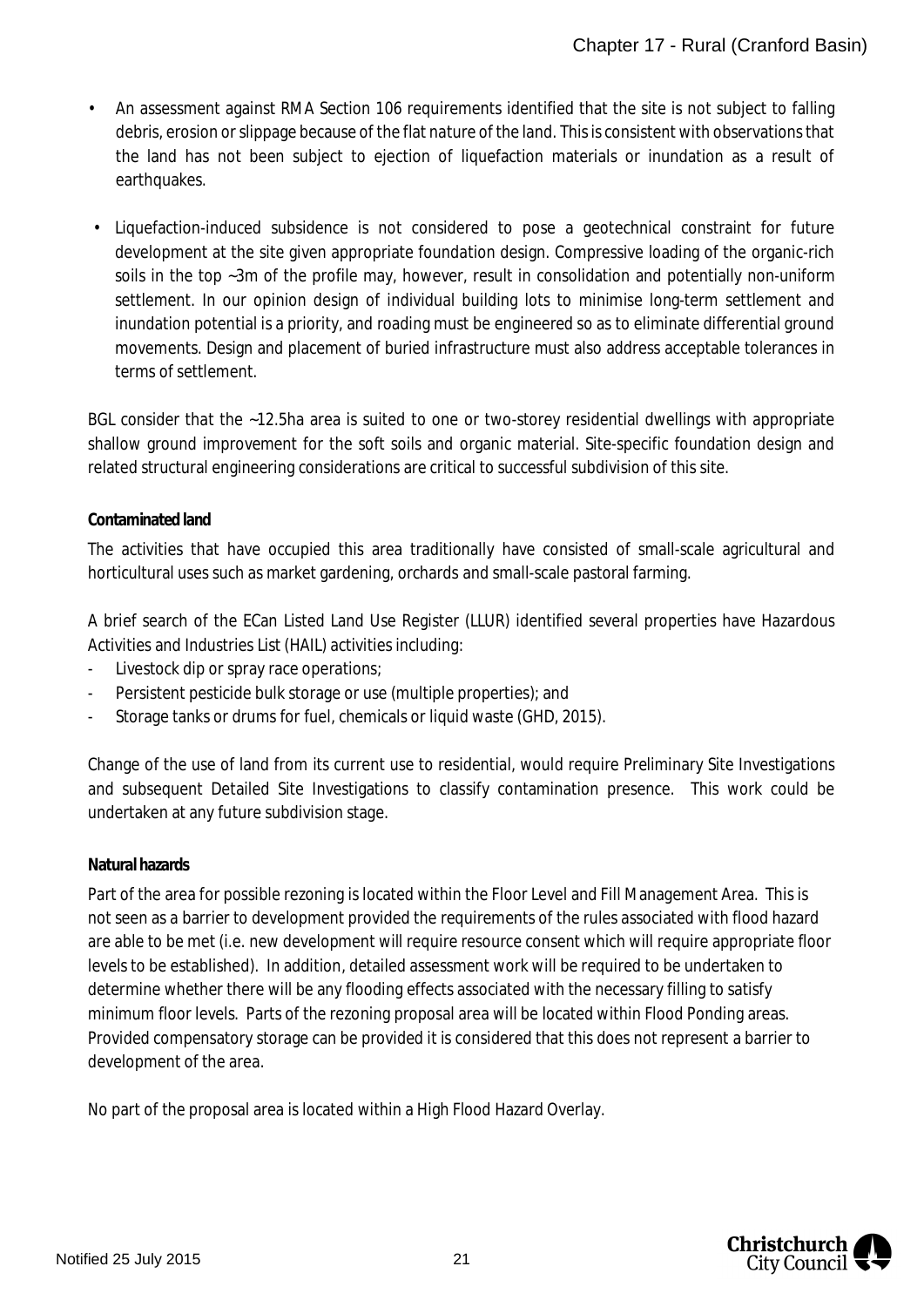#### **Landscape/ ecological context**

A report prepared by Poppelwell, 2003 outlines that the landscape southwest of Cranford Street is characterised by the open space, tilled soils and clipped hedgerows of market gardens. North to Winters Road the landscape displays the characteristics of a picturesque landscape due to the presence of open pasture, horse grazing and unclipped rows of established shelterbelt trees.

Therefore, the landscape is considered to be significantly modified from its original pre-European/ pre-Maori state, with few remnants of native fauna and/or flora remaining.

#### **Cultural heritage values**

There are no sites of heritage or cultural values and the existing landscape has been highly modified. Although there are no specific sites of significance to tangata whenua – it is understood the health and life giving force of waterways and wetlands is of concern to Ngāi Tahu (Poppelwell, 2003).

#### **4.3 SERVICES/ INFRASTRUCTURE**

Three infrastructure constraints - site access, wastewater disposal, and stormwater disposal - have been major historical impediments to development in the Cranford Basin. Proposed works being promulgated through NoRs for stormwater and the NAE will to a large extent overcome the stormwater and access issues, and proposed works in the Northern Relief sewer catchment will eventually reduce the frequency of sewer overflows. There will still be a possible issue with the water supply until pipe and pump station upgrades are carried out.

In order to evaluate more precisely infrastructure constraints impact on potential development options, effects on transport, wastewater and water supply infrastructure, three potential development scenarios were modelled:

- J. Scenario 1: Living 1 B density 200-250 houses;
- Scenario 2: Living 1 density at 15/ha 650-750 houses; and
- Scenario 3: Living 3 standards 1500 houses.

The outcomes of this modelling are included in the following discussion.

## **Wastewater**

Cranford Basin is part of the upper Northern Relief trunk sewer catchment. There are three constructed overflows on the trunk sewer itself, two of these are incorporated into the Council overflow discharge consent with ECan. One overflow is located adjacent the Rutland Reserve (Grassmere) and discharges into the Dudley Creek Diversion. There are also a number of constructed, consented and unconsented overflows in the gravity and pump station catchments which contribute flows to the Northern Relief.

Prior to the seismic events of 2010/11, the Northern Relief overflows spilled, on average, once to twice per year. With the additional infiltration into the upstream network, this frequency has increased. In addition to this, the lower sections of the Northern Relief trunk sewer have sustained significant damage. In its current damaged state, the trunk sewer continues to provide a good level of service, albeit with a reduced hydraulic capacity. The repairs are unlikely to be completed before 2023.

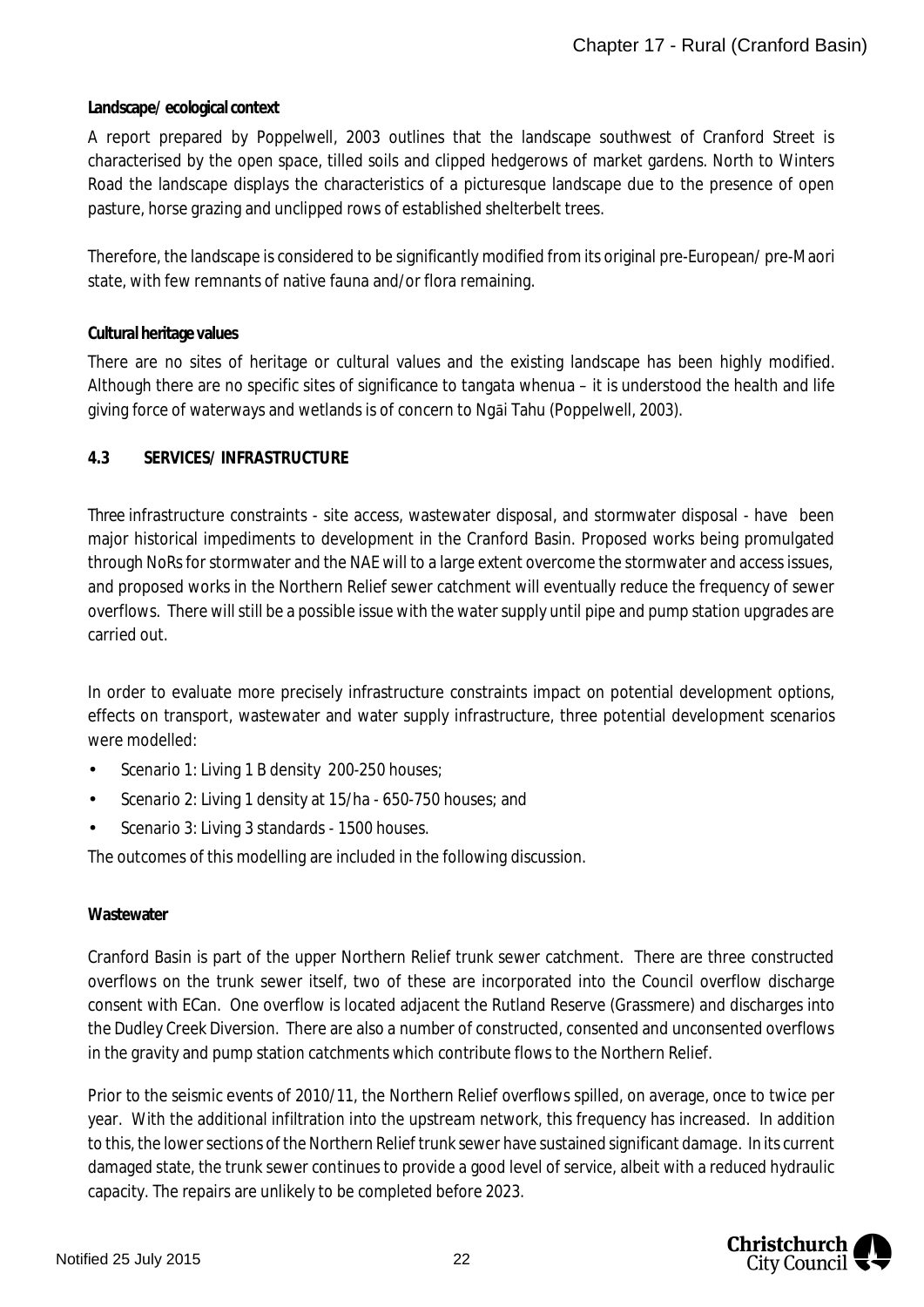In order to expedite the repairs to the Northern Relief, the Council fast-tracked a major upgrade project -the Wairakei Diversion. This project provides a diversionary connection between an upper collector sewer of the Northern Relief trunk system (known as the Wairakei Collector) and the newly constructed Western Interceptor trunk sewer. Once completed, this project will enable significant flows from the Northern Relief catchment to be diverted across to the Western Interceptor, thus reducing the number of overflows from the Northern Relief to the Avon River. The primary driver is to assist with repairs to the Northern Relief itself. However, modelling suggests that this, and other upgrades will also reduce overflows from the Northern Relief to below consented levels, and create sufficient capacity to cater for the development of the Cranford Basin

In response to the post -earthquake challenges outlined above, Council has been working closely with ECan for more than a year on the development of an interim over flow discharge consent compliance strategy. This strategy has been agreed and signed by both parties and commits Council to on -going refinement and recalibration of the wastewater model as the infrastructure rebuild progresses. Council will continue to monitor the consented overflow sites and will install monitoring equipment in any new sites that are indicated to overflow more than once every two years in the hydraulic model. At the end of 5 years, Council will re-run the model to take account of all of the rebuild work and trunk sewer upgrade work that has been carried out over that time. If, following that review the model suggests that the wastewater system is complying with the conditions of the discharge consent, the compliance strategy will terminate and Council will continue to ensure compliance for the remainder of the consent period. If, following that 5 year review, the model suggests that the wastewater system is not in compliance with the conditions of the discharge consent, the Council will be required to apply for a new consent at that time. In either case, it is expected that the ultimate containment standard required for the wastewater system will be no more than an average 1 overflow event in two years.

OPUS Consultants were asked to assess the potential impacts of development around the edge of the Basin under the three scenarios (refer Appendix 2). They advised that development of any of the re-zone areas are predicted to result in moderate or major impacts to the performance of the wastewater network, if unmitigated. The impacts predicted include increases to volume lost from manhole or constructed overflows. The south west portion of the proposed rezoning would connect into the Northern Relief, which is currently predicted to be heavily surcharged during wet weather flows (WWF), and the Grassmere overflow downstream is predicted to overflow. Any addition in flow into the Northern Relief has a corresponding increase in volume lost out the Grassmere overflow. Selection of alternative connection points is unlikely to significantly alter these conclusions due to the current status of the network issues in the area and the proximity to the Grassmere overflow location. Areas north east of Cranford Street are able to connect into existing reticulation in the PS6 catchment. However, due to surcharging in this catchment during wet weather flows, any increase in flows during wet weather results in an additional manhole overflow and freeboard issues. The following is an outline of the recommended constraints to the rezoning of the 3 sites located within the Cranford Basin:

- 1. For the Grassmere site (Site A), consideration should be given to the timing of any potential development to be in line with or following on from the timing of proposed upgrades at the Grassmere overflow. If the development of the rezoned area occurs prior to the upgrades, the volume lost at the Grassmere overflow during wet weather is predicted to increase.
- 2. For the Case and Crozier sites (Sites B and C), it is recommended that no development occur prior to Council undertaking further assessment to determine if pipe upgrades are required immediately

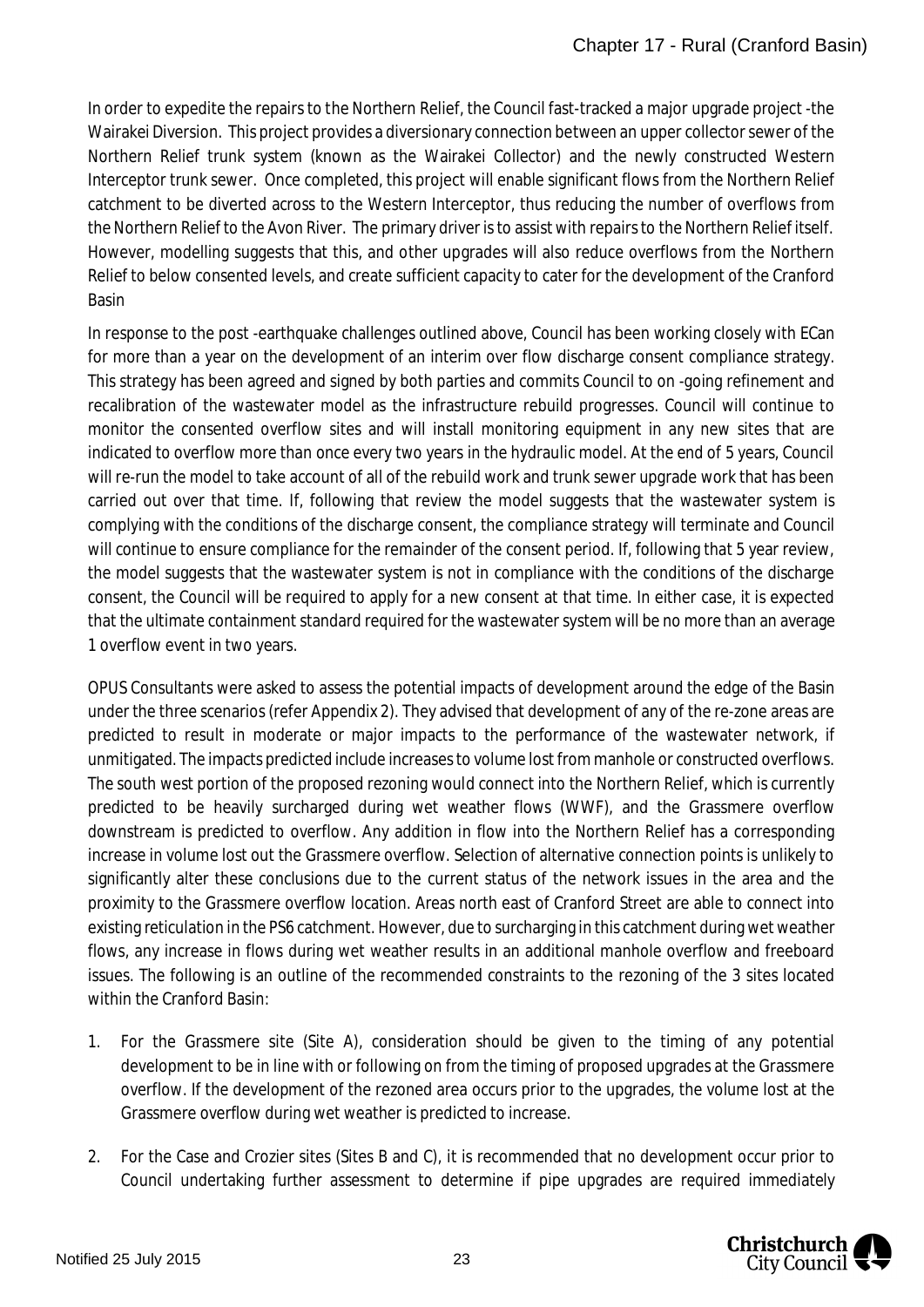upstream of PS6 (refer results for specific pipes) and allowing for the implementation of these upgrades to take place if required.

3. For all re-zoned sites it is recommended that a pressure or vacuum wastewater system be considered rather than gravity.

For all re-zoned sites a system that is able to attenuate flows during wet weather should be considered. To avoid the risk of overflow and freeboard issues, attenuating WWF from the new developments until after peak WWF passes in the network is necessary.

## **Water supply**

Any new development in the Cranford Basin will be supplied from the Saint Albans water supply zone after rezoning of the Christchurch water supply is carried out.

Water supply servicing for the development in the Cranford Basin is challenging because of the lack of pump capacity in the area, and a lack of significant sized pipes around the Grassmere pump station. The deficit of available capacity in the area near the Cranford Basin means currently pumps operate at flows above their normal operating ranges during peak demand. The pump operation results in substantial pressure drops in the zone. The lack of local pumping capacity will continue to be an issue with the proposed rezoning to create the Saint Albans water supply zone. Any additional development in the Cranford Basin will increase the deficit and reduce system performance in the Saint Albans water supply zone. Each of the three development scenarios tested are able to be serviced, but require upgrades to the source capacity and network to meet Level of Service (LOS) requirements (refer Appendix 3).

## **Stormwater**

Cranford Basin is an extensive low-lying area with high winter groundwater levels. The peaty soils within the Basin are up to 4m deep. Groundwater is within 1 to 1.5 metres of the ground surface, both in the Basin and in surrounding areas and can reach the ground surface as water table or springs in the lowest parts of the Basin. Groundwater has been controlled by drainage and pumping to facilitate intensive cultivation of the fertile soils over the last 100 years. Considerable ground subsidence has occurred over this period. The bearing capacity of the soil is very low and it is very sensitive to lowering of groundwater levels. Historically the floor of the Basin has subsided at an average rate of approximately 20 mm per annum due to shrinkage of the peaty soil. Cranford Basin has become increasingly unsuitable for horticultural use as ground levels have subsided and the frequency of inundation has increased. The bearing capacity of the soil is very low and it is very sensitive to lowering of groundwater levels.

The Basin comprises two extensive ponding areas, one north of Queen Elizabeth II (QEII) Drive (Cranford North) drains north to the Styx River, while the Basin south of QEII Drive drains south-east to the Avon River. There is a control structure on Winters Road Drain near Winters Road intersection with QEII Drive that allows some floodwater from the upper Basin to be diverted south-east into the Avon River via Bullers Drain and some floodwater from the lower Basin to be diverted north to the Styx River via Horners Drain, depending on the circumstances.

Public pressure to relieve flooding downstream in the suburbs of Mairehau and St Albans gradually mounted as the city expanded to the north and west of Cranford Basin in the 1960s and 1970s. The Christchurch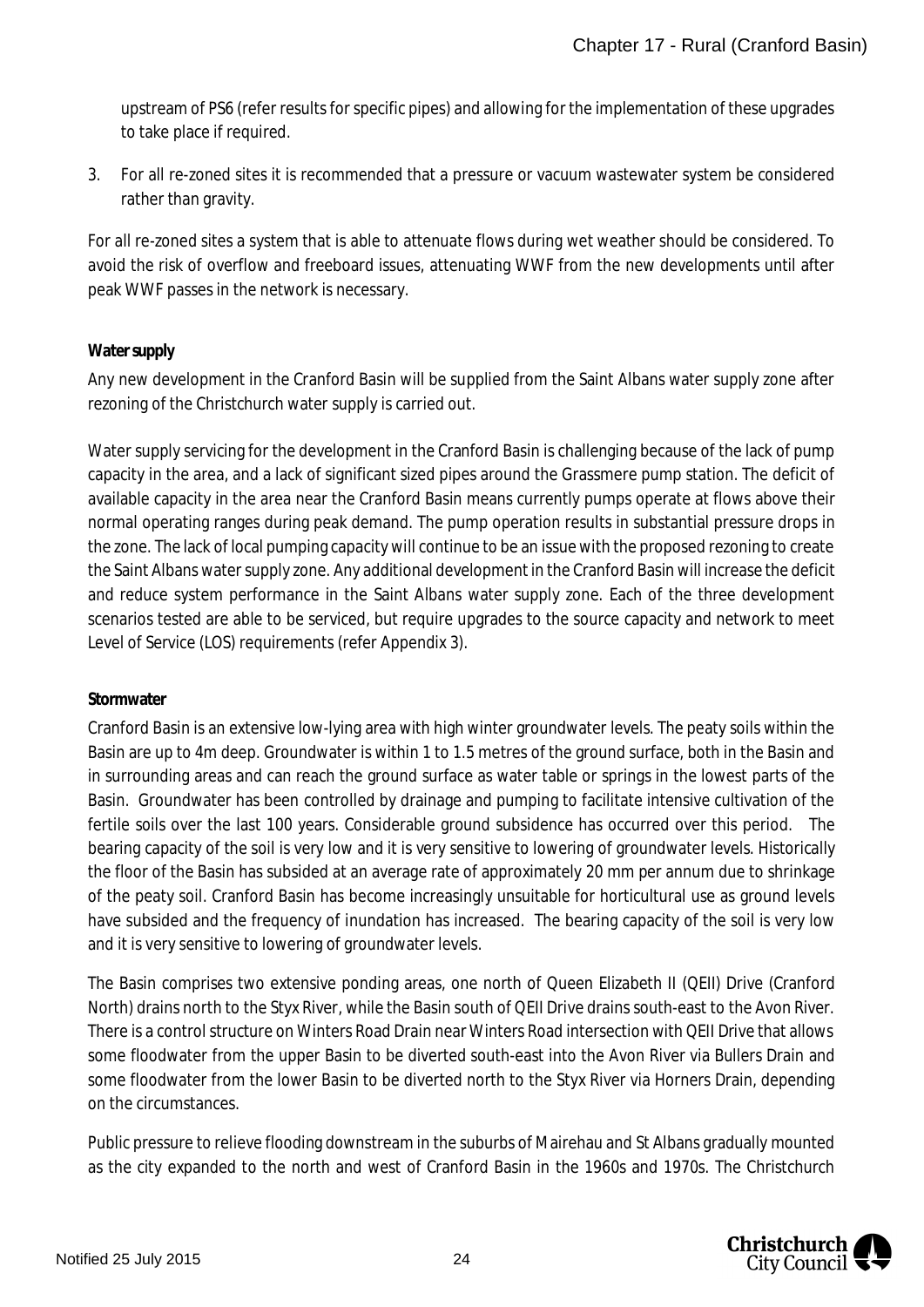Drainage Board embarked on a series of flood improvement projects from the mid-1970s which culminated in construction of the Upper Dudley Creek Diversion.

The Upper Dudley Creek Diversion is a timber-lined channel flowing east through Cranford Basin to Pumping Station 219 (PS 219) from where water is pumped into a 1,350 mm diameter pipeline in Philpotts Road. The project was completed in 1989 to relieve flooding downstream in areas of St Albans such as the Flockton Street precinct. During significant rainfall events the Diversion overflows and water ponds in Cranford Basin. The outflow discharge from Cranford Basin into the stormwater network downstream is controlled by the pumps at PS 219 which have a combined capacity of 2.5  $m^3/s$ .

A new pumping station PS 202 has been built in Kensington Avenue to alleviate flooding in the Flockton Basin, resulting from earthquake-induced land settlement. PS 202 will discharge stormwater into the Dudley Creek Diversion downstream of Philpotts Road. Capacity limitations in the Dudley Creek Diversion are likely to require reduced pumping by PS 219 and additional flood storage in Cranford Basin during times of extreme rainfall.

The Styx River Surface Water Management Plan (SMP) including the Styx SMP Blueprint set out the direction of future land use changes for Cranford Basin (amongst other areas) related to natural ponding and increased residential and business development and the management of stormwater derived from those developments. It does do not determine future land use, but addresses how surface water will be managed in response to any future land use changes.

The Cranford North area normally drains north to the Styx River, while the Cranford West and East areas normally drain south-east to the Avon River. The decision was made to include Cranford Basin catchment in its entirety in the Styx SMP area because it was considered important to implement the one integrated strategy for all of the Basin as soon as possible to facilitate the resolution of growing development pressures on the Basin.

One of the principal surface water management objectives for the Styx SMP Area is:

*Investigation into the development of the Cranford Basin natural ponding area to optimise its use as a multipurpose facility for stormwater quality treatment, flood attenuation, ecological restoration and district amenity.*

A stormwater management strategy for Cranford Basin that includes the following elements is recommended in the Styx SMP Blueprint:

- i) *CCC purchase the remaining area of Dudley Diversion and Horners/Kruses Bullers Ponding Areas (as identified in the sub-catchment plans) that are not already owned. This includes land both east and west of Cranford Street .*
- *ii) Future development within Cranford Basin Ponding Areas be limited to the NAE and other strategic transport links, and stormwater treatment wetlands for limited peripheral urban development outside the Ponding Areas that can provide for their own first flush treatment.*
- *iii) CCC investigate in more detail the possibility of providing limited compensatory storage within the Ponding Areas purchased for limited peripheral development involving filling*.

ECan granted a consent in October, 2013 based on the Styx SMP for catchment-wide discharge of stormwater throughout the Styx SMP area which included Cranford Basin.

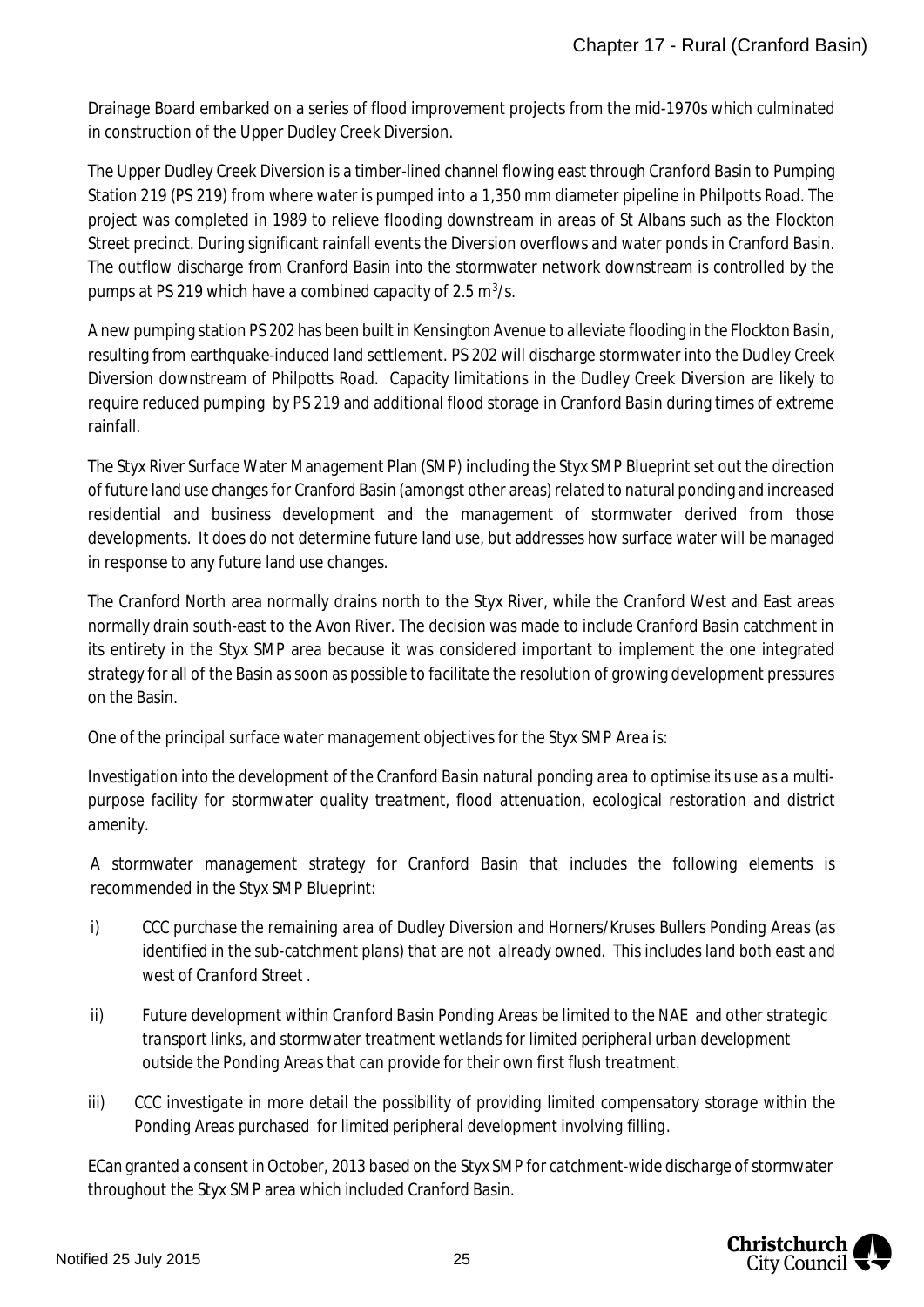Cranford Basin will provide:

- Stormwater treatment and detention for the large contributing urban catchment; ä,
- Wetland treatment and stormwater detention for all runoff from the proposed NAE/CSU project (refer to clauses 7 and 9); and
- Compensatory storage for the flood volume displaced by NAE embankment. ä,

A NoR for these works was lodged in November 2013 and hearings began on 20 April 2015. The Cranford Basin site is considered critical in terms of stormwater detention and stormwater quality treatment for the contributing urban catchment. Council control over the site will also provide the opportunity to enhance ecosystem, iwi and recreation values over time. The designation is reasonably necessary to achieve these Council objectives for the following reasons.

The designation will provide long-term land protection and certainty for the future. It will identify and protect the land in the City Plan removing any doubt as to its purpose. The land would be protected from uses that may be incompatible with the designated purpose. It will provide a basis for the subsequent acquisition of the land.

The Council has a short term and a long term vision for the land within the proposed designation. In the short to medium term, pastoral farming would be encouraged. The option would be available to any owner who sold land to Council to lease back and continue to graze the land, or use it for any other purpose compatible with Council's drainage objectives. Continuation of horticultural land use is not favoured because the peaty soils break down and subside under the regular operation of agricultural machinery.

Council has a long term vision of a large public open space reserve comprising wetlands, extensive open and forested areas of ecologically suitable planting criss-crossed by public pathways. Planting would begin in the stormwater quality treatment facilities for the wet, low-lying areas and gradually extend out to the periphery over time as money becomes available.

In developing the proposed ponding areas the Council will excavate to create treatment ns and wetlands, divert drains and construct walkways and planting areas. West of Cranford Street this can be expected to alter the direction of groundwater flow in some places and draw down the water table around the periphery of excavations. Water levels will be managed in basins and wetlands – typically the lowest lying parts of the basin – such that a chosen minimum water level will be maintained. Water levels will fluctuate above the minimum level as the wet areas store and release stormwater.

A future minimum water level is likely to be a little higher than the present managed water level, and this will benefit the basin soils by slowing oxidative decomposition of the peat component and slowing subsidence. However subsidence can be expected to continue at varying rates, depending on location, indefinitely.

If there is a drawdown of groundwater at the perimeter of the basin this will tend to dry the soils and accelerate peat decomposition and consolidation. Parts of the area proposed for residential zoning could be affected.

Development processes, and particularly filling, may also cause undesirable groundwater changes. It is expected that residential properties will have need of a stable platform, comprised of stable fill replacing any soft soils, over an area larger than the building. Such a platform would minimise settlement that would

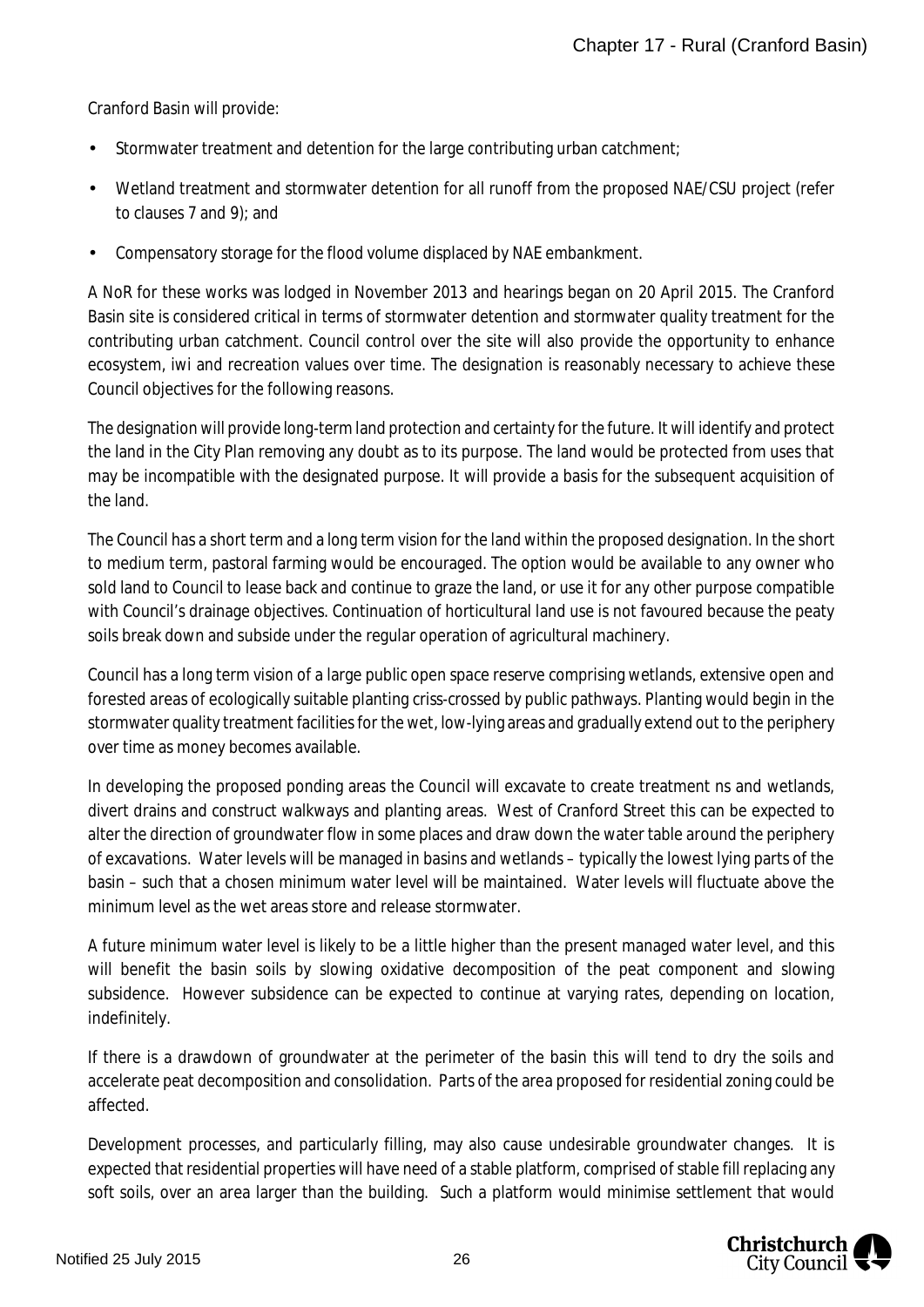otherwise cause the ground to subside away from houses, which (according to the evidence of a number of geotechnical experts) will be piled. Substantial areas of fill will dam and divert groundwater, which naturally flows in a south-easterly direction. Such a dam would elevate groundwater levels to the north and west and may cause new springs.

## **Transport**

Traffic modelling for a range of land use scenarios has been conducted using Council's CAST traffic model for the horizon years of 2021 (pre-Northern Arterial and Extension) and 2031 (with Northern Arterial and Extension) for the AM and PM peak traffic hours (refer Appendix 4).

 At 2021, for Scenario 1 (200 hh), there are measurable impacts at a number of locations on the surrounding road network for which no simple mitigation measures have been identified. Because these locations are already operating at LoS E or F in the base model, these impacts are considered potentially significant, particularly as there are safety consequences of large delays on give-way approaches to intersections. It is somewhat subjective as to whether the scale of impacts is considered minor, or more than minor. Advice from QTP Consultants is not to allow for zoning that could exacerbate existing efficiency and associated safety issues on the road network at 2021 without either mitigating these effects or undertaking more detailed analysis to confirm these initial findings.

At 2021, for Scenario 2 (750hh), the scale of the impacts at a number of locations on the local road network is considered significant (more than minor). Scenarios 2 to 5 all have a large traffic generation potential and it is recommended that in the absence of more detailed analysis that zoning rules are implemented that constrain the amount of development that could occur prior to the Northern Arterial (NA) and Extension (NAX) being implemented.

 At 2031, the locations of significant delay increases for Scenarios 1 and 2 do not occur due to the relief to these bottlenecks brought by the NA & NAX. The modelling would suggest that the effects of Scenarios 1 and 2 on the surrounding road network are minor.

 At 2031, the traffic effects for Scenario 3 (1500 hh) are also generally minor. The modelling does however indicate some potentially significant increases in delays and border-line performance of some minor road approached to Papanui Rd.

 For Scenario 4 (with industrial zoning south of Cranford Street) projected traffic volume increases on Grants Rd are large at up to 7,000 vehicles per day (vpd). Whilst modelled network impacts are generally minor, the modelling does suggest that some form of local area traffic management and intersection upgrades would be required to mitigate potential impacts on the minor road approaches to Papanui Rd (e.g. Wyndham St, Dormer St and Perry St).

Scenario 5 (some commercial zoning south of Cranford Street) has projected traffic volume increases on Grants Rd of up to 6,000 vpd at 2031. As with Scenario 4, the modelling does suggest that some form of local area traffic management and intersection upgrades would be required to mitigate potential impacts on the minor road approaches to Papanui Rd (Wyndham St, Dormer St and Perry St). The main access to the commercial / residential development on the south side of Cranford Street was assumed to be a roundabout

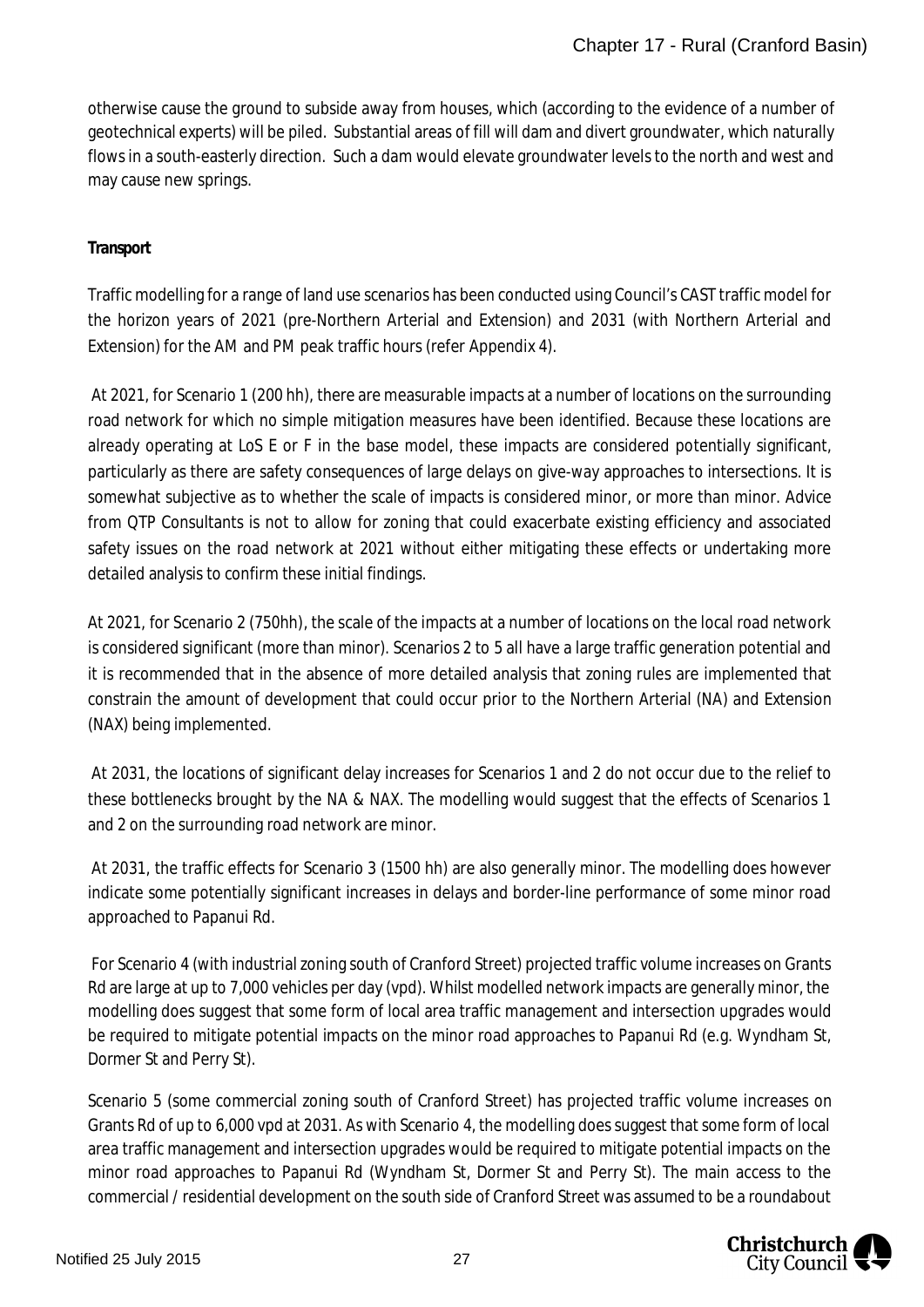in all options. This roundabout works in tandem with the assumed Left-In, Left-Out intersection serving the northern portion of the proposed urban zoning by accommodating U-turning movements. Under Scenario 5, the assumed two-circulating roundabout is at LoS F on the Collector Rd approach in the PM peak traffic hour. An alternative configuration assuming a large signalised intersection indicates satisfactory performance but may not accommodate U-turners satisfactorily.

 Assessment of the site in terms of public transport, cycling and walking accessibility indicates that it is well located to take advantage of existing and proposed investment in high quality Public Transport (PT) services and cycling infrastructure. Further development of an ODP should include extensive cycling and walking linkages to capitalise on the high quality PT and cycling routes and to provide good accessibility to the neighbouring residential areas to the north-west and south-east of the site where accessibility by road corridors is otherwise poor.

 It is noted that that no cycle facilities exist or are planned on Cranford Street. It is therefore considered essential that a highly convenient crossing facility is provided of Cranford Street, connecting the northern and southern portions of the proposed urban zoning.

Given the forecast traffic volumes on Cranford Street and the close proximity of such a crossing facility (connecting the northern and southern portions of the zoning) and the proximity to the proposed Cranford St / NAX intersection, our assessment at this high-level stage is that this should be grade-separated (an overpass or underpass).

The overall assessment of the transport implications of alternative land-use scenarios is that a high number of residential households (Scenario 3) would be the preferable use of the proposed urban zoning. Residential zoning is highly compatible with the existing surrounding residential land-uses in terms of traffic effects (minimal heavy vehicles and noise compared to industrial and commercial uses).

 Residential zoning is well located for local public transport, employment, shopping and recreational activities. A relatively large number of households realise the full potential of the site for being serviced by, or having access to, high quality public transport or the Major Cycle Routes, thereby gaining full advantage of investment in cycle infrastructure and public transport services.

## **Public Open Space**

The Public Open Space Strategy (2010) outlines the provision of best practice parks planning. The Public Open Space Strategy states that per 1000 people (in any proposed area), 1 ha of Neighbourhood Park is required and 3.5 ha of Sports Park is required.

Based on information provided: 500 lots, x 2.2 people (estimated) = 1100 new future population for Cranford Basin. This being the case, to maintain a reasonable parks 'level of service' for the future residents, and as per the POSS (2010) the following park areas are required:

- $\mathcal{L}^{\text{max}}$ Approx. 1.1 ha of Neighbourhood Parks; and
- Approx. 3.6 ha Sports Park.  $\mathbf{r}$

Neighbourhood Parks are the first priority for using development contribution (DC) funds. Neighbourhood parks are typically 3000-4000m2, and typically have playground equipment, fencing, seating, landscaping etc, and should be no more than 400m away from 90% of proposed lots.

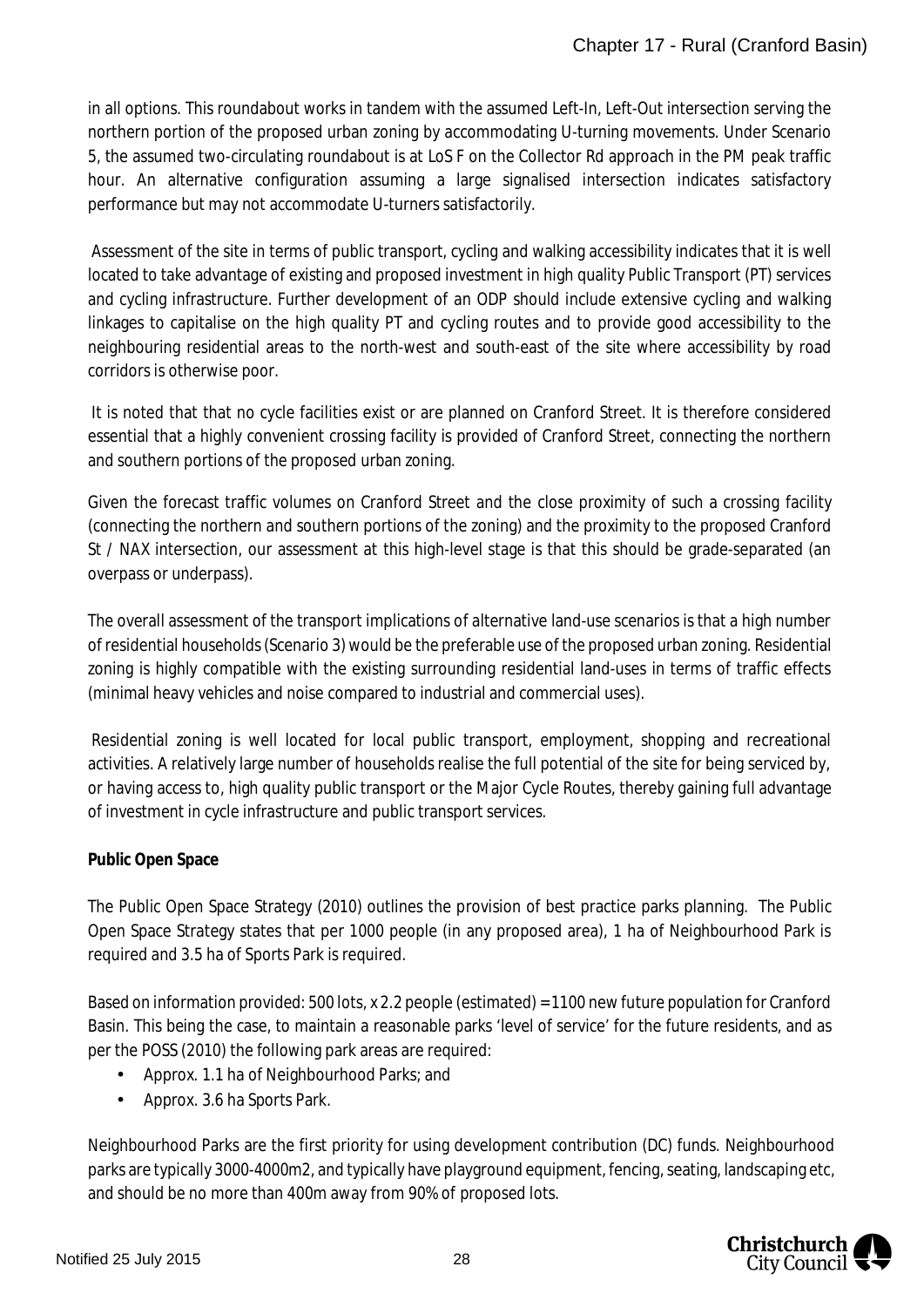Neighbourhood Park land should mostly be usable sized park land (i.e. square/rectangular, suitable for informal running around/ball games etc). Neighbourhood Park land should be of suitable drainage, topography and amenity/character.

Three Neighbourhood Parks are recommended. Specific locations are marked up in red on an attached site map, and are described below:

1. Increase the size of Shearer Park. Add an additional 2000m<sup>2</sup> to the eastern side of Shearer Park.

2. A new 3000m<sup>2</sup> Neighbourhood Park south of the industrial area, and in between the motorway designation and Cranford St. This should adjoin the detention basin, to give the park a good setting.

3. A new 4000m<sup>2</sup> Neighbourhood Park to the south of the detention basin. This park, at 4000m2, is relatively large, and is designed to provide for both the proposed residential area, as well as existing residential area to the south that does not have a park close by at present.

It is noted that Rutland Reserve, which adjoins the proposed residential area, is a large park at 22,000m2, and will provide park land for future Cranford Basin residents.

A Sports Park is not required within the Cranford Basin area. Councils Recreation Planners recommend that instead, a cash contribution from DCs should be taken to enhance existing Sports Park facilities in adjacent areas. It is noted that Council's Draft Sports Land Plan promotes enhancing existing Sports Parks, rather than creating new additional Sports Parks (refer Appendix 5).

Care needs to be taken to ensure a proposed park can be paid for by the DCs that Council will receive from the developer (pursuant to the DCs policy). It is noted that Council does not have additional funding to purchase additional recreation reserves that may be proposed, and which the DCs cannot provide or/afford.

# **Social Infrastructure**

Cranford Basin area is handily located to the Papanui/Northlands KAC, with the majority of the area being between one and two kilometres of this centre. The area is closer to a KAC than any of the Greenfield sites identified in Map A of the CRPS.

The Papanui/Northlands centre serves as a focal point for services, employment and social interaction within the wider Papanui area. It contains extensive retail and commercial facilities, health facilities, a Council Service Centre and Library, and government services such as Child, Youth and Family, Housing NZ, Work and Income and the Police. There are several established transport links between the Cranford Basin and this centre, including Grassmere Street and Cranford Street. The Graham Condon Memorial Pool is located on Papanui High School adjoining Northlands Mall and provides a major water-based recreation opportunity to residents in the wider Papanui area.

There are several schools located nearby the area, including Papanui Primary School, Paparoa Street School, Glenmoor School, Casebrook Intermediate School, Papanui High School and Mairehau High School (some of which are shown on Annexure 4). There is also access to private schools including St Bedes, St Andrews and St Margarets.

There are several reserves, playgrounds and sports fields located close to the Cranford Basin, and the proposed stormwater basin will in the long term provide a significant passive recreation facility. There are

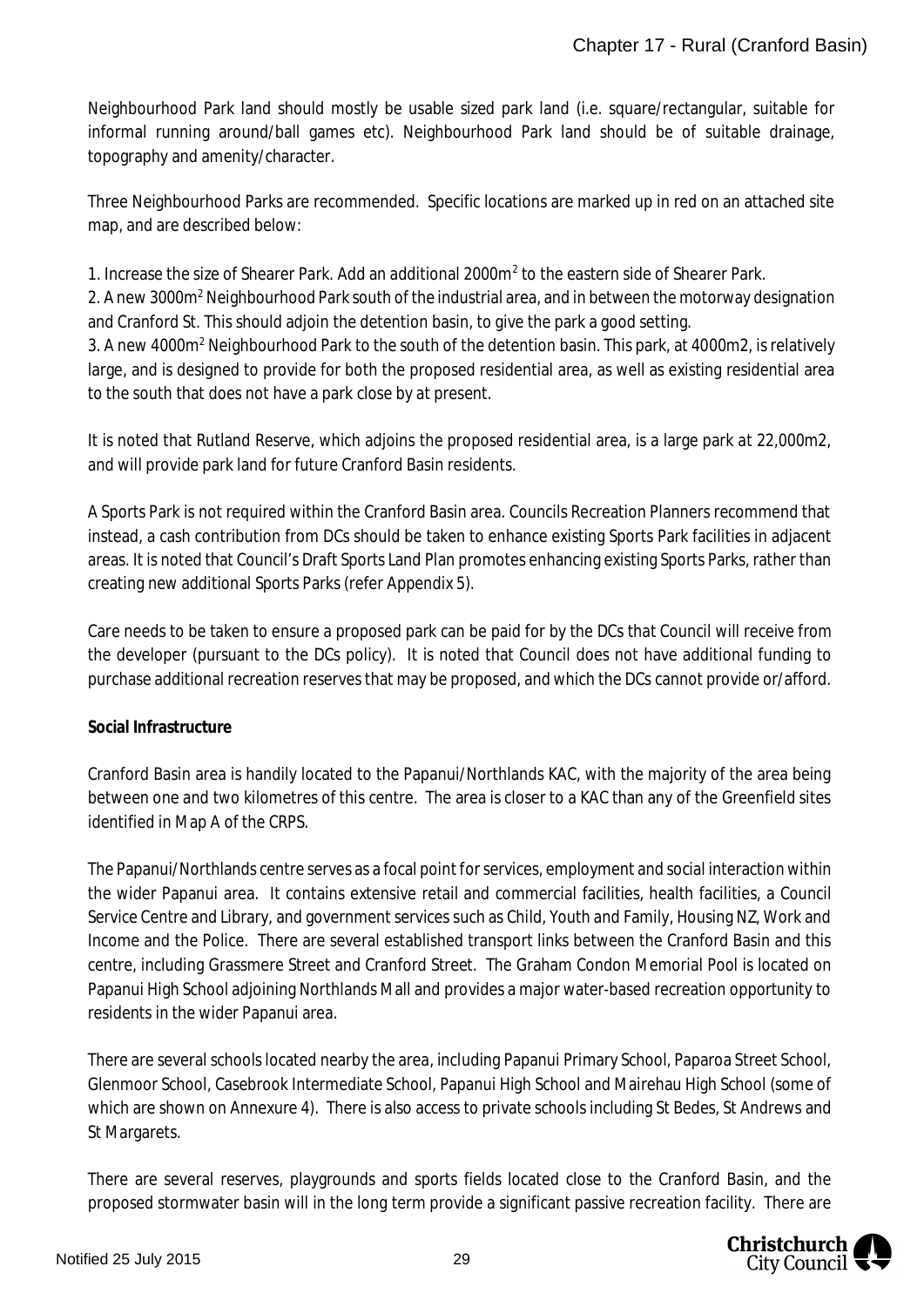also opportunities to extend the Styx green/blue network through to the Basin and connect it to existing reserves creating a recreation network.

The area is well serviced by public passenger transport with the majority of the land being within 500 metres of a bus route. Two such routes (Nunweek and Belfast) run along Cranford Street in the directions of both Papanui/Northlands Mall and the Central City at regular intervals throughout the week. A further bus route (St. Albans/Huntsbury) runs along Grassmere Street which is located immediately to the east of the Basin. This route also provides a link to the Central City and Papanui/Northlands Mall. Other bus routes that operate within close proximity of the Basin include the Orbiter (Philpotts Road) and a number that run along Papanui and Main North Roads providing a link to the northern parts of the city.

#### **SUMMARY/CONCLUSIONS**

The Basin, particularly the southern parts, are well located with respect to community infrastructure, public transport and the Papanui/Northlands KAC. The key to urban development in the Cranford Basin is a satisfactory resolution to the four site constraints listed earlier: water/wastewater, subsurface conditions, flooding, and access. Subject to the NORs on the NAE and stormwater being confirmed, the access and flooding constraints can be lifted. There are however significant works needed for water and wastewater infrastructure and the technical advice suggests that development should not occur ahead of improvements to these systems. Importantly however, the proposed works are needed irrespective of whether Cranford Basin is zoned or not, and would not be diverting public infrastructure away from planned expansion areas.

The geotechnical advice is that one or two storey residential development is feasible provided that appropriate construction methods are used. On site investigations are currently underway to provide more detailed geotechnical information on the subject land.

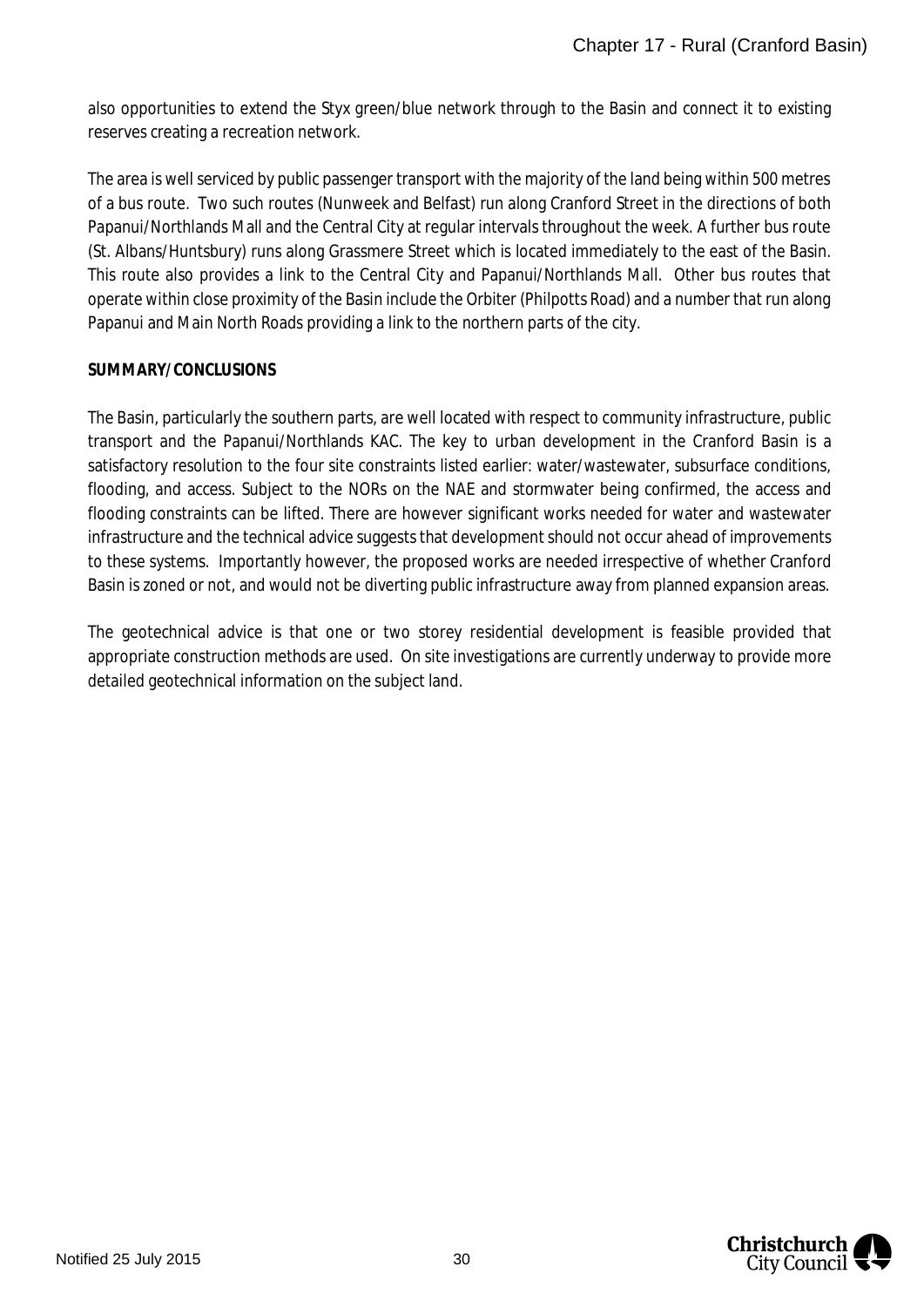#### <span id="page-31-0"></span>**5. KEY RESOURCE MANAGEMENT AND RECOVERY ISSUES**

- 5.1. Strategic Issues:
	- Issue 1 What is the resource management justification, if any, for retaining the 'remnant land' rural (ie. land not required for the NAE and stormwater management designations) -
	- Issue 2 If the land is added to the urban area, what is the most appropriate urban land use having regard to:
		- Efficient use of land;
		- Existing and projected demand for land; and
		- Land supply, including in neighbouring territorial authorities.
		- Effects on the surrounding environment
	- Issue 3 Are there compelling reasons in terms of earthquake recovery to amend the urban boundary so that the subject land can be rezoned. How would the rezoning to urban purposes sit within the strategic planning frameworks provided by higher order documents and its decisions on the strategic directions chapter? E.g. adequate capacity and supply.
- 5.2. Integration Issues: 31(1) (a) and (b) of the RMA, function of territorial authorities:
	- Issue 4 Timing of programmed infrastructure improvements and implications if any for new development
	- Issue 5 Integration of decision making processes
	- Issue 6 Integration of proposed new area into surrounding environment
- 5.3. Process Issues that have been identified by the Minister in comments on Draft Stage 2 proposals:
	- Issue 7 Remove 'multiple and confusing' zones, especially in the greenfields priority area Explain how the proposed fits in with other proposals and increase use of non-regulatory methods Improve Section 32 reports including attention to:
		- Economic implications;
		- Clear explanation of the timing, cost and provision of infrastructure to support housing development.
	- Issue 8 Consider whether any new objectives need to be made to the Strategic Directions chapter (the Strategic Objectives 3.3.6 and 3.3.7
- 5.4. Development Capacity and Supply:

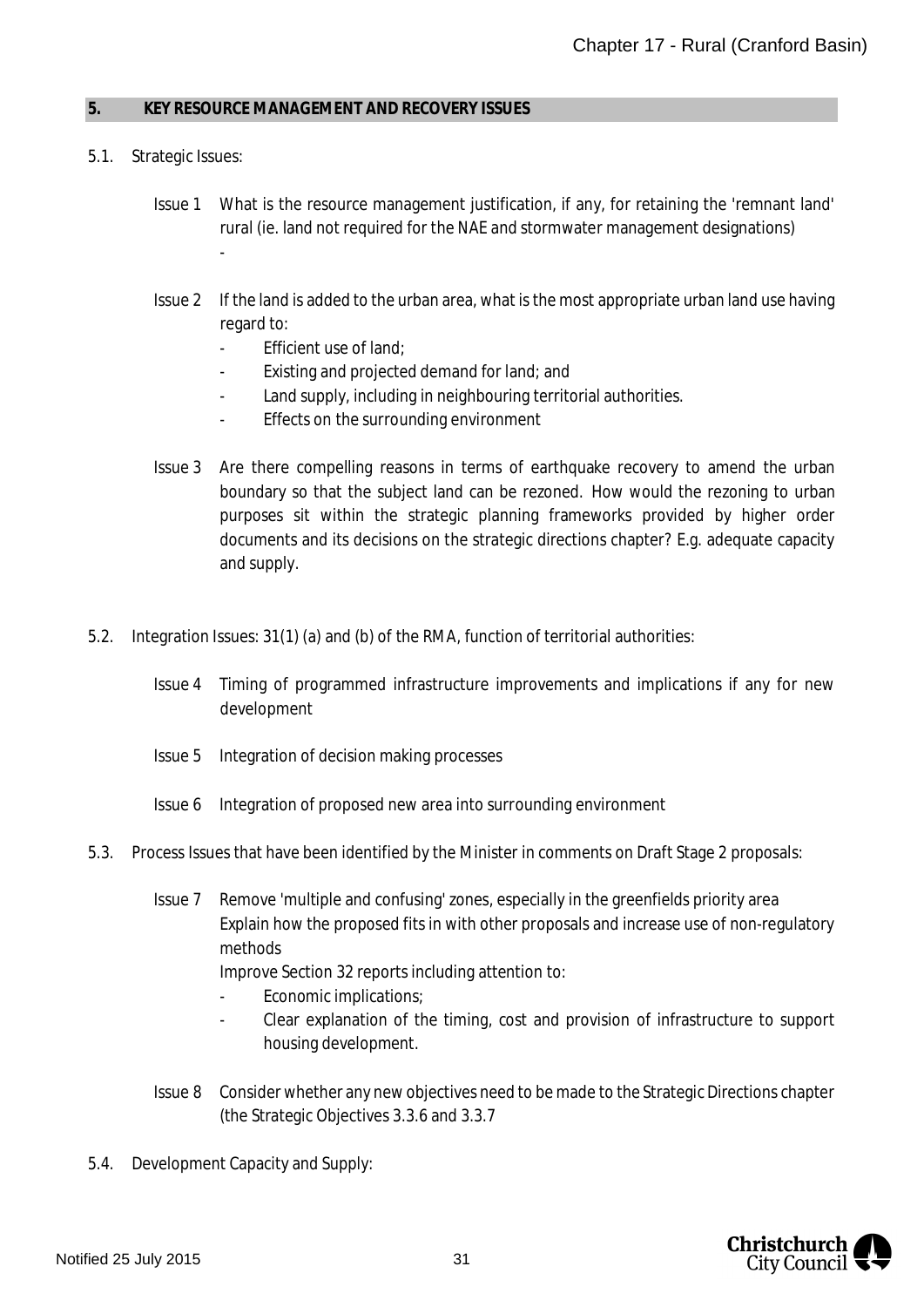Issue 9- Is the proposal (land rezoning) needed in order to expedite recovery?

5.5. Site Specific Issues:

Issue 10 Access to the proposed area from arterial and local road rework

- Most efficient form of access;
- Effects of new development on local road network;
- Opportunities for new movement routes.

#### Issue 11 Site constraints - how do they impact on timing and scale of development?

- Ground conditions including liquefaction potential;
- Contaminated land;
- Sewer provision effects on sewage overflows;
- Ground levels susceptibility to flooding our ponding;
- Is the CRPS requirement of 15hh / ha realistic or desirable for this site?
- Issue 12 Existing land use (e.g. dwellings) and subdivision layout what constraints or opportunities do they provide?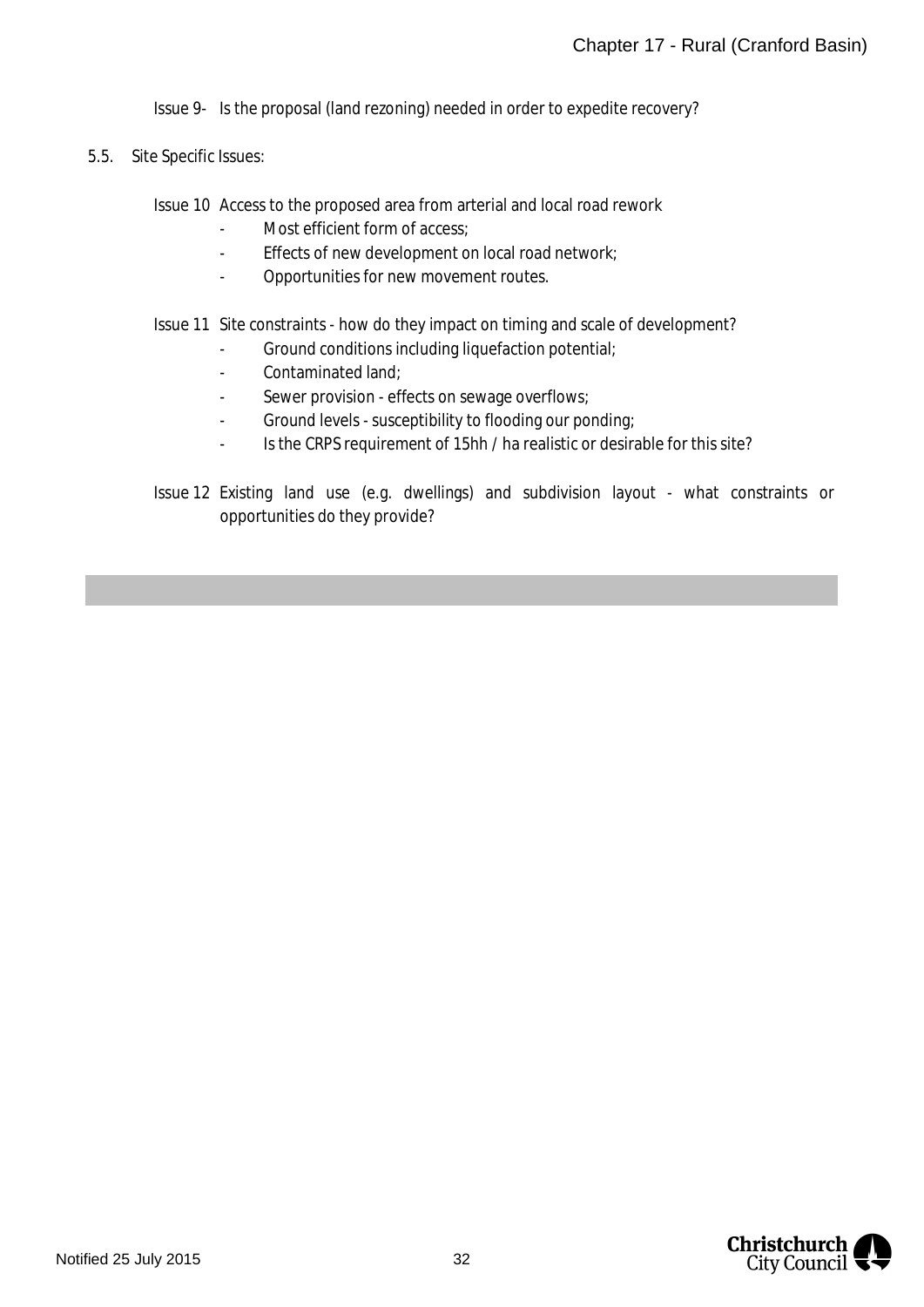#### <span id="page-33-0"></span>**6. EVALUATION METHODOLOGY**

## **6.1 INTRODUCTION**

Section 32 requires, as a first step, an examination of the extent to which the objectives of the proposal being evaluated are the most appropriate way to achieve the purpose of the Act. It then requires an examination as to whether the provisions in the proposal are the most appropriate way to achieve the objectives.

For this proposal (the rezoning of parts of the Cranford Basin to Residential) the objective can be stated as being:

The area of the Cranford Basin not needed for transport and storm water detention and water quality treatment becomes an attractive and integrated residential area.

The alternatives to be considered are appropriately worded objectives that would see the area being left as Rural, or developed entirely or partly for commercial or industrial purposes. Having particular regard to the key issues in 4-5 above the provisions that are most appropriate for achieving the (Residential) objective have three parts: density, timing and process. Subsequent evaluations stem from these.

The methodology this uses a sequential decision approach, as illustrated in Figure 1.



CRANFORD BASIN PROPOSAL - METHODOLOGY FOR DEVELOPING AND EVALUATION ALTERNATIVES AND OPTIONS

**Decision 1: Should the Land Remain Rural - Status Quo Alternative (Issues 1,3,8)**

In assessing whether this alternative is most appropriate for achieving the purpose of the Act, particular regard has been given to Section 7(b) and the efficient use and development of natural and physical resources, compared to other (urban) alternatives, in the context of earthquake recovery.

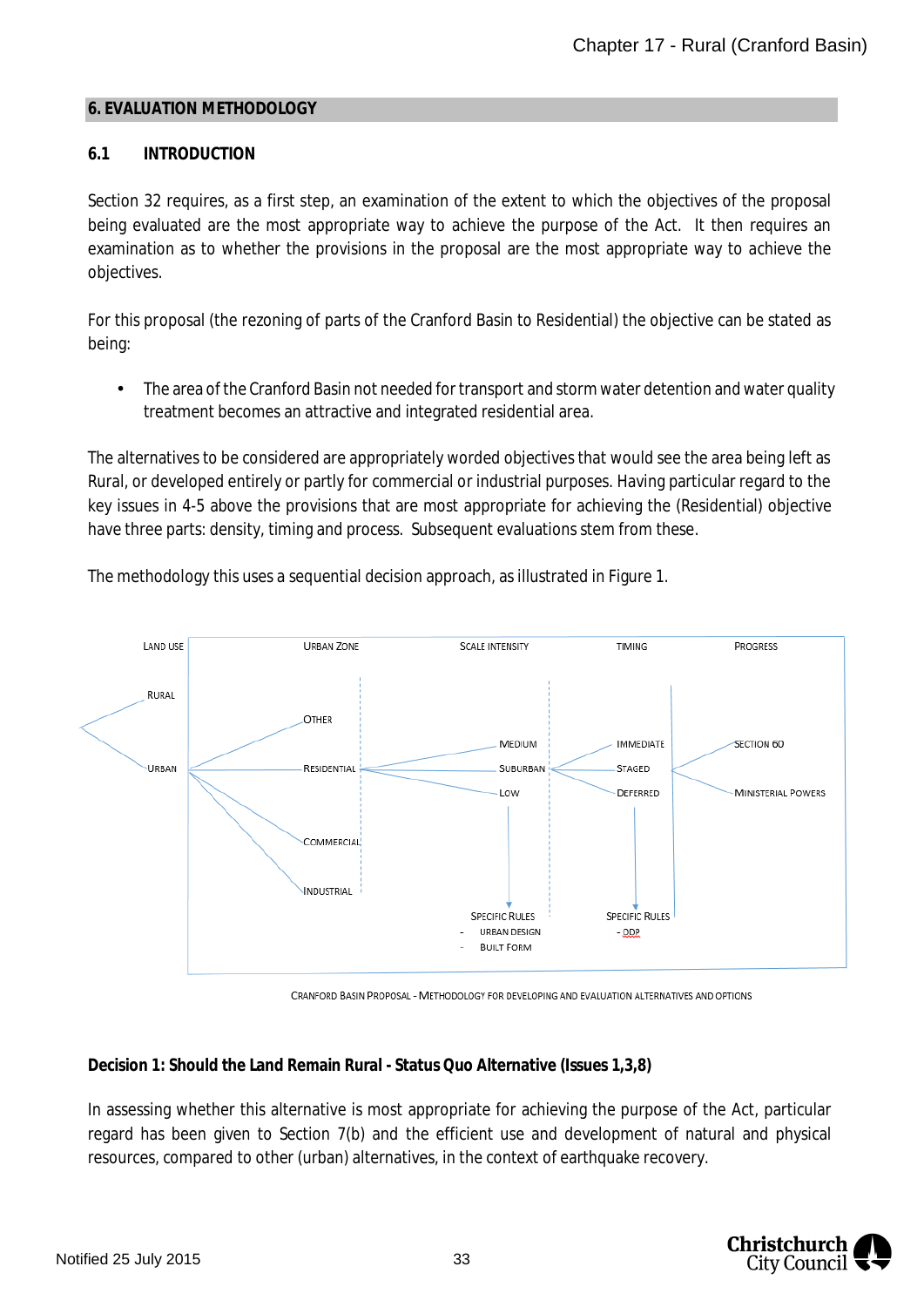The Council commissioned a report from Market Economics Limited to help in answering this question (refer Appendix 6). This report compliments an earlier report by the same company in 2009 that covered the wide rural area in Christchurch City).

The proposed Rural Urban Fringe Zone permits a range of other activities that are not directly dependent on the rural land resource for example:

- Farming
- Rural produce retail
- Rural produce manufacturing
- Residential activity
- Home occupation,
- Conservation activity
- Recreation activity
- Rural tourism activity
- Emergency service facilities
- Vetinerary care facility

This is consistent with the definition of Rural Activity in the CRPS:

*Rural activities means activities of a size, function, intensity or character typical of those in rural areas and includes:*

- *Rural land use activities such as agriculture, aquaculture, horticulture and forestry.*
- *Businesses that support rural land use activities.*
- *Large footprint parks, reserves, conservation parks and recreation facilities.*
- *Residential activity on lots of 4 ha or more.*
- *Quarrying and associated activities.*
- *Strategic Infrastructure outside of the existing urban area and priority areas for development.*

**Decision 2: What is the most appropriate urban land use option (Issues 2 7)**

Three urban land use options have been examined and industrial, commercial and residential. The evaluation has assumed that for each option there would be a 'predominant use' of site i.e. would occupy at least two thirds of the entire area. It has been further assumed that an even mix of the three alternative uses will not be a likely scenario due to the small size of the site relative to other urban expansion areas around the city particularly the south-west and Belfast.

Property Economics has been engaged by Christchurch City Council ('Council') to provide a high level synopsis of the potential for part of the Cranford Basin area subject to a potential rezoning (refer Appendix 1) to be developed for commercial and / or industrial activities from a market perspective and within the context of the RMA. Specific consideration will be given in respect of the potential for such activity to generate adverse distribution effects (commercial activity), and the efficient use of the land resource (industrial activity) in the context of growth and recovery of the city post-earthquakes.

In general, and at a high level, there are three core sectors / activity types given consideration in this overview to determine land use efficiencies in the context of the RMA from the potential rezoning of the Cranford Basin from Rural to Urban. These are:

1. Retail

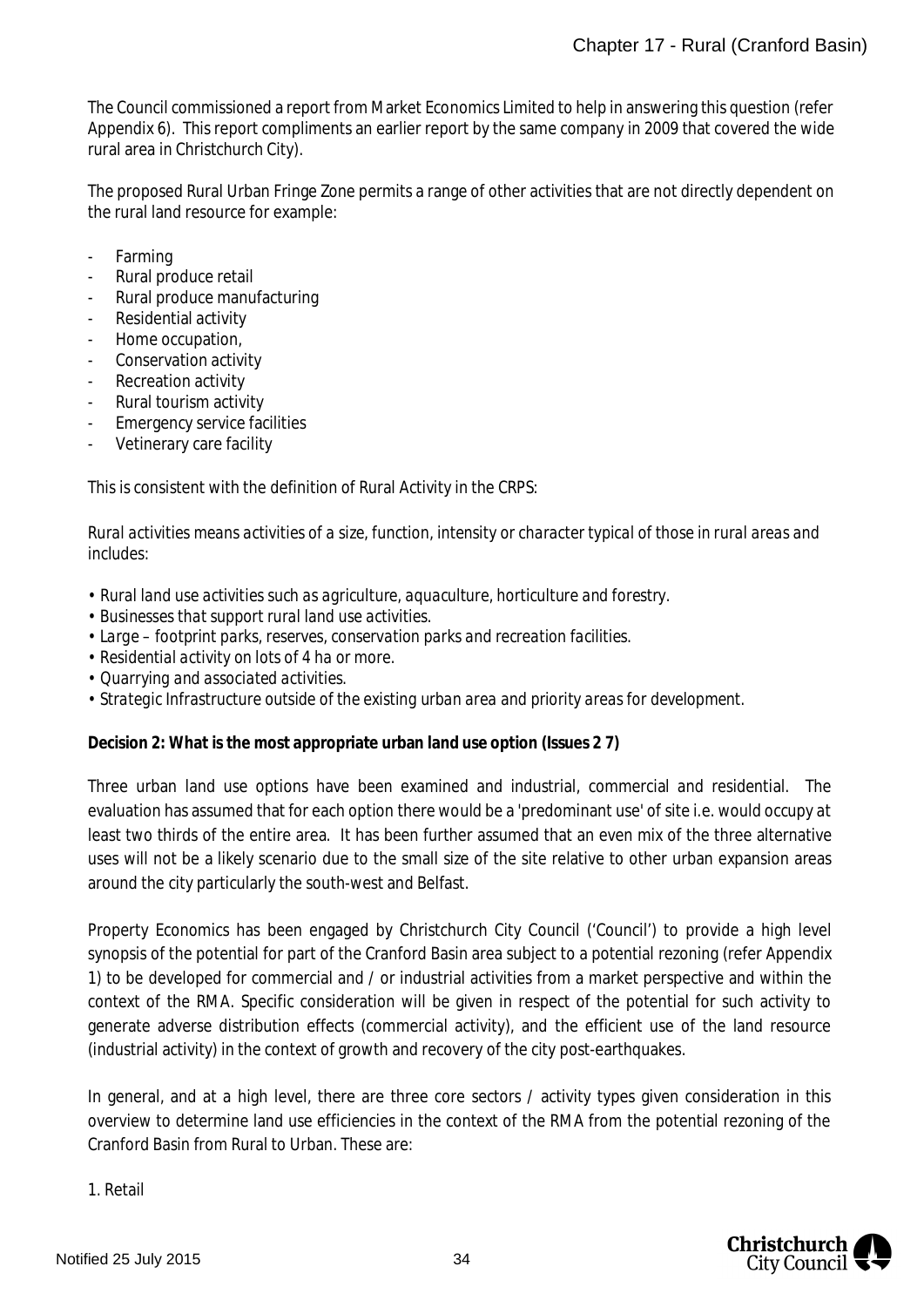The most appropriate retail (and office) activity and opportunity for the Cranford Basin development is considered to be a relatively small localised convenience commercial offer (retail and commercial services), a centre designed to primarily meet the frequently required convenience necessities of its core localised market. Such a centre would be small in scale and scope, and be approximately 1,000sqm GFA in size. This equates to a net commercial land requirement of 0.2-0.3 hectares, excluding land for any community facilities, urban parks, transport interchange, etc. if deemed appropriate. Note this includes a provision for convenience commercial and professional service activities. From a trading productivity perspective, a centre of this function and scale would be best situated on a main road through the development such as Cranford Street or the proposed new link road through the development to Winters Road. This would enable the centre a better opportunity to 'tap' into the opportunistic drive-by market and increase the economic performance and viability of the centre, and its potential for longer term success.

Stand-alone commercial office activity (or office park) is not considered appropriate (apart from a small scale activity identified above and would form part of any convenience centre). Such development would represent increased inefficiency in the market and would likely result in increased community costs that are unlikely to be outweighed by community benefits.

The net additional retail demand generated from the Cranford Basin development is not considered significant in a retail GFA context. Existing centres in the network would more efficiently meet this demand, apart from the potential for a small scale convenience offer requiring land in the order of 0.2-0.3 ha.

## 2. Office

No material office development within Cranford Basin is considered efficient or appropriate (particularly in the context of the Central City recovery), apart from a small professional service provision (i.e. doctors, physio, etc.) that is scaled appropriately to the aforementioned retail offering.

# 3. Industrial

Previous economic analysis and future industrial modelling undertaken indicates that there is currently in excess of 1,000 ha of land available for industrial activities, while additional industrial land demand to 2031 based on projected industrial growth was in the order of 370ha. The analysis indicates there is a significant level of 'fat' in the city's industrial land supply to meet current and foreseeable future requirements. , at the city wide level, there is ample vacant capacity of industrial zoned land (both existing and proposed new greenfield land as identified within the LURP within the city to accommodate all of Christchurch's foreseeable industrial demand well into the future.

In relation to heavy industrial activity, the Cranford Basin is not considered appropriate with sufficient land provision in Christchurch to satisfy such demand. In terms of light industry and trade based activity, and extension of the existing PlaceMakers trade node has merit, and can complement the development of residential activity if managed appropriately. This is likely to generate economic efficiencies in the network and a more effective and balanced city wide provision.

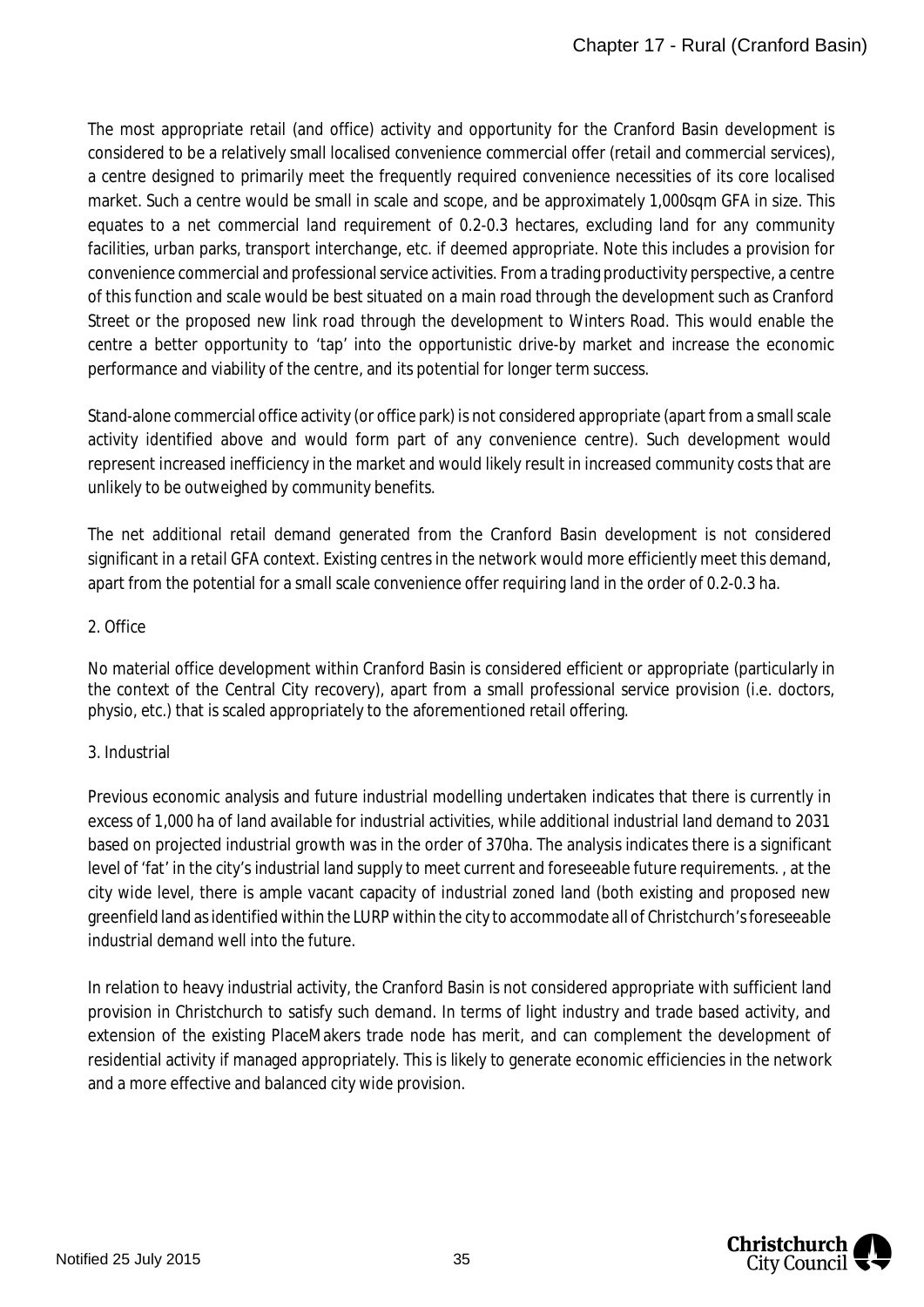## **Evaluation**

Five criteria have been used to evaluate the three urban options housing recovery, economic recovery, infrastructure capacity, market 'acceptability' and integration with the surrounding environment. These criteria reflect the strategic directions contained in the LURP, CRPS, and operative Strategic Directions of the proposed Replacement District Plan (pRDP).

| Predominant | Housing                                                                                                                                                                                           | Economic                                                                                                                                                                                    | Infrastructure                                                                                        | Market                                                                                                                                         | Amenity/                                                                                                |
|-------------|---------------------------------------------------------------------------------------------------------------------------------------------------------------------------------------------------|---------------------------------------------------------------------------------------------------------------------------------------------------------------------------------------------|-------------------------------------------------------------------------------------------------------|------------------------------------------------------------------------------------------------------------------------------------------------|---------------------------------------------------------------------------------------------------------|
| Use         | Recovery                                                                                                                                                                                          | Recovery                                                                                                                                                                                    | Capacity                                                                                              | Acceptance                                                                                                                                     | Community<br>coherence                                                                                  |
| Industrial  | Could make<br>Highsted and<br>Highfields<br>Greenfields areas<br>more attractive                                                                                                                  | Would attract jobs<br>and investment to<br>the city if<br>development was<br>new investment<br>particularly export<br>orientated.<br>Well located for<br>access for strategic<br>transport. | Minor impact on<br>sewer if 'dry'<br>industry.<br>Access would<br>need to be from<br>Cranford Street. | Already a<br>significant pool<br>of vacant<br>industrial land<br>zoned.                                                                        | Residential<br>zones on most<br>boundaries.<br>Increased<br>heavy vehicles<br>on local road<br>network. |
| Commercial  | No direct impact                                                                                                                                                                                  | Assuming no<br>distribution effects,<br>would create local<br>employment<br>opportunities.                                                                                                  |                                                                                                       | <b>Distribution</b><br>effects on local<br>centre.                                                                                             |                                                                                                         |
| Residential | Add up to 600<br>$\blacksquare$<br>houses to<br>housing stock<br>Likely to be<br>×<br>above<br>medium<br>house price<br>due to<br>location and<br>development<br>costs<br>Close to<br>Papanui KAC | Short term<br>construction jobs.                                                                                                                                                            | Need on-site<br>storm water as<br>interim measure.<br>Traffic impact<br>until NAE built.              | There is<br>theoretically<br>sufficient vacant<br>land but<br>uncertainties<br>over Highfields<br>could affect<br>supply. Popular<br>location. | Least<br>impact/most<br>compatible<br>with<br>surrounding<br>environment.                               |

# **STRATEGIC OBJECTIVES**

#### **Summary**

The evidence available to the Council strongly suggests that retaining the subject land as rural is not the most appropriate way of achieving the purpose of the Act, having particular regards to Section 7(b) and Section 7(c) Market Economic Report, supported by the assessment by Property Economics (refer Appendix 7), also discount commercial and/or industrial as potential activities other than small scale (e.g. land) retail outlets.

The overall conclusion is that some if not all the subject land should be recognised as being inside the Priority Area for Servicing in the CRPS and zoned for residential in the Proposed Replacement District Plan. Alternatively, some form of Rural Residential development could be considered. There will be timing issues around infrastructure availability which will need to be addressed through appropriate rules or other methods.

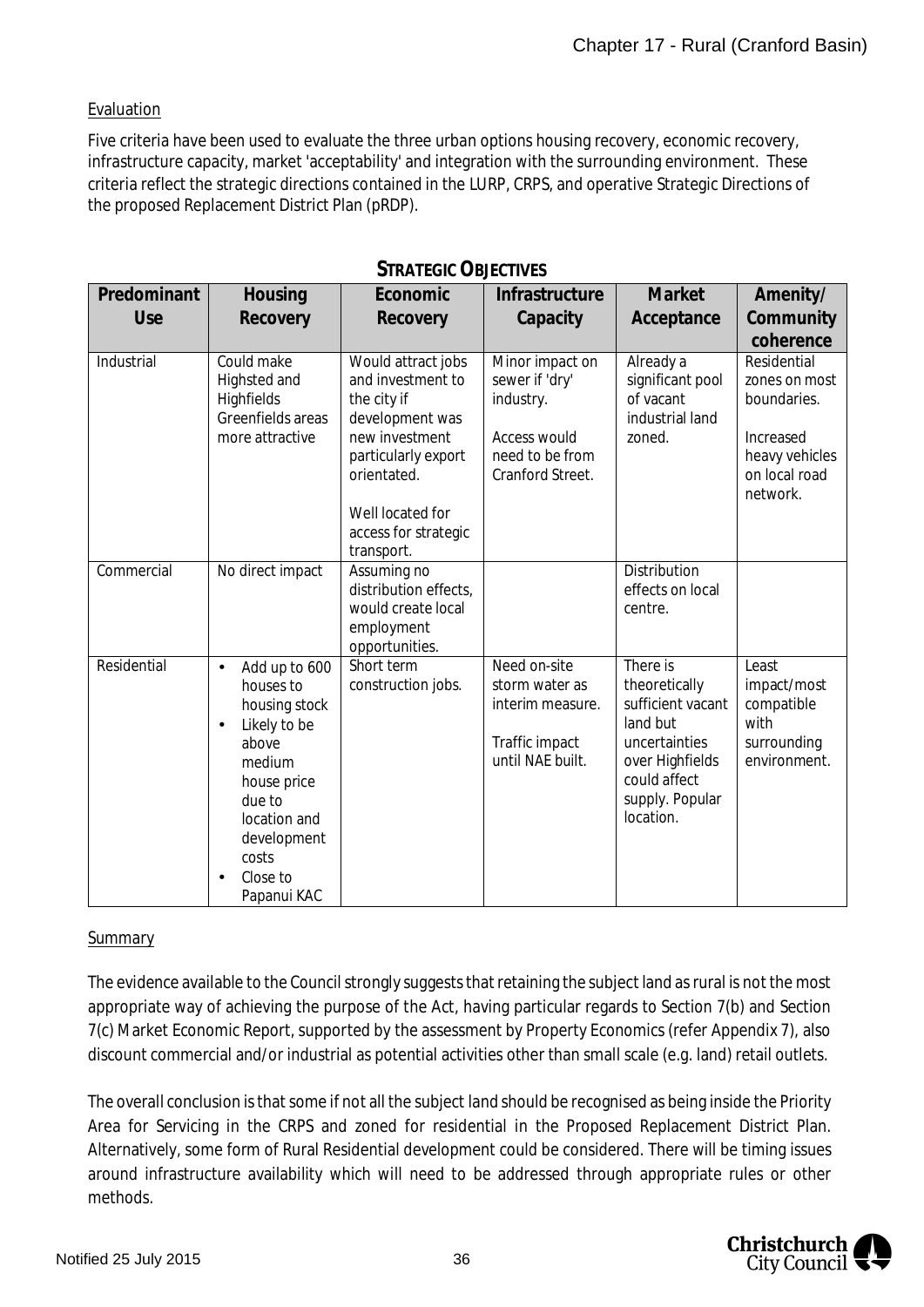# **Decision 3: Scale and Intensity of Residential Development (Issues 2, 6)**

The LURP and CRPS policy framework seeks urban consolidation and seeks to achieve this through three main policy directives: an 'urban limit', identification of areas for intensification with minimum densities; and requiring greenfields priority areas to meet a minimum density of 30 hh/ha. Cranford Basin is both a potential greenfields priority area and a potential intensification area particularly the Grassmere Street end which is close to a KAC and public transport routes. The traffic assessment also comes out in favour of intensified development for these reasons.

However, there are several matters arising from the technical reports that suggest a lower density residential development would be more appropriate in this location. The geotechnical and soils analysis suggests that high loadings will squeeze out water, causing subsidence and there is anecdotal evidence that the ground is still moving in the area. Both wastewater and transport effects would be mitigated through lower densities. There could even be some parts that are not suitable for further housing intensification.

Rezoning the subject land for low density purposes gives effect to these objectives in part by helping to achieve urban consolidation and a degree of intensification within the existing urban area.. It is not adding to an outward spread of the urban area, which is what urban consolidation seeks to avoid. The most appropriate zone in the Proposed Replacement District Plan is Residential Suburban - Peat Ground Condition Overlay.

# **Decision 4 - Timing (Issues 4 ,5)**

The main consideration for a commencement of building is the availability of infrastructure. Major works are planned for both stormwater (Cranford Basin) and transport (Northern Arterial) but neither of these are reasons for delaying the proposed development once the designations have been confirmed. Stormwater mitigation works including compensatory storage can be included in any proposed subdivision ahead of construction of the Basin, which is yet to be programmed into the LTP. Construction of the Northern Arterial, due to begin in 2017, will help alleviate local network capacity issues but the transport assessment says that a low density residential development will have only a minor effect on existing traffic conditions.

The current state of the wastewater system serving Cranford Basin is a major concern. The Opus Wastewater Assessment advises that consideration should be given to constraining the timing of any potential development at the Grasmere Street vicinity to be in line with or following on from the timing of proposed upgrades at the Grassmere overflow. If the development of the re-zoned area occurs prior to the upgrades, the volume lost at the Grassmere overflow during wet weather is predicted to increase. North east of Cranford Street the advice is that no development should occur prior to Council undertaking further assessment to determine if pipe upgrades are required immediately upstream of PS6 (refer results for specific pipes) and allowing for the implementation of these upgrades to take place if required.

There are other timing issues due to other statutory processes: the LURP Review, and the NoRs on the NAE and stormwater detention areas. Any rezoning for urban activities cannot be implemented until the LURP amends the Projected Infrastructure boundary, and, as alluded to above, the delineation of boundaries (and rezoning of non-residential land) within the Basin must await the decisions on the NoRs.

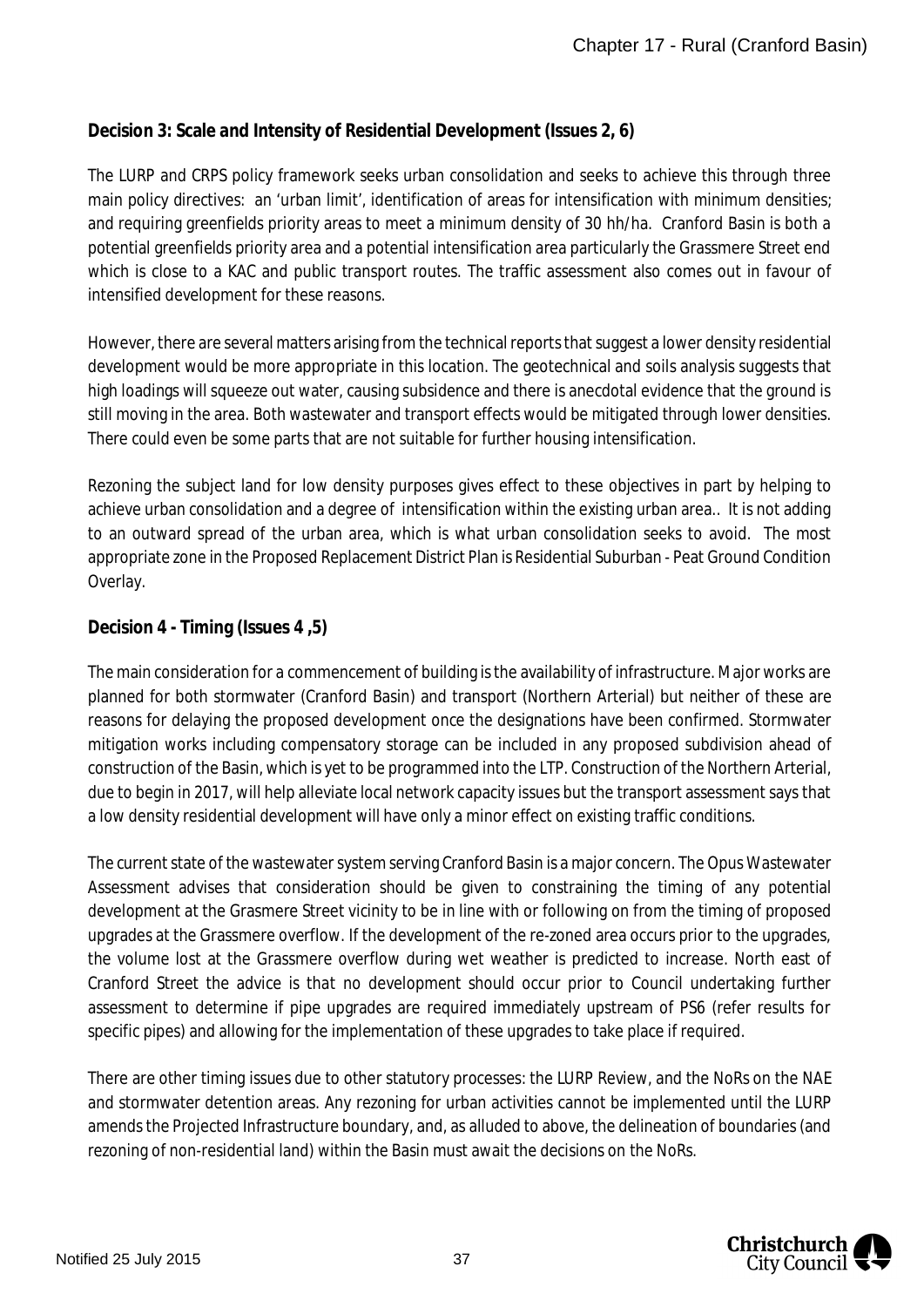Options for Stage 3:

- Leave as Rural; only way to give effect to the RPS and not be inconsistent with the LURP
- Deferred zone; or
- Appropriate rule in subdivision chapter e.g. non-complying.

**Decision 5 - Process (Issues 3, 9)**

Part of the Regional settlement framework requires new peripheral development to be located in identified Greenfield priority areas, and Cranford Basin is not one of these areas. Therefore, rezoning this area to enable urban activities would not be giving effect to objective 6.2.1(1) and 6.2.2(4) and the policies that implement these objectives, principally 6.3.1. The operative Strategic Directions Chapter of the Replacement District Plan seeks to provide a well-integrated pattern of development and infrastructure, a consolidated urban form and high quality urban environment. This is to be achieved within the framework of Chapter 6 of the CRPS. If urban residential development is to be permitted in the subject area the strategic planning framework needs to be amended.

Options:

- Amend CRPS through LURP review;
- Use S27 to amend MAP A outside of the LURP review; or
- Use Section 60 of the RMA to change the CRPS.

It is unlikely that the Crown/Minister will consider adding new land into the urban area, or using Section 27 powers unless it can be shown it is necessary for earthquake recovery. The test for this is not explicit in the LURP however particular regard should be had to Section 3.2.1 of the LURP - What are the land use needs for housing?

**Decision 5 - Implementation (Issues 7, 10, 11, 12)**

Should the higher order documents be amended to enable urban development there are decisions required as to appropriate provisions to be inserted into the Plan including those relating to site layout, scale and intensity, and integration.

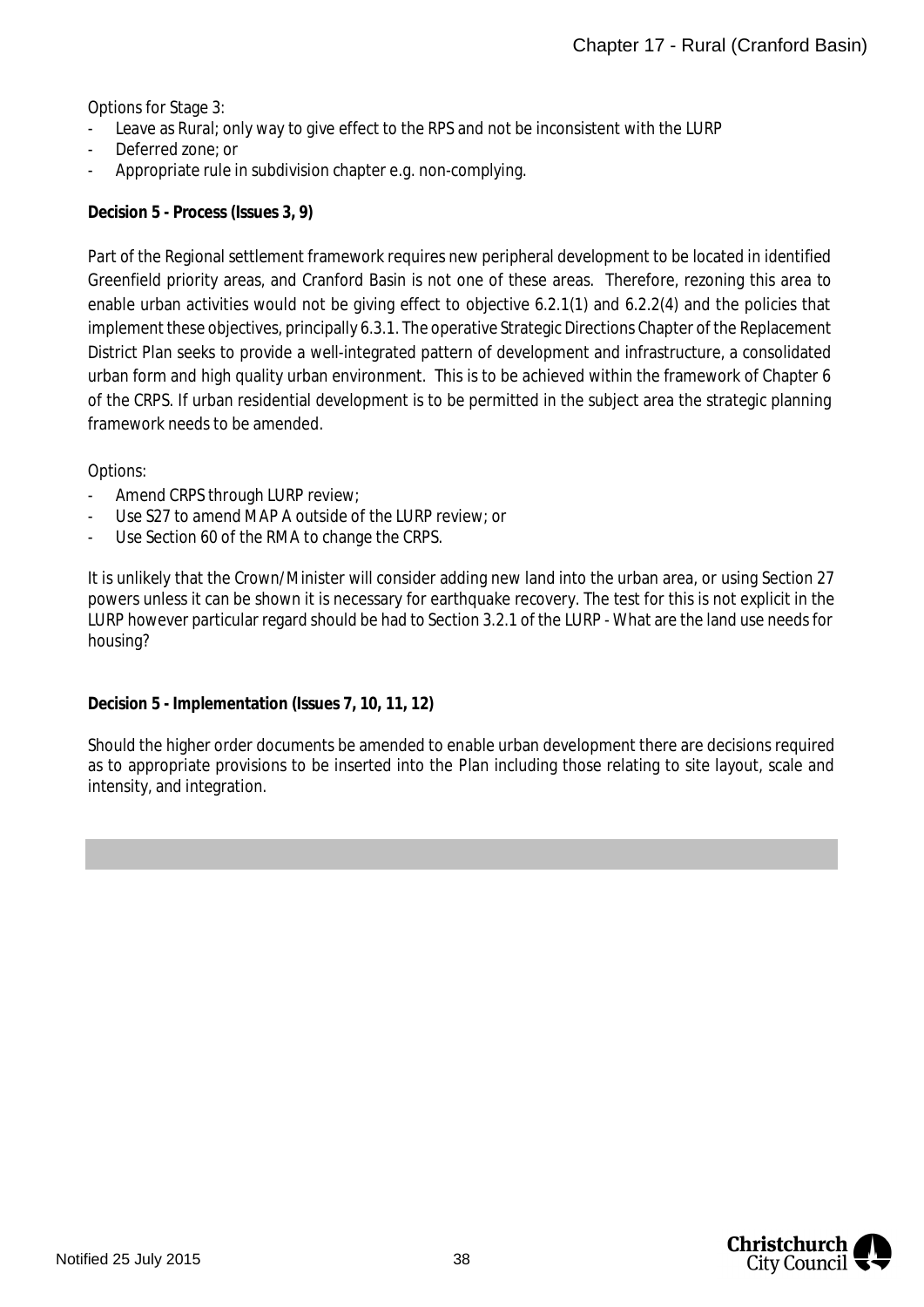### <span id="page-39-0"></span>**7. GENERAL POLICY DIRECTION OPTIONS**

# **7.1 OBJECTIVE**

**The land not required for strategic infrastructure in Cranford Basin is developed as residential development compatible with the subsurface ground conditions and integrated into the infrastructure networks and surrounding neighbourhood.**

Depending on the precise densities realised, and the nett area available, Cranford Basin is likely to yield between 200 and 1200 houses. The figures assume 40 hectares developable land (net) and five houses per hectare (current living L B at 200m² sections, and 30 hh/ha for medium density). By rezoning the land for residential activities, it will ensure there is an increased supply of land to accommodate future growth and assist in improving housing affordability, consistent with Objectives 1 and 2 of Chapter 14. rezoning of the land within the Cranford Basin for residential development will achieve consolidation and intensification objectives which will reduce the need for further expansion of peripheral areas. It will also convert an area that currently has little or no productive future (as confirmed by landowners) and the centre of the northern part of the city (interrupting connectivity and affecting consolidation) into a well-functioning urban form, improving people's connectivity and accessibility while supporting the Key Activity Centre of Papanui nearby, consistent with Objective 3.6.2 of the pRDP.

Development would be guided through an Outline Development Plan with an appropriate rule in the Subdivision Chapter requiring development to be in general accordance with that plan.

# **7.2 INTEGRATION (TO BE COMPLETED)**

**With NAE**

**With stormwater basin**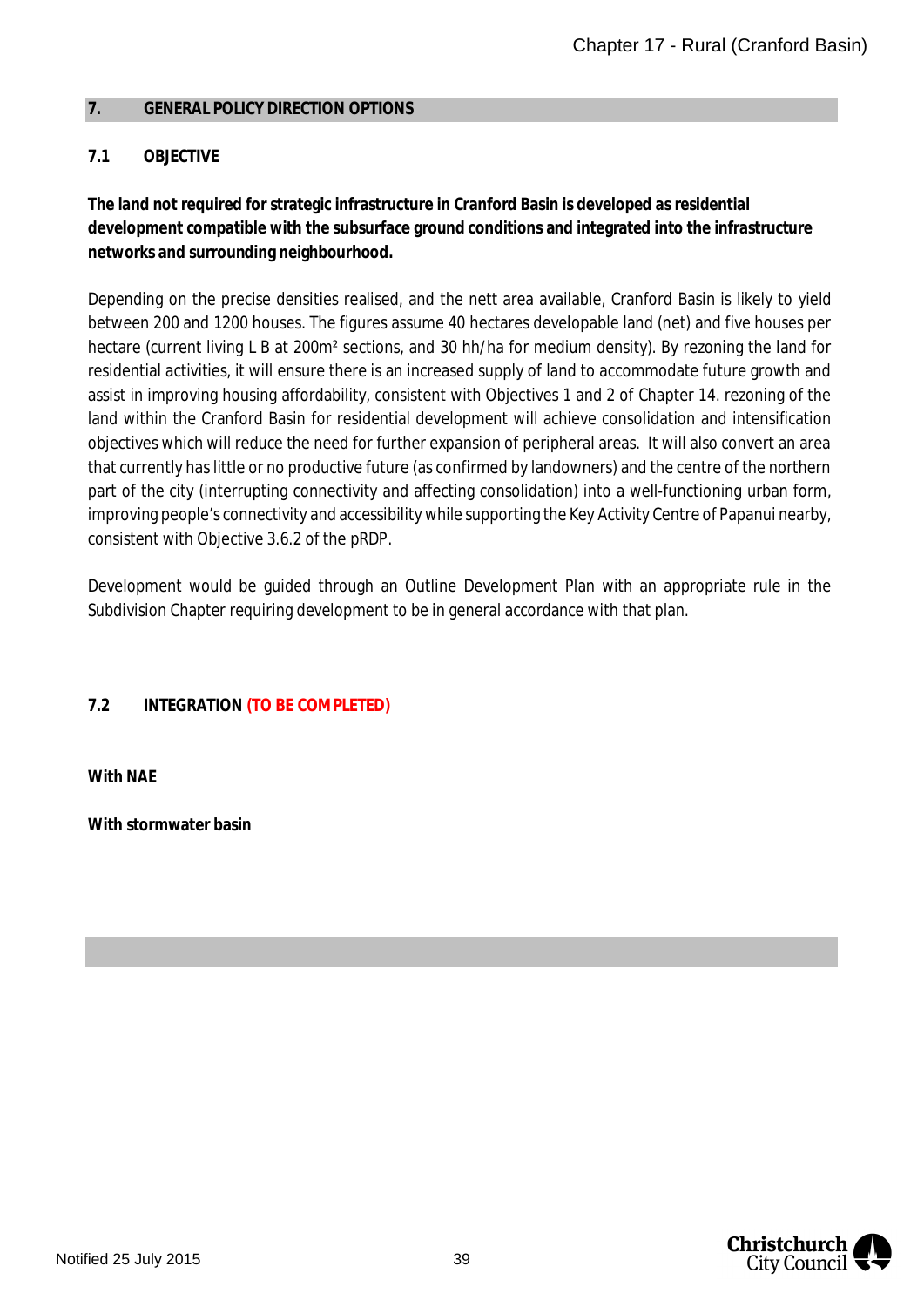#### <span id="page-40-0"></span>**8. EVALUATION OF OBJECTIVES**

Section 32(1)(a) of the RMA requires the Council to evaluate the extent to which the objectives are the most appropriate way to achieve the purpose (Section 5) of the Act.

**Evaluation of Proposed Objective 1:**

**The land not required for strategic infrastructure in Cranford Basin is developed as residential development compatible with the subsurface ground conditions and integrated into the infrastructure networks and surrounding neighbourhood.**

The overall economic effects associated with the up-zoning is likely to come from three sources: 1. The efficiency gains associated with good urban form –transport savings accruing to households and better servicing costs (on a per capita basis).

2. The construction phase - a set of positive economic impacts will be felt.

3. A set of ongoing effects arising from household demand for goods and services.

Combined, the positive and lasting effects associated with these three sources are likely to outweigh the potential value of the associated land resource.

In terms of Section 7(c) adjoining residential areas will have their outlook affected and may consider the loss of rural zoning an adverse effect. However property owners should not have the expectation that this amenity is permanent. Furthermore, the change of use away from agriculture will have positive effects on amenity - the Council is aware of historical issues concerning noise and smell associated with agricultural activities in the Basin.

**Alternative:**

**To retain the productive potential of the rural land between the stormwater basin and surrounding residential area.**

The high level overview of the proposed changes in the Cranford Basin area suggests that moving from the current agriculture activities to urban activities (particularly residential) would be interpreted as moving the land to a higher economic use. The study area has seen little (active) activity since 2000 with only two registered rural industry-type firms in the area. Agriculture, and rural industry related employment is put at less than 2 percent, down from around 6 percent in 2000. This suggests that area has not been actively used for the past 15 years. The potential reasons for this are diverse and could range from agricultural-economic constraints (e.g. soil/drainage issues) to real estate market activities (e.g. land banking). In light of the low activity in the land over the past 15 years, including a period of high growth, it is arguable that the overall potential of the land is probably limited as it would have been taken up if financially viable (with a sufficient return). This means that a move to urban use is more likely to promote the purpose of the Act, having particular regard to Section 7 (b) the opportunity costs (of losing the production potential) being likely to be small.

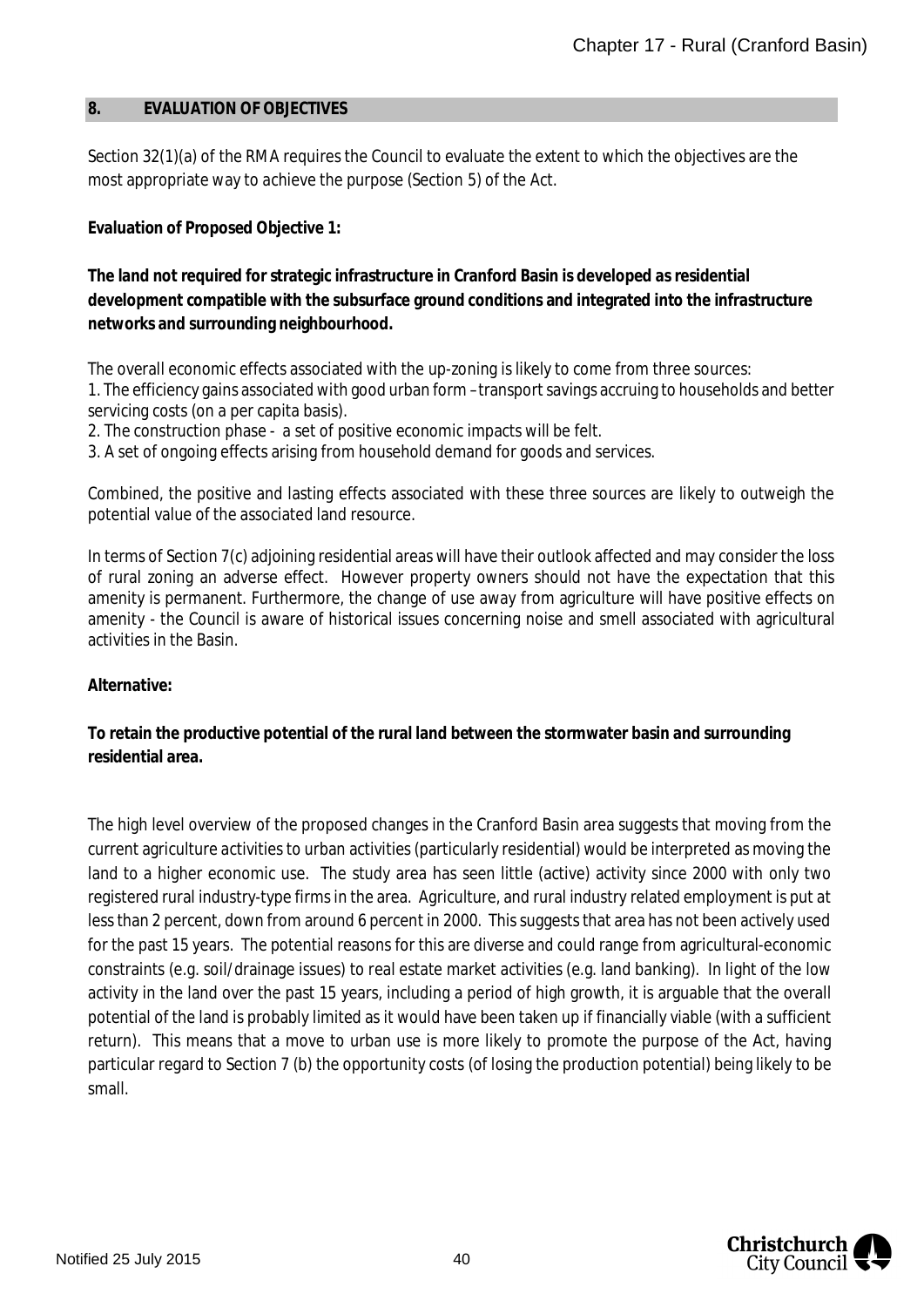#### <span id="page-41-0"></span>**9. EVALUATION OF PROVISIONS**

The methods for including provisions in the District Plan are evaluated below. It is noted that while some of these options are currently inconsistent with the LURP (which does not specify this location as an area for urban development) these options are presented in anticipation of the LURP being amended to include the Cranford Basin as an urban area.

**PROVISIONS (POLICY, RULE, METHOD) MOST APPROPRIATE WAY TO ACHIEVE THE OBJECTIVES**

**Relevant objectives:**

Chapter 3

Objective 3.3.6

A well-integrated pattern of development and infrastructure, a consolidated urban form, and a high quality urban environment that:

(a) Is attractive to residents, business and visitors; and

(b) Has its areas of special character and amenity value identified and their specifically recognised values appropriately managed; and

(c) Provides for urban activities only:

(i) within the existing urban areas; and

(ii) on greenfield land on the periphery of Christchurch's urban area identified in accordance with the Greenfield Priority Areas in the Canterbury Regional Policy Statement Chapter 6, Map A; and

(d) Increases the housing development opportunities in the urban area to meet the intensification targets

specified in the Canterbury Regional Policy Statement, Chapter 6, Objective 6.2.2 (1); particularly:

(i) in and around the Central City, Key Activity Centres (as identified in the Canterbury Regional Policy

Statement), larger neighbourhood centres, and nodes of core public transport routes; and

(ii) in those parts of Residential Greenfield Priority Areas identified in Map A, Chapter 6 of the Canterbury Regional Policy Statement; and

(iii) in suitable brownfield areas; and

(e) Maintains and enhances the Central City, Key Activity Centres and Neighbourhood Centres as community focal points; and

(f) Identifies opportunities for, and supports, the redevelopment of brownfield sites for residential, business or mixed use activities; and

(g) Promotes the re-use and re-development of buildings and land; and

(h) Improves overall accessibility and connectivity for people, transport (including opportunities for walking, cycling and public transport) and services; and

(i) Promotes the safe, efficient and effective provision and use of infrastructure, including the optimisation of the use of existing infrastructure; and

(j) Co-ordinates the nature, timing and sequencing of new development with the funding, implementation and operation of necessary transport and other infrastructure.

## Chapter 14

Objective 1

a. An increased supply that will:

i. enable a wide range of housing types, sizes, and densities;

ii. meet the diverse needs of the community in the immediate recovery period; and longer term, including social and temporary housing options; and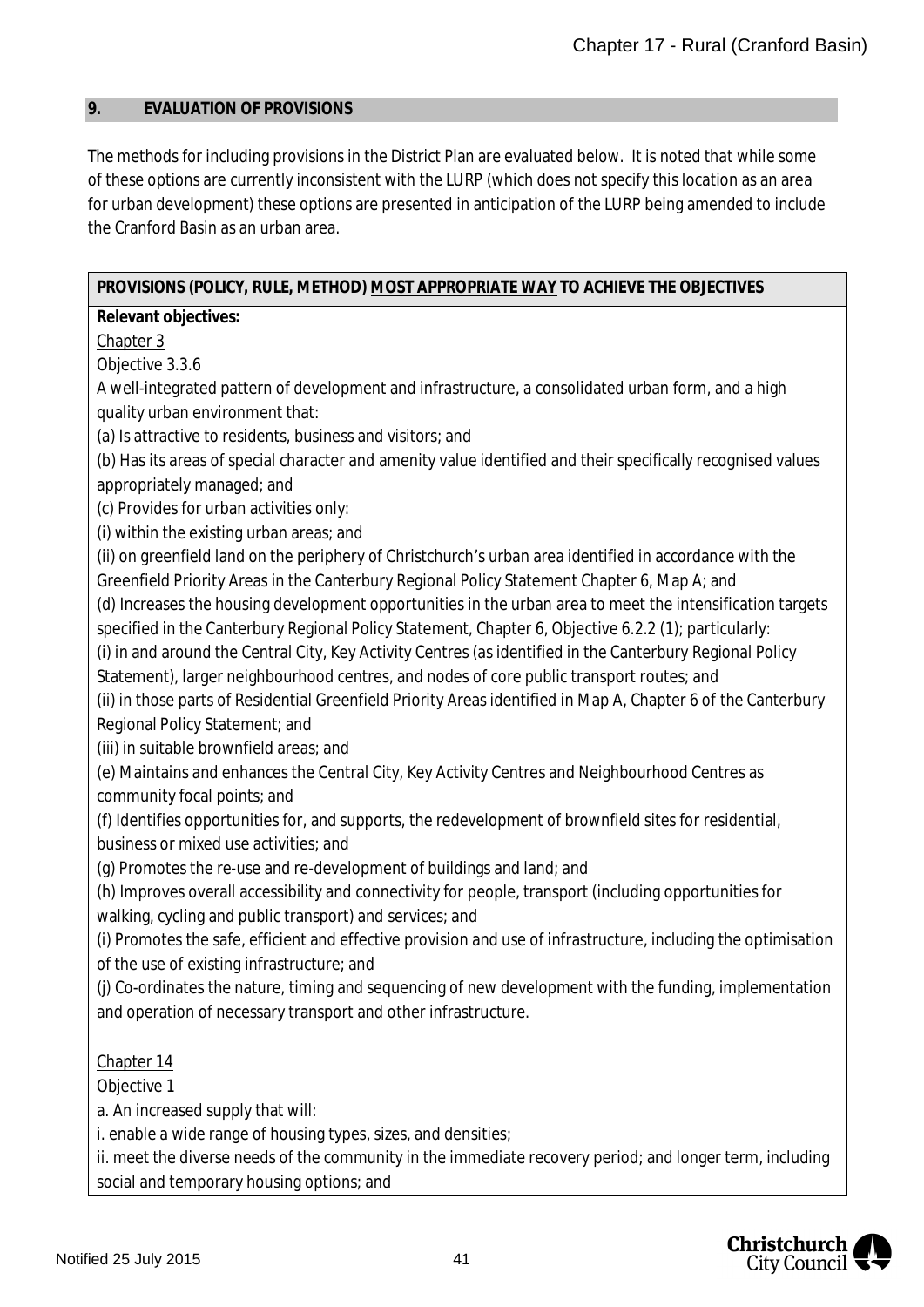iii. assist in improving housing affordability.

Objective 2

a. Short-term residential recovery needs are met by providing opportunities for:

i. an increased supply throughout the lower and residential medium density areas;

ii. higher density comprehensive redevelopment of sites within suitable lower and residential medium density areas;

iii. medium density comprehensive redevelopment of community housing environments; and

iv. new neighbourhood areas in greenfields priority areas.

Objective 3

a. A distribution of different density areas with:

i. increased density of residential development in and around the Central City and identified commercial centres where there is ready access to a wide range of facilities, services, public transport, parks and open spaces;

ii. limited additional infill housing in other existing suburban areas to maintain a low density, open and landscaped environment;

iii. a mix of housing densities in New Neighbourhood areas;

iv. medium density residential development in suitable brownfield areas and on larger suburban residential sites where external impacts on the surrounding areas can be mitigated; and v. integrated provision of infrastructure.

Objective 5

 a. High quality, sustainable, residential neighbourhoods which are well designed, have a high level of amenity, and enhance local character.

| Provision(s) most appropriate     | <b>Effectiveness and Efficiency</b>                                                                                                                                                                                                                                                                                                                                                                                                                                                                                                   |
|-----------------------------------|---------------------------------------------------------------------------------------------------------------------------------------------------------------------------------------------------------------------------------------------------------------------------------------------------------------------------------------------------------------------------------------------------------------------------------------------------------------------------------------------------------------------------------------|
| Option 1: Rezone the subject land | <b>EFFECTIVENESS</b><br>1.                                                                                                                                                                                                                                                                                                                                                                                                                                                                                                            |
| 'Residential Suburban'            | The zone achieves consolidation and intensification objectives and<br>will become a well-functioning and utilised area in contrast to an<br>area of little or no productive value.                                                                                                                                                                                                                                                                                                                                                    |
|                                   | The suburban zoning will maintain a low density, open and<br>landscaped environment, consistent with the surrounding land use<br>and Objective 3. At 15hh/ha the development would yield between<br>600 and 700 houses Proposed stormwater, wastewater and<br>roading infrastructure will need to be integrated with existing<br>networks, where practicable.                                                                                                                                                                         |
|                                   | The proposed plan subdivision provisions will guide appropriate<br>subdivision such that it achieves an integrated pattern of<br>development and urban form, to ensure a high quality,<br>comprehensively planned neighbourhood that is connected to the<br>wider environment. This will promote appropriate design and<br>development which does not exceed capacity of the underlying<br>land and infrastructure constraints. This will ensure that these<br>matters have been considered and are in place prior to<br>development. |

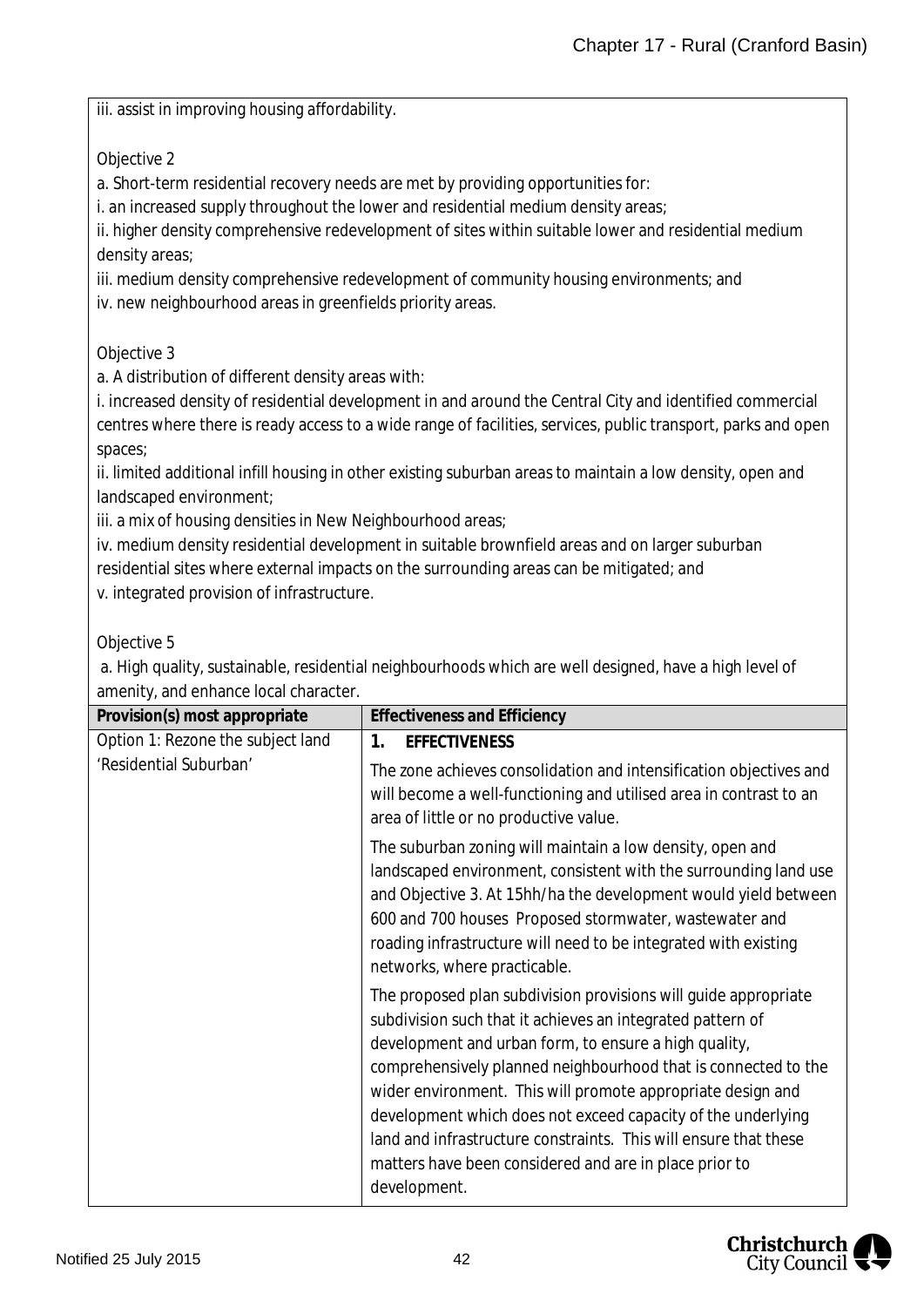|                                                                            | Many of the proposed plan provisions for the residential suburban<br>zone are intended to deal with amenity based issues - site density,<br>building setbacks, landscaping, etc. It is intended that these rules<br>will apply and direct development so that it is appropriate in terms<br>of development potential of the area and that it is high quality,<br>well designed, has a high level of amenity and will enhance local<br>character, consistent with Objective 5.<br>Existing subdivision and residential suburban provisions can<br>effectively guide development.<br>2.<br><b>EFFICIENCY</b> |  |
|----------------------------------------------------------------------------|------------------------------------------------------------------------------------------------------------------------------------------------------------------------------------------------------------------------------------------------------------------------------------------------------------------------------------------------------------------------------------------------------------------------------------------------------------------------------------------------------------------------------------------------------------------------------------------------------------|--|
|                                                                            | <b>Benefits</b><br>1.<br>Provides certainty for future use of the land within the                                                                                                                                                                                                                                                                                                                                                                                                                                                                                                                          |  |
|                                                                            | Cranford Basin, which is anticipated to become an urban area.                                                                                                                                                                                                                                                                                                                                                                                                                                                                                                                                              |  |
|                                                                            | 2.<br>Enables alignment between the planning and funding of<br>infrastructure with land use.                                                                                                                                                                                                                                                                                                                                                                                                                                                                                                               |  |
|                                                                            | 3.<br>Public benefits through increased housing choice and supply.                                                                                                                                                                                                                                                                                                                                                                                                                                                                                                                                         |  |
|                                                                            | The rezoning provides private benefits for the economic and<br>4.<br>social well-being of landowners due to increased land values<br>and opportunities for further development of their<br>properties.                                                                                                                                                                                                                                                                                                                                                                                                     |  |
|                                                                            | 5.<br>Private benefits through having housing close to large open<br>area once stormwater basin is developed for passive<br>recreation.                                                                                                                                                                                                                                                                                                                                                                                                                                                                    |  |
|                                                                            | 6.<br>Public benefits accrue through a more efficient utilisation of<br>the urban land resource, and through potential transport<br>savings from being close to key services.                                                                                                                                                                                                                                                                                                                                                                                                                              |  |
|                                                                            | Avoids landowners having to apply to rezone their land,<br>7.<br>removing unnecessary costs of a planning process.                                                                                                                                                                                                                                                                                                                                                                                                                                                                                         |  |
|                                                                            | Costs                                                                                                                                                                                                                                                                                                                                                                                                                                                                                                                                                                                                      |  |
|                                                                            | 8.<br>Private costs for residents / property owners adjoining the<br>area who lose a rural outlook and level of amenity that<br>currently exists on the rural-urban fringe.                                                                                                                                                                                                                                                                                                                                                                                                                                |  |
|                                                                            | 9.<br>Costs borne by developers / landowners to develop land<br>which has constraints in relation to land conditions,<br>wastewater and access.                                                                                                                                                                                                                                                                                                                                                                                                                                                            |  |
| Options less or not as appropriate to achieve the objectives and policies: |                                                                                                                                                                                                                                                                                                                                                                                                                                                                                                                                                                                                            |  |
| Option 2: Rezone as a 'New                                                 | EFFECTIVENESS AND APPROPRIATENESS (in addition to or                                                                                                                                                                                                                                                                                                                                                                                                                                                                                                                                                       |  |
| Neighbourhood' Area                                                        | different from Residential Suburban)<br>This option also rezones the land for residential activities, ensuring                                                                                                                                                                                                                                                                                                                                                                                                                                                                                             |  |
|                                                                            | there is an increased supply of land to accommodate future growth<br>and assist in improving housing affordability, consistent with<br>Objectives 1 and 2. Yields could be higher than for RS although                                                                                                                                                                                                                                                                                                                                                                                                     |  |

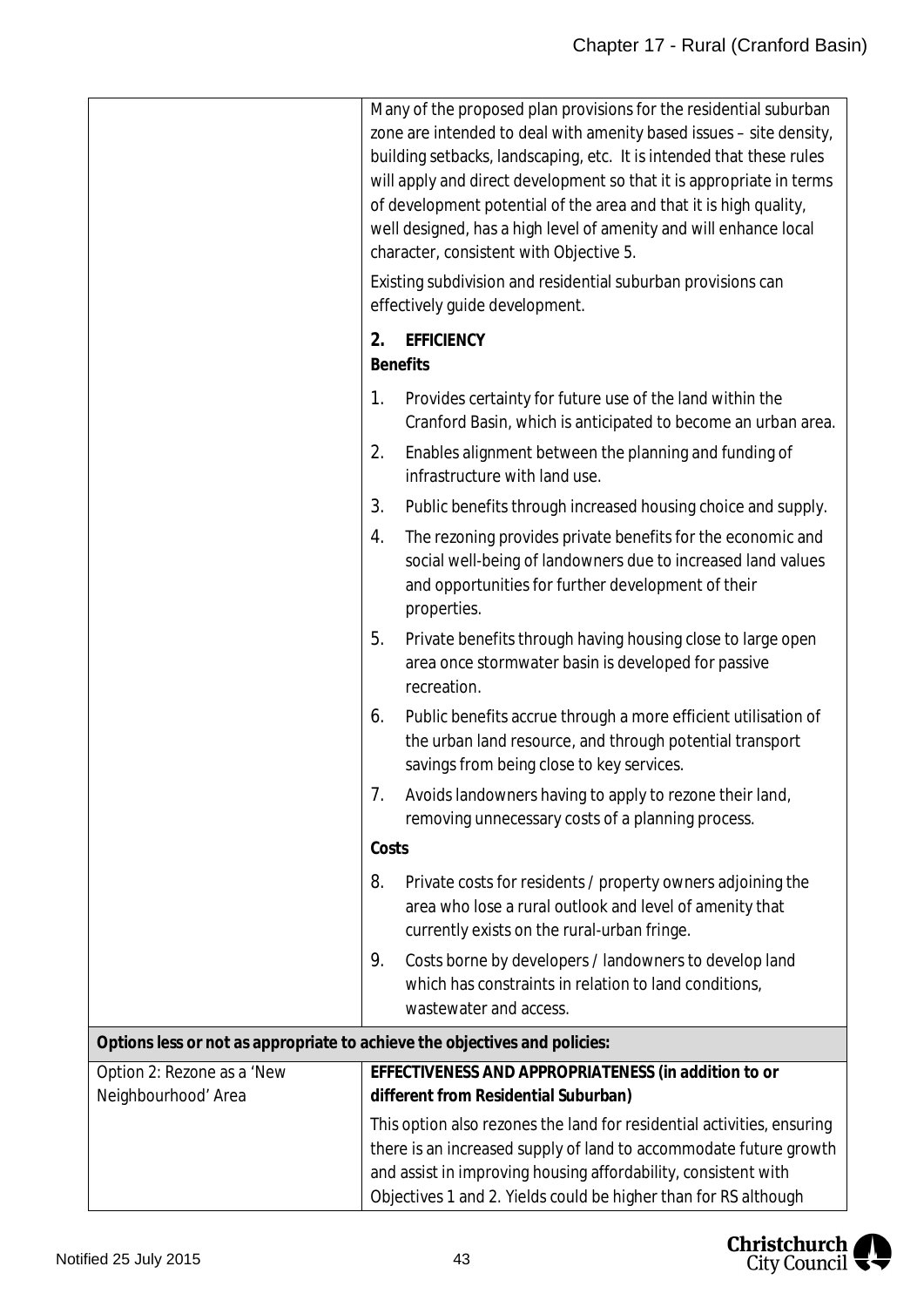|                                                                | there is no obligation to go beyond 15hh/ha but this option offers<br>more flexibility in lot size and housing type eg new neighbourhood<br>provisions promote higher density housing which could be sited in<br>a manner complementary to the scale and character of the wider<br>area, the infrastructure capacity or the ground conditions noted on<br>site. It is applicable to medium to large Greenfield sites which<br>offer choice of residential options to meet different household<br>types and sizes with a Comprehensive Development Process.<br>Typically, this approach requires the preparation of a<br>Neighbourhood Plan, which as a minimum must cover 8ha. |
|----------------------------------------------------------------|--------------------------------------------------------------------------------------------------------------------------------------------------------------------------------------------------------------------------------------------------------------------------------------------------------------------------------------------------------------------------------------------------------------------------------------------------------------------------------------------------------------------------------------------------------------------------------------------------------------------------------------------------------------------------------|
|                                                                | EFFICIENCY (in addition to or different from Residential<br>Suburban)                                                                                                                                                                                                                                                                                                                                                                                                                                                                                                                                                                                                          |
|                                                                | <b>Benefits</b>                                                                                                                                                                                                                                                                                                                                                                                                                                                                                                                                                                                                                                                                |
|                                                                | Supports a comprehensive approach to the development of<br>٠<br>greenfield areas that potentially provides a greater range of<br>housing typologies.                                                                                                                                                                                                                                                                                                                                                                                                                                                                                                                           |
|                                                                | Costs                                                                                                                                                                                                                                                                                                                                                                                                                                                                                                                                                                                                                                                                          |
|                                                                | May cause short term issues in terms of infrastructure capacity<br>resulting from additional lots / high density, particularly sewer<br>and transport.                                                                                                                                                                                                                                                                                                                                                                                                                                                                                                                         |
|                                                                | Requires more comprehensive planning which requires<br>٠<br>additional consenting.                                                                                                                                                                                                                                                                                                                                                                                                                                                                                                                                                                                             |
| Option 3 - Rezone as 'Future<br>Urban Development Area' (FUDA) | EFFECTIVENESS AND APPROPRIATENESS (in addition to or<br>different from Residential Suburban)                                                                                                                                                                                                                                                                                                                                                                                                                                                                                                                                                                                   |
|                                                                | The FUDA zoning is a holding zone to hold future residential land in<br>transition to a future residential zone until required for urban<br>residential growth. The FUDA zoning will not free up land for<br>residential development in the short term, and is an option if there<br>is insufficient information on eg. ground conditions, or<br>infrastructure constraints that are unlikely to be overcome in the<br>immediate to short term.                                                                                                                                                                                                                                |
|                                                                | EFFICIENCY (in addition to or different from Residential<br>Suburban)                                                                                                                                                                                                                                                                                                                                                                                                                                                                                                                                                                                                          |
|                                                                | <b>Benefits</b>                                                                                                                                                                                                                                                                                                                                                                                                                                                                                                                                                                                                                                                                |
|                                                                | The rezoning provides for the economic and social well-being<br>٠<br>of landowners due to increased land values and opportunities<br>for further development of their properties.                                                                                                                                                                                                                                                                                                                                                                                                                                                                                              |
|                                                                | Enables better information relevant to future land use and<br>٠<br>infrastructure to assist with the integration and coordination of<br>the development.                                                                                                                                                                                                                                                                                                                                                                                                                                                                                                                       |
|                                                                | Residents/ property owners adjoining the area retain benefits<br>٠<br>of rural outlook and level of amenity that currently exists on<br>the rural-urban fringe.                                                                                                                                                                                                                                                                                                                                                                                                                                                                                                                |

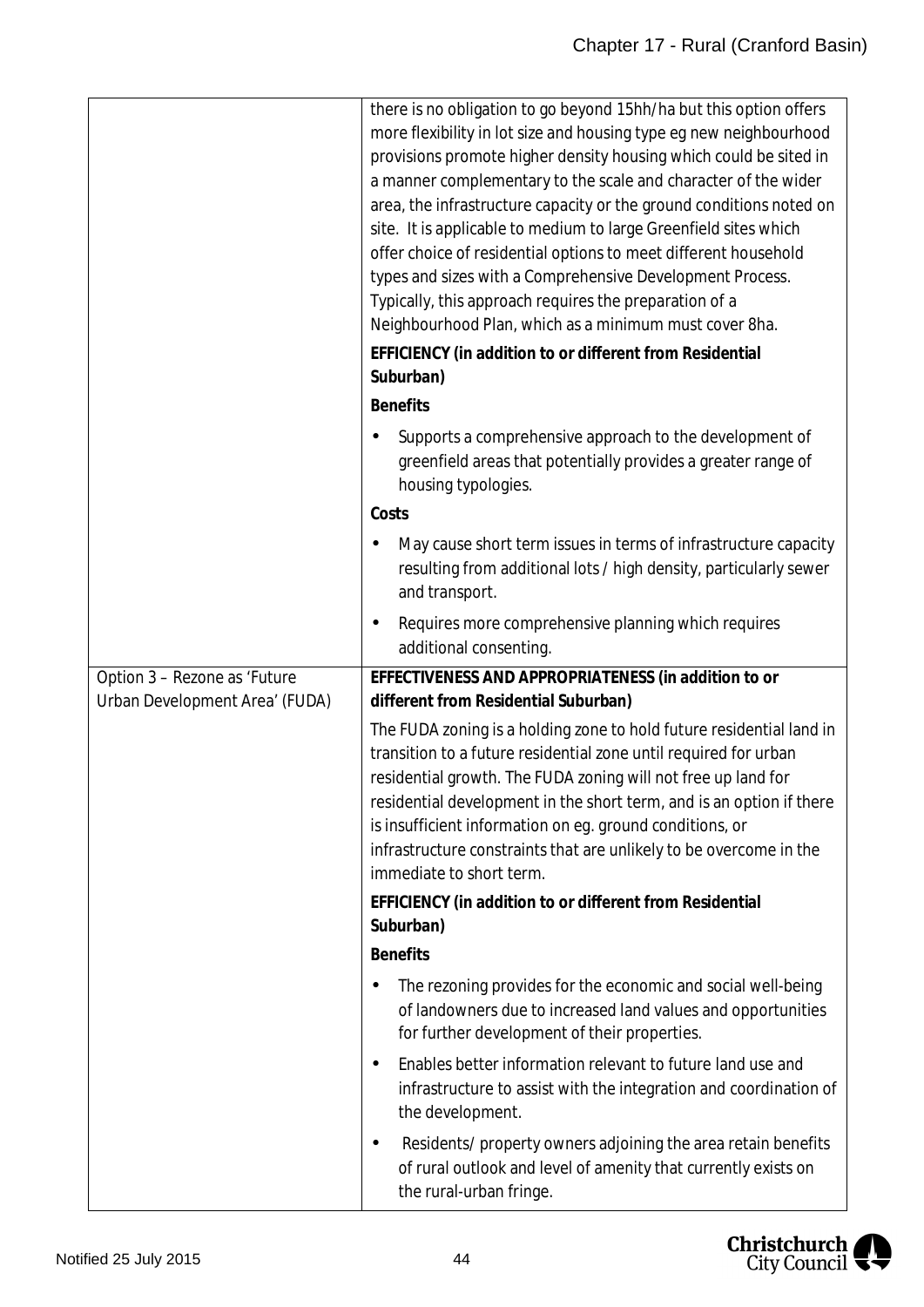|                                                                | Costs                                                                                                                                                                                                                                                                                                                                                                                                                                                                                     |
|----------------------------------------------------------------|-------------------------------------------------------------------------------------------------------------------------------------------------------------------------------------------------------------------------------------------------------------------------------------------------------------------------------------------------------------------------------------------------------------------------------------------------------------------------------------------|
|                                                                | Costs to landowners having to apply for resource consent to<br>undertake 'rural' uses.                                                                                                                                                                                                                                                                                                                                                                                                    |
|                                                                | The subject land would be required to go through a plan<br>$\blacksquare$<br>change process to achieve a residential zoning in future.                                                                                                                                                                                                                                                                                                                                                    |
|                                                                | Does not free up land for immediate residential development,<br>$\blacksquare$<br>therefore there will be a cost to landowners / developers due<br>to lost opportunities in the short term.                                                                                                                                                                                                                                                                                               |
| Option 4 - Residential Medium<br>Density Zone                  | EFFECTIVENESS AND APPROPRIATENESS (in addition to or<br>different from Residential Suburban)                                                                                                                                                                                                                                                                                                                                                                                              |
|                                                                | This option potentially generates around 1200-1500 houses and is<br>the option that most closely aligns with the urban growth strategy<br>in terms of intensifying around KACs. It would also generate the<br>most pronounced change to the landscape and character of the<br>area, and have the greatest impact on what are considered to be<br>fragile ground conditions, and the transport network.                                                                                    |
|                                                                | EFFICIENCY (in addition to or different from Residential<br>Suburban)                                                                                                                                                                                                                                                                                                                                                                                                                     |
|                                                                | <b>Benefits</b>                                                                                                                                                                                                                                                                                                                                                                                                                                                                           |
|                                                                | Public benefits - makes the most efficient use of the land<br>resource of all the residential options in terms of use of space.                                                                                                                                                                                                                                                                                                                                                           |
|                                                                | Potentially higher gross returns from increased yields, which in<br>$\bullet$<br>turn will generate higher rate revenues.                                                                                                                                                                                                                                                                                                                                                                 |
|                                                                | Long term transport efficiencies through opportunities to<br>$\blacksquare$<br>reduce private vehicle use and increase public transport<br>patronage.<br>Costs                                                                                                                                                                                                                                                                                                                            |
|                                                                | Higher private and public costs associated with house building<br>$\blacksquare$<br>and in ground infrastructure.                                                                                                                                                                                                                                                                                                                                                                         |
|                                                                | Significant risk from effects of intensive development affecting<br>$\bullet$<br>surrounding properties.                                                                                                                                                                                                                                                                                                                                                                                  |
|                                                                | Cost to landowners / developers due to lost opportunities for<br>$\bullet$<br>further development of their properties.                                                                                                                                                                                                                                                                                                                                                                    |
| Option 5 - Residential Suburban<br>Density - Ground Constraint | EFFECTIVENESS AND APPROPRIATENESS (in addition to or<br>different from Residential Suburban)                                                                                                                                                                                                                                                                                                                                                                                              |
| Overlay - Zone                                                 | Will potentially yield 200-250 houses. Low density zoning in this<br>locality will contribute to urban consolidation but will not achieve<br>the degree of intensification (and associated transport benefits)<br>sought in the vicinity of KACs. Is the most effective option for<br>reducing risks of subsidence and other unforeseen changes to soils<br>and water conditions. This option will moderate effects on<br>sewerage overflows and impacts on the road network. It provides |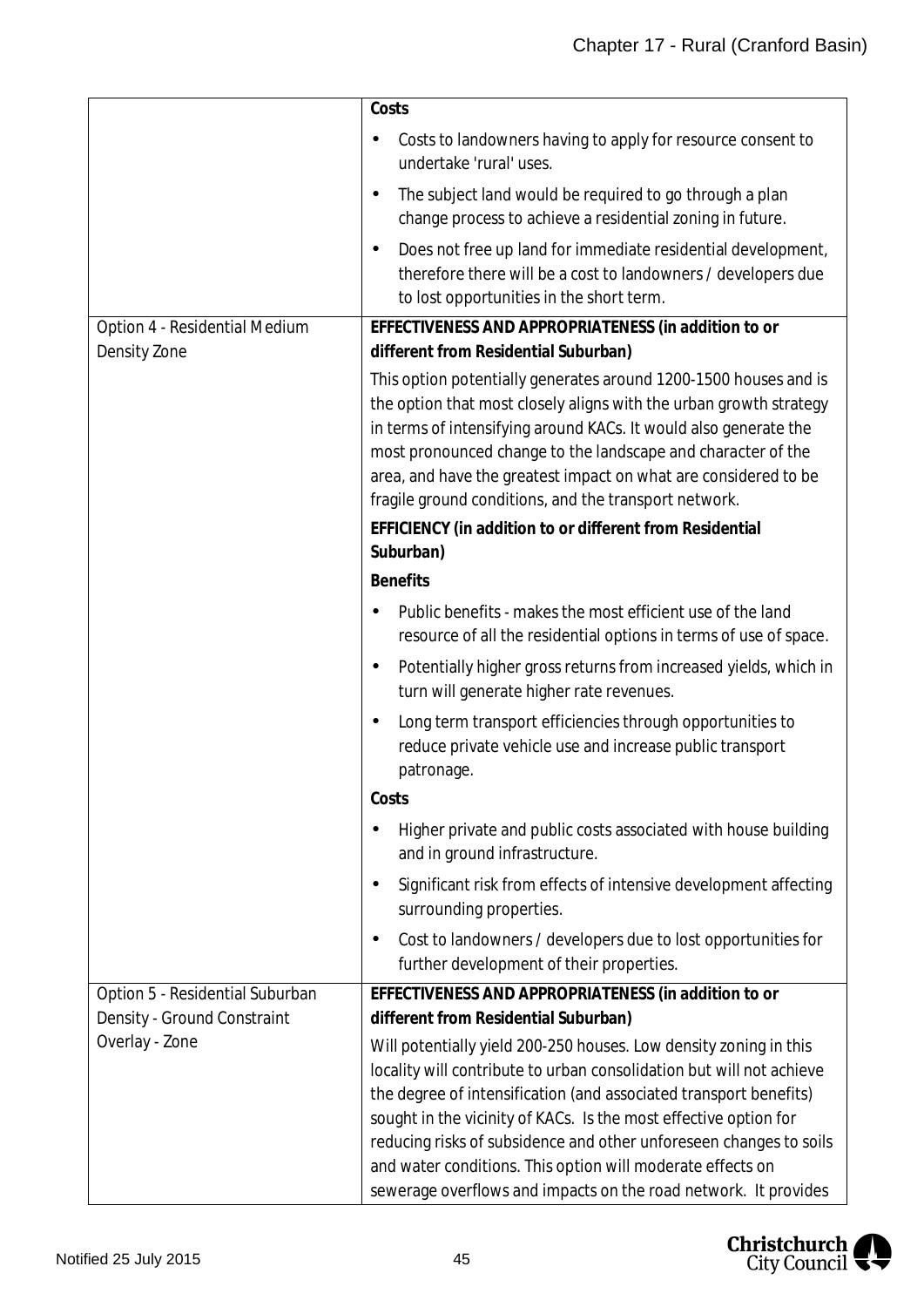|                                                           | a typology of housing types normally associated with edge of city<br>locations or rural areas.                                                                                                                                                                                                   |  |
|-----------------------------------------------------------|--------------------------------------------------------------------------------------------------------------------------------------------------------------------------------------------------------------------------------------------------------------------------------------------------|--|
|                                                           | EFFICIENCY (in addition to or different from Residential                                                                                                                                                                                                                                         |  |
|                                                           | Suburban)                                                                                                                                                                                                                                                                                        |  |
|                                                           | <b>Benefits</b>                                                                                                                                                                                                                                                                                  |  |
|                                                           | Maintains a less modified outlook and higher levels of amenity<br>for adjoining residents / property owners.                                                                                                                                                                                     |  |
|                                                           | Private benefits for existing land owners - these types of<br>$\blacksquare$<br>sections have been historically sought after in this area.                                                                                                                                                       |  |
|                                                           | Costs                                                                                                                                                                                                                                                                                            |  |
|                                                           | Does not achieve consolidation objectives.<br>٠                                                                                                                                                                                                                                                  |  |
|                                                           | Opportunity cost to landowners / developers due to lost<br>$\blacksquare$<br>opportunities for further development of their properties.                                                                                                                                                          |  |
| Option 6 - Rural Residential                              | EFFECTIVENESS AND APPROPRIATENESS                                                                                                                                                                                                                                                                |  |
|                                                           | Rural residential is likely to yield around 50-100 houses. It will<br>have the least adverse effect on the environment and<br>infrastructure and least risk from a geotechnical perspective.<br>This zone would require a change the CRPS Policy 6.3.9 (1).                                      |  |
|                                                           | EFFICIENCY (in addition to or different from Residential<br>Suburban)                                                                                                                                                                                                                            |  |
|                                                           | <b>Benefits</b>                                                                                                                                                                                                                                                                                  |  |
|                                                           | Would enable some development to occur with minimal<br>٠<br>impact on infrastructure capacities.                                                                                                                                                                                                 |  |
|                                                           | Costs                                                                                                                                                                                                                                                                                            |  |
|                                                           | Public cost - makes the least efficient use of the land resource<br>of all the residential options in terms of use of space active<br>transport opportunities and infrastructure.                                                                                                                |  |
|                                                           | Private opportunity costs to landowners.<br>$\blacksquare$                                                                                                                                                                                                                                       |  |
| Option 7 - Maintain Rural zoning                          | EFFECTIVENESS AND APPROPRIATENESS                                                                                                                                                                                                                                                                |  |
|                                                           | This is not an effective nor efficient option for achieving the<br>residential and strategic objectives. However some of the land<br>outside of the proposed designated areas may not be suitable for<br>residential development and may need to be left as Rural in the<br>short term at least. |  |
|                                                           | This option is the only option that is consistent with the policy<br>direction of the CRPS.                                                                                                                                                                                                      |  |
| Risk of Acting or Not Acting                              |                                                                                                                                                                                                                                                                                                  |  |
| (i)<br>existing urban area or a Greenfield priority area. | Zoning the land Residential Suburban through the DPR does not give effect to the policy direction<br>outlined in the CRPS because at this point in time the Cranford Basin is not considered to be an                                                                                            |  |
| (ii)                                                      | A risk of not acting is that the benefits associated with the proposal, assist with achievement of<br>the consolidation and intensification objectives and a well-functioning and utilised area will not be                                                                                      |  |

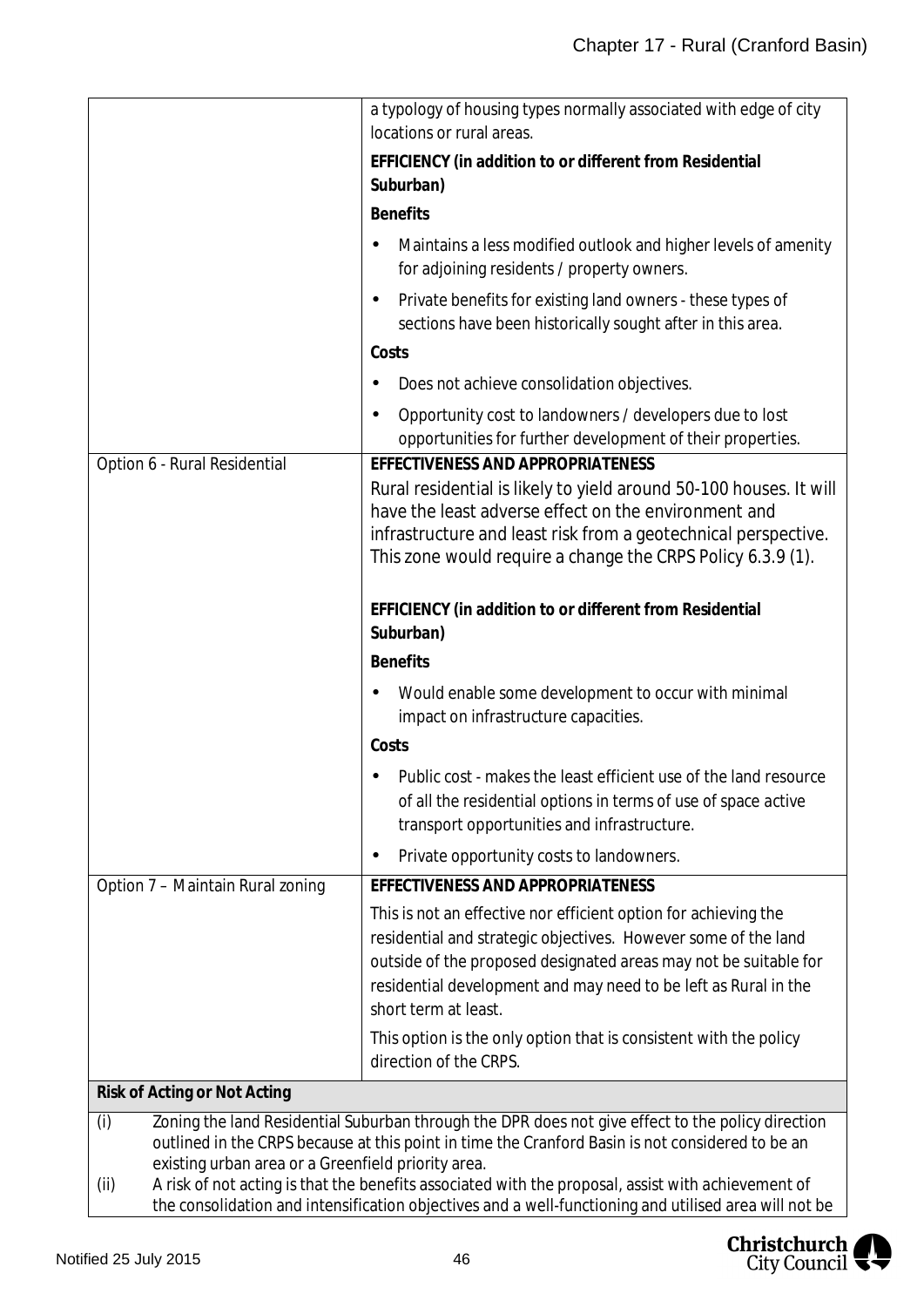|       | achieved and it will remain an area of little or no productive value.                              |
|-------|----------------------------------------------------------------------------------------------------|
| (iii) | A rural zoning is not considered to be the most appropriate way to achieve the purpose of the Act, |
|       | however it is the only option which meets the higher order RPS, which does not allow for new       |
|       | urban activities outside of existing urban areas or Greenfield Priority areas.                     |

## **Summary**

Each of the land use options assessed has its own costs and benefits. However, in terms of the purpose of the Act, on balance Option 5 has the least effects on the environment is the most appropriate option on the information available should the case for rezoning the subject land be accepted.

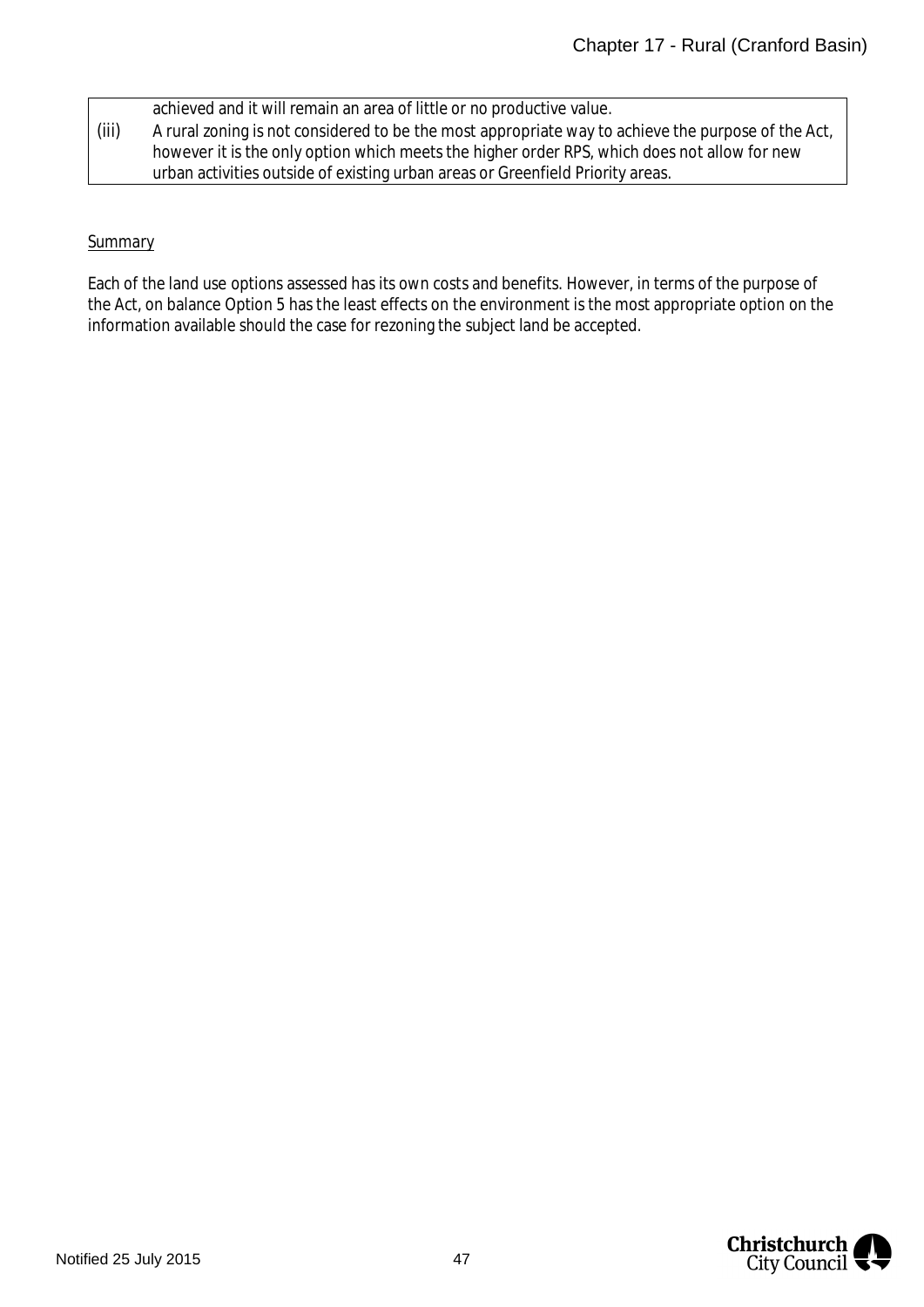#### <span id="page-48-0"></span>**10. CONCLUSION**

The rebuilding and recovery of Greater Christchurch relies on appropriate locations, quantity, types, and mixes of residential and business development to provide for the needs of the community. Consolidation of existing urban settlements is the form of development most likely to minimise the adverse effects of travel for work, education, business and recreation, minimise the costs of new infrastructure and avoid adverse effects of development on sensitive landscapes, natural features and areas of high amenity. Greater intensification within Christchurch's urban area will reduce the need for further expansion of peripheral areas.

The Cranford Basin is surrounded by existing urban development and Greenfield priority areas for urban development, although it is not identified as an urban area. In relation to the consolidation objectives of the Regional Policy Statement, urban development within the Cranford Basin could contribute to the achievement of the intensification targets as a proportion of overall growth of Greater Christchurch and avoid the need for expansion of peripheral areas. However, development within the area must be appropriate. The recognition of existing constraints in terms of natural and physical resources is a critical part of successful growth management. Very low densities are the most appropriate means of mitigating hazard risk in this location

Rezoning the areas not to be designated for stormwater and roading purposes as residential will assist with the achievement of the consolidation and intensification objectives and will become a well-functioning and utilised area in contrast to an area of little or no productive value.

The suburban zoning will maintain a low density, open and landscaped environment, consistent with the surrounding land use and Objective 3. With the Peat Constraint Overlay this will potentially yield 200-250 houses. Low density zoning in this locality will contribute to urban consolidation but will not achieve the degree of intensification (and associated transport benefits) sought in the vicinity of KACs. However, the application of this overlay is the most effective option for reducing risks of subsidence and other unforeseen changes to soils and water conditions. This option will moderate effects on sewerage overflows and impacts on the road network. It provides a typology of housing types normally associated with edge of city locations or rural areas.

The proposed plan subdivision provisions will guide appropriate subdivision such that it achieves an integrated pattern of development and urban form, to ensure a high quality, comprehensively planned neighbourhood that is connected to the wider environment. This will promote appropriate design and development which does not exceed capacity of the underlying land and infrastructure constraints. This will ensure that these matters have been considered and are in place prior to development.

Many of the proposed plan provisions for the residential suburban zone are intended to deal with amenity based issues – site density, building setbacks, landscaping, etc. It is intended that these rules will apply and direct development so that it is appropriate in terms of development potential of the area and that it is high quality, well designed, has a high level of amenity and will enhance local character, consistent with Objective 5.

However, while residential zoning is considered to be the most appropriate way to achieve the purpose of the Act; the proposal through Stage 3 of the DPR is to zone the area within the Basin as Rural Urban Fringe, in order to give effect to the policy direction of the CRPS, and not be inconsistent with the LURP.

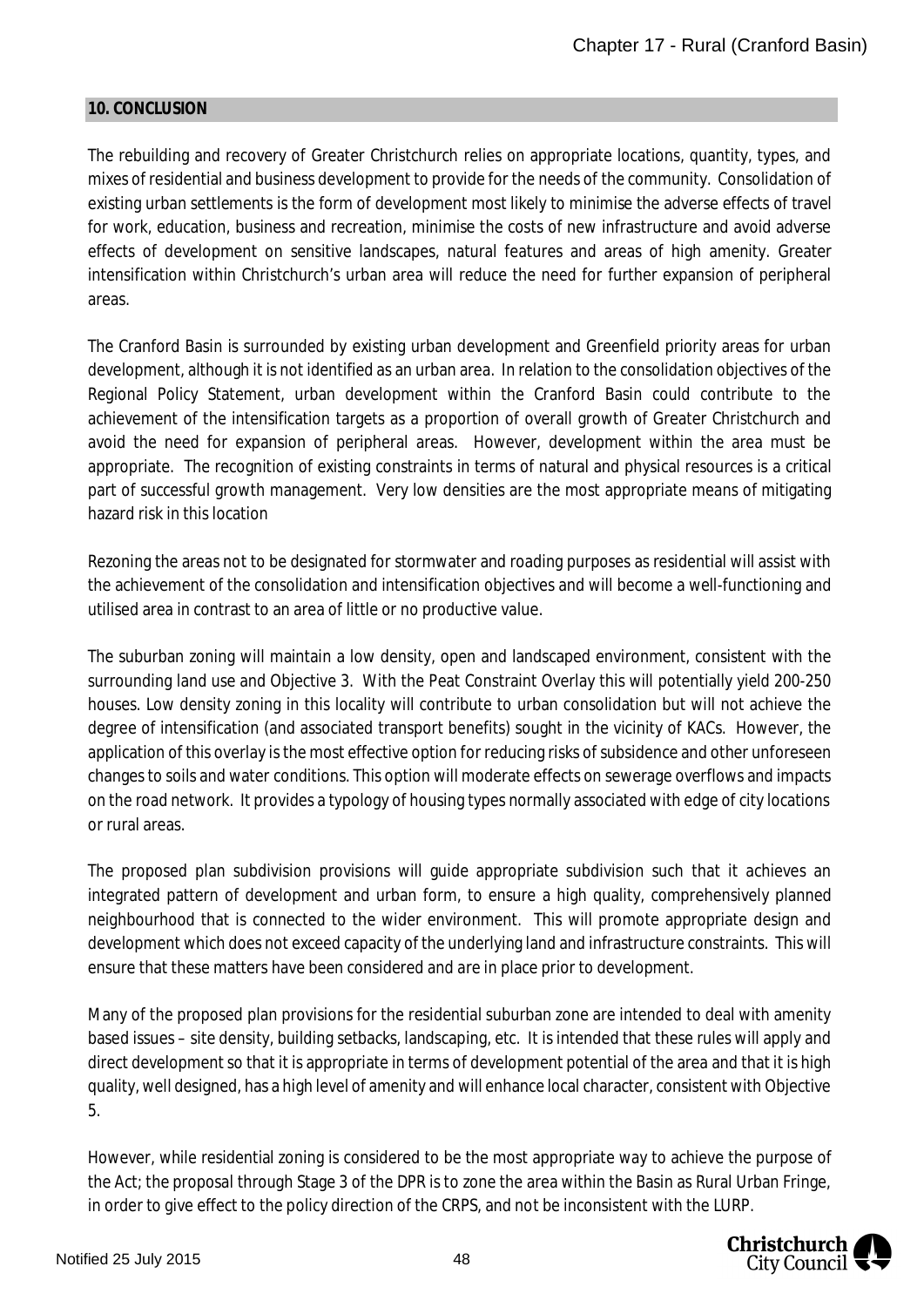### <span id="page-49-0"></span>**11. SUMMARY OF CONSULTATION**

## **(TO BE COMPLETED)**

- 1. Set out a timetable of consultation undertaken.
	- a. Sublist if needed

## **Table 4: Summary of Feedback from Public Consultation (Month – Month 2014)**

|                | <b>ISSUE</b>                                       | <b>VIEWS EXPRESSED</b> | HOW<br>OFTEN? | <b>COMMENT</b> | <b>RECOMMENDED</b><br><b>RESPONSE</b> |
|----------------|----------------------------------------------------|------------------------|---------------|----------------|---------------------------------------|
| 1              | e.g.                                               | a.                     |               |                |                                       |
|                | Parking                                            | b.                     |               |                |                                       |
|                |                                                    | C.                     |               |                |                                       |
| $\overline{2}$ | e.g. Traffic                                       | a.                     |               |                |                                       |
| $\mathfrak{Z}$ | e.g. Non-<br>District<br>Plan<br>Review<br>matters | a.                     |               |                |                                       |
|                |                                                    |                        |               |                |                                       |

2. Additional discussion as needed. Remember to number tables and figures.

### 3. More paragraphs

a. Sublist if needed

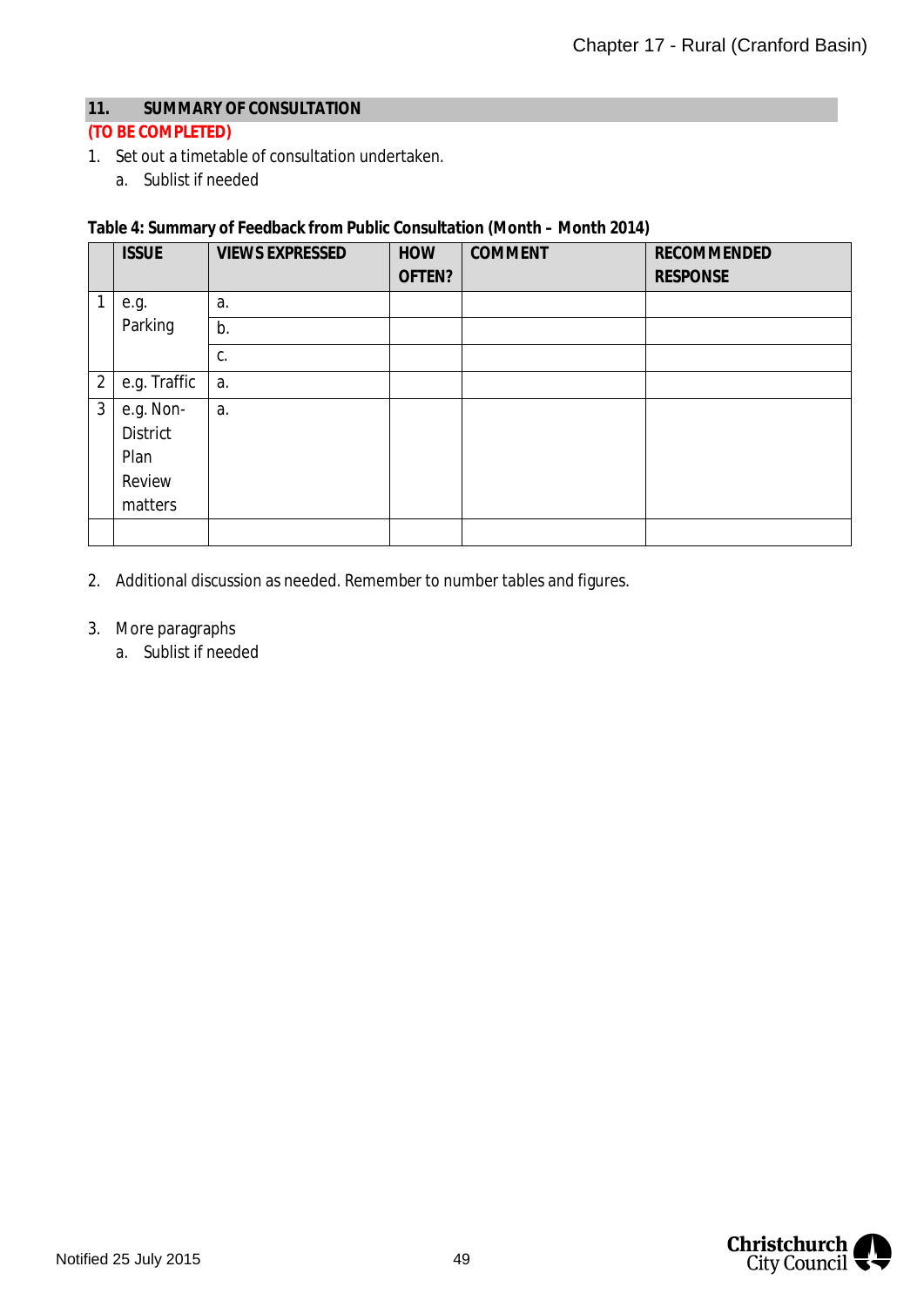### <span id="page-50-0"></span>**12. SUMMARY OF ISSUES RAISED IN SUBMISSIONS**

#### **(TO BE COMPLETED)**

This should be part of the s42A report and either a reference to that report and/or a summary of main issues

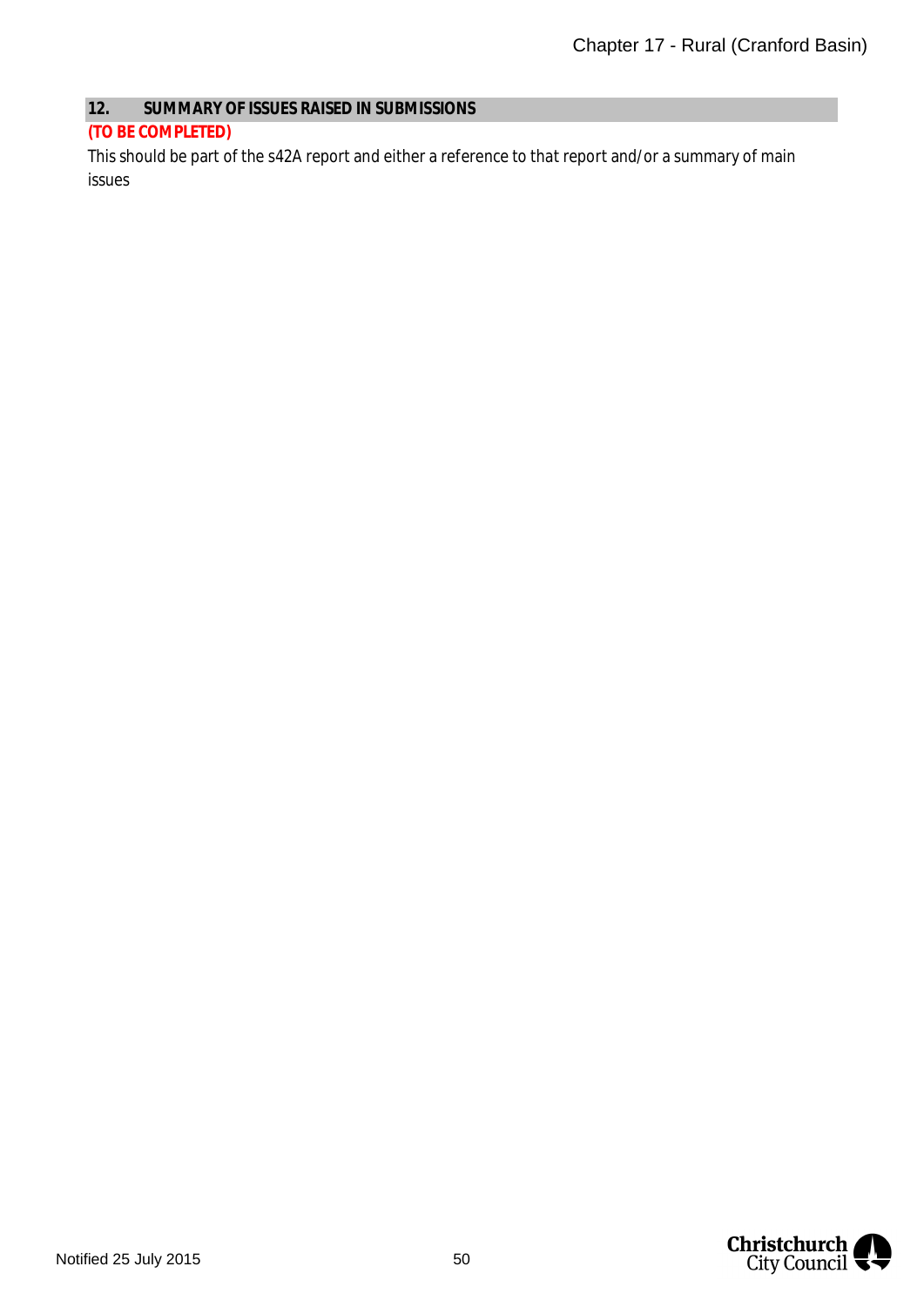# <span id="page-51-0"></span>**13. SUMMARY OF ANALYSIS IN s42A STAFF REPORT**

#### **(TO BE COMPLETED)**

Either a reference to the s42A report and/or a summary of the analysis.

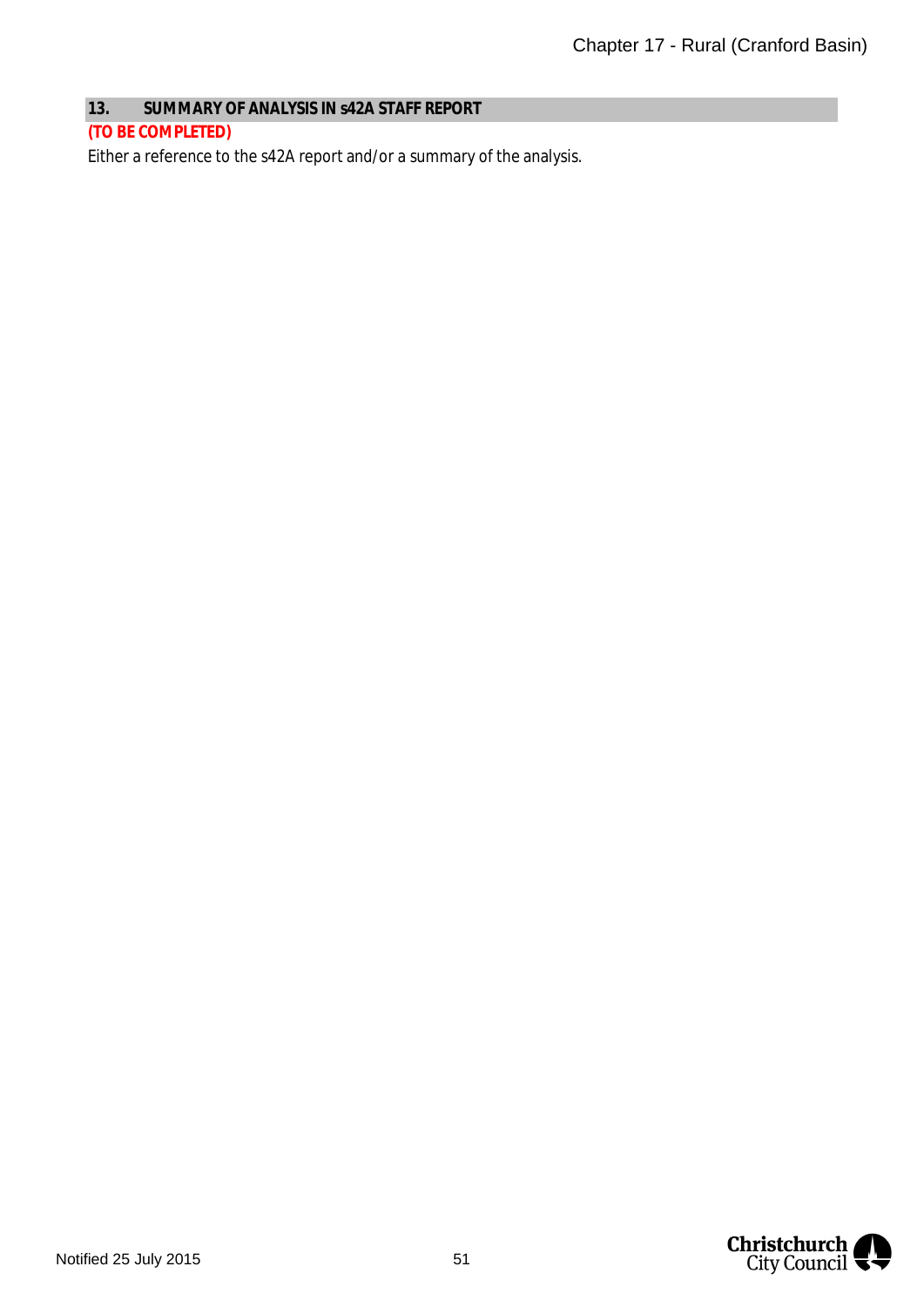<span id="page-52-0"></span>**14. SUMMARY OF EVIDENCE PRESENTED AT HEARING OF SUBMISSIONS (TO BE COMPLETED)**

Either a reference to the Hearing Decisions Report and/or a summary of the evidence.

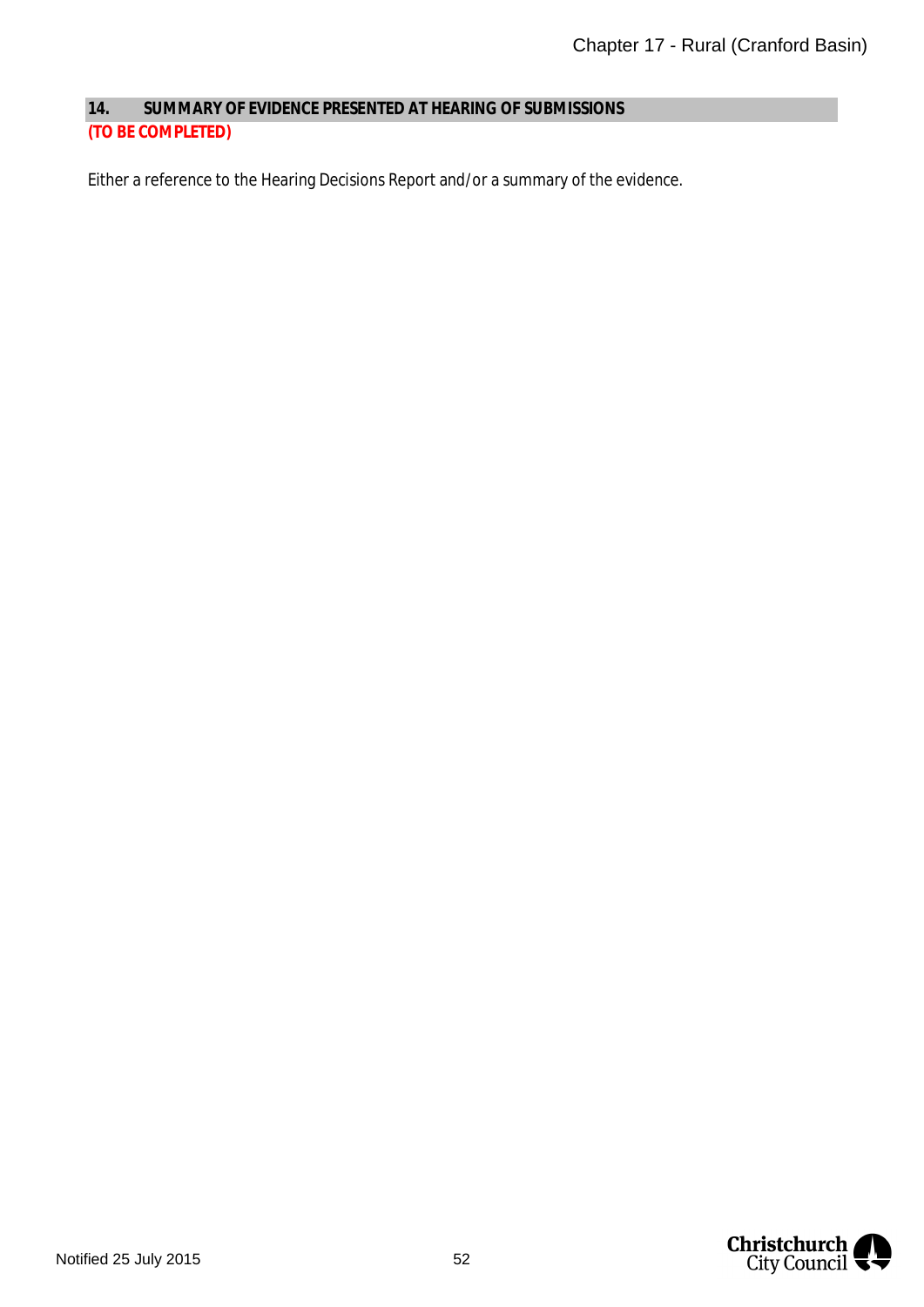## <span id="page-53-0"></span>**15. COUNCIL DECISIONS**

# **(TO BE COMPLETED)**

Either a reference to the Decisions Report and/or a summary list of the decisions made.

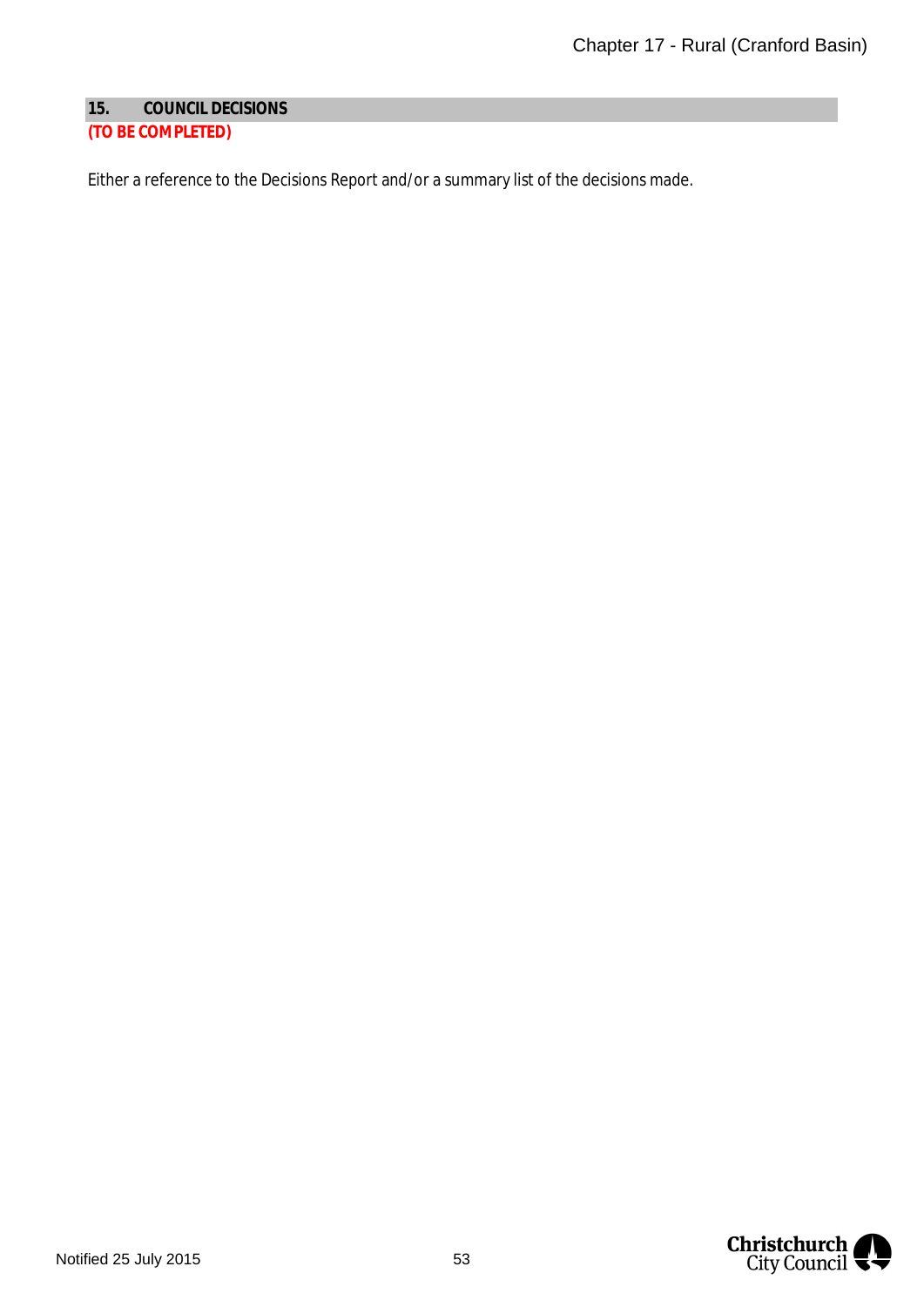# <span id="page-54-0"></span>**15. BIBLIOGRAPHY (TO BE COMPLETED)**

1. Material, reports information, data used to develop the chapter and review provisions.

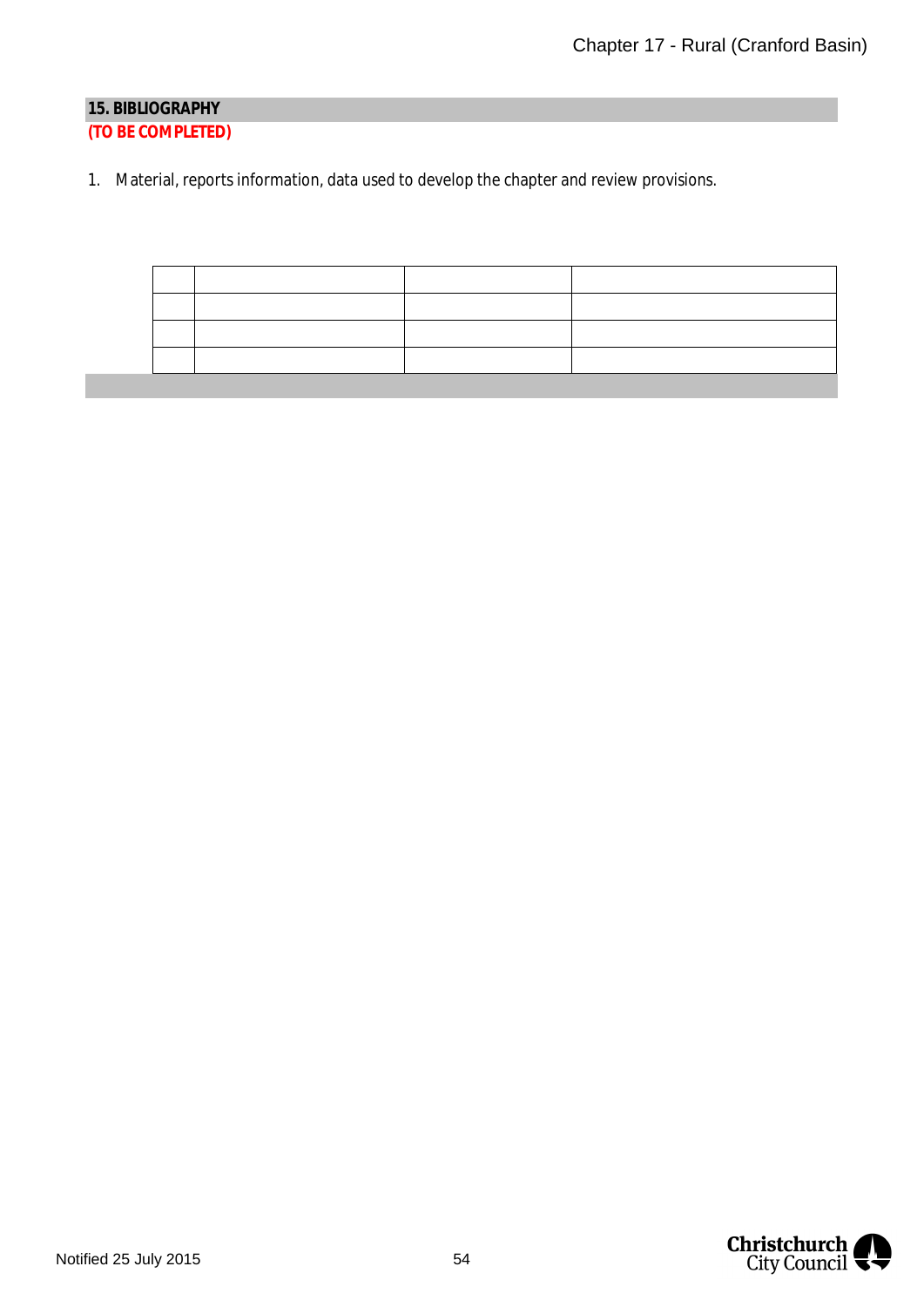# **APPENDIX 1: KEY STRATEGIC DOCUMENTS**

The following documents have largely directed the preparation of this Plan Review and influenced its content:

|    | Document | Relevant provisions | How the rezoning will take into account/give effect to the relevant provisions |
|----|----------|---------------------|--------------------------------------------------------------------------------|
| а. |          |                     |                                                                                |
| b. |          |                     |                                                                                |
| Ⴑ. |          |                     |                                                                                |
| α  |          |                     |                                                                                |
| е. |          |                     |                                                                                |
|    |          |                     |                                                                                |

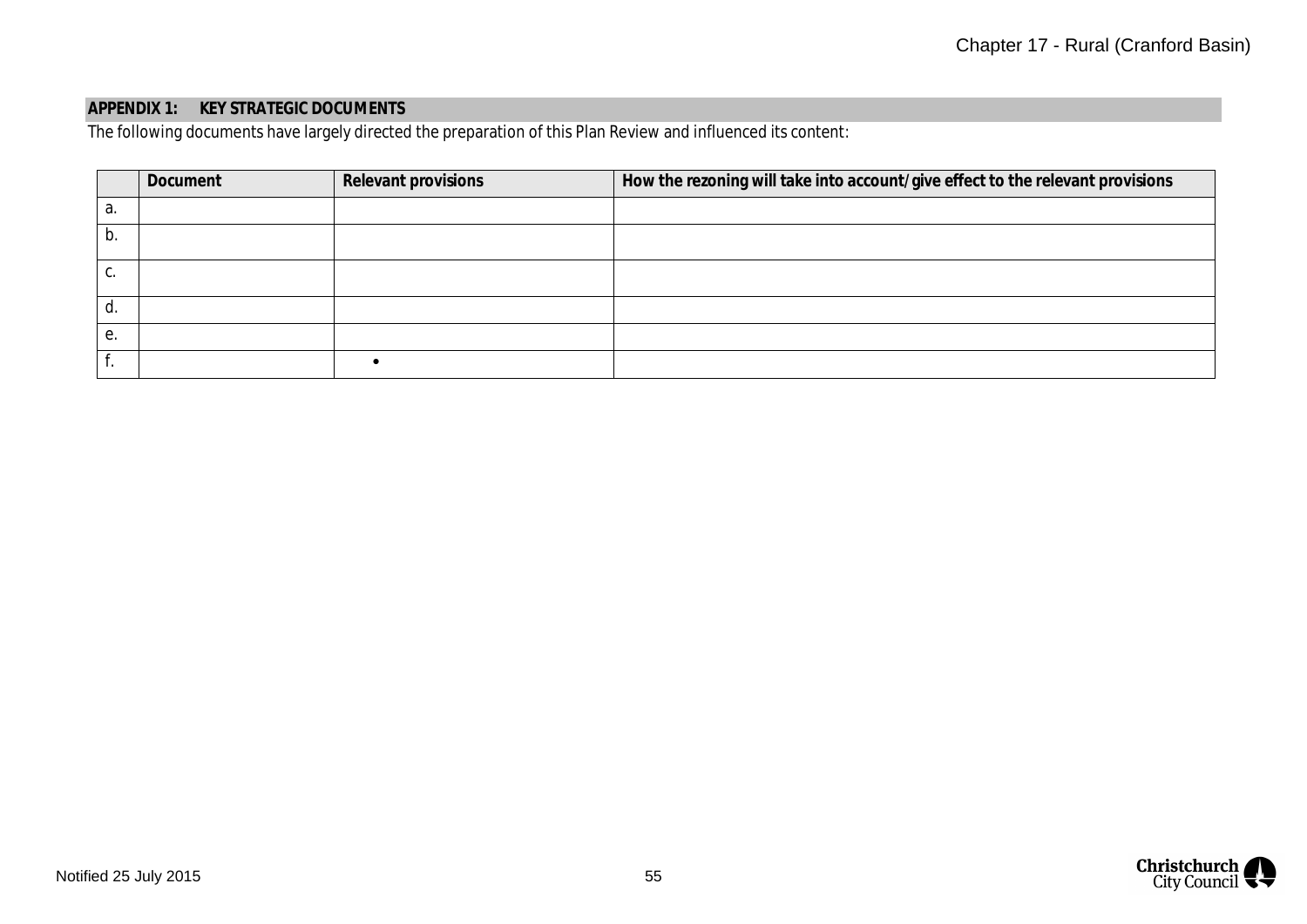#### **APPENDIX 2: LINKAGES BETWEEN PROVISIONS**

## **(TO BE COMPLETED)**

Linkages and grouping of provisions under proposed Policy Direction

| <b>Issue</b> | <b>Directions</b> | Objectives | Policies | Rules |
|--------------|-------------------|------------|----------|-------|
|              |                   |            |          |       |
|              |                   |            |          |       |
|              |                   |            |          |       |